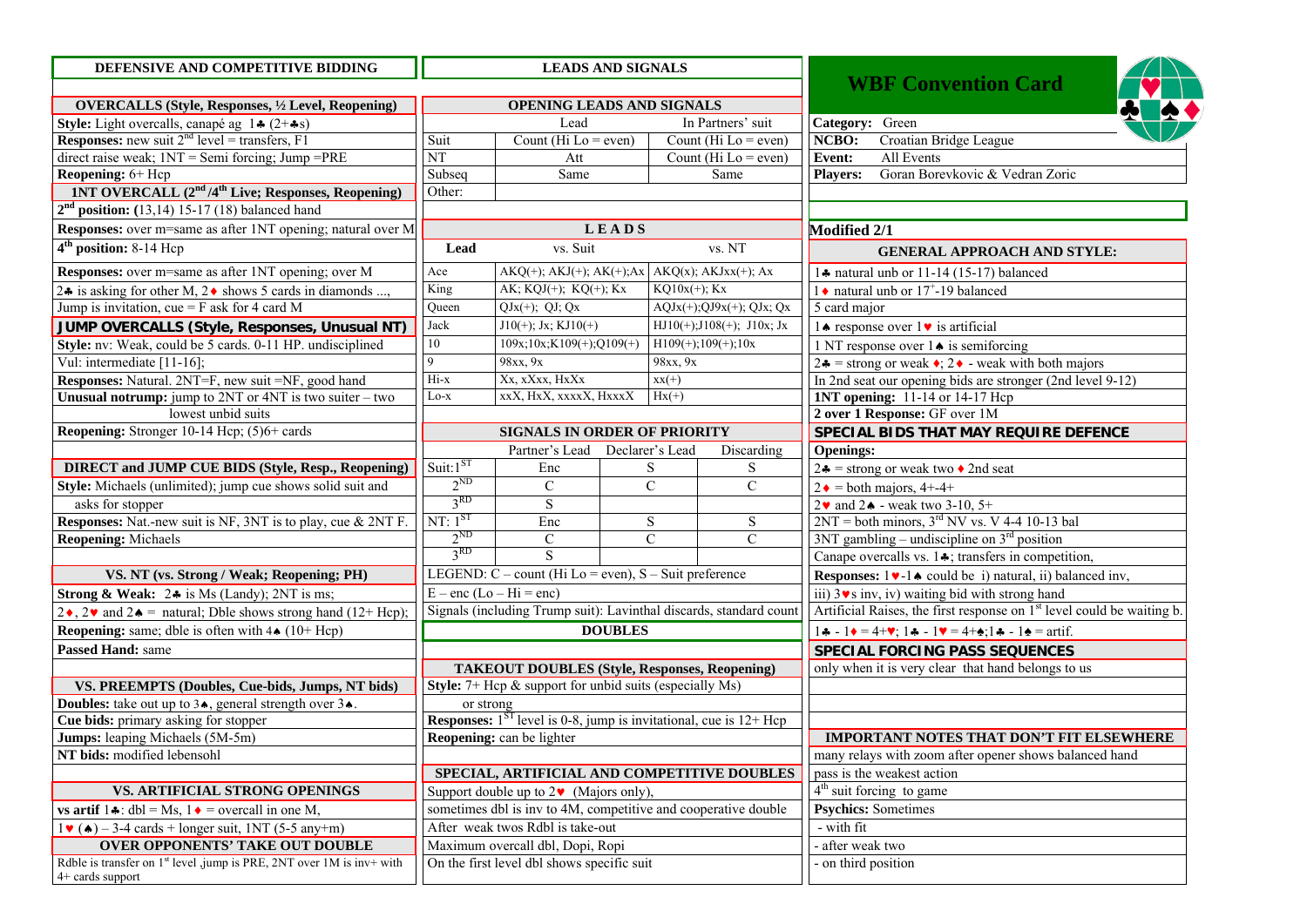| Opening               | <b>Artificial</b> | Min.             | Neg.<br><b>Double</b> | <b>Description</b>                                                         |                                                                                                                                                                                                                                                                                                    | <b>Response</b>                                                                                                                   | <b>Subsequent Auction</b>                                                                                                                                                                               | <b>Passed Hand Bidding</b>                                                                       |
|-----------------------|-------------------|------------------|-----------------------|----------------------------------------------------------------------------|----------------------------------------------------------------------------------------------------------------------------------------------------------------------------------------------------------------------------------------------------------------------------------------------------|-----------------------------------------------------------------------------------------------------------------------------------|---------------------------------------------------------------------------------------------------------------------------------------------------------------------------------------------------------|--------------------------------------------------------------------------------------------------|
| $1 -$                 | semi              | $\overline{2}$   | $4\spadesuit$         | 9-21 Hcp                                                                   | $1NT = up to 8(10)$ natural                                                                                                                                                                                                                                                                        | 1 Veransfers, 1↑ inv. if partner balanced,<br>2↑/◆ majors 54 weak, $2 \cdot / \cdot$ = 0-6 Hcp 6c                                 | $1 \div -1 \div (1 \vee = 3c$ or 3433, 1NT=2c, 2M=4c(not3433)<br>$1 - 1$ + the same<br>14-14-1NT, 2NT and 3NT shows balanced hand<br>14-1X-2NT is strong, $\triangle$ one suiter or supp "5422"         | $2\clubsuit/\diamond$ are natural when NV                                                        |
| $1\bullet$            | semi              | $\overline{2}$   | $4 \spadesuit$        | 9-21 Hcp                                                                   | natural, $2 \cdot F$ to $3 \cdot 1 \cdot \text{can}$ be waiting bid;<br>$3 \rightarrow$ =preemptive                                                                                                                                                                                                |                                                                                                                                   | $1 \cdot -1M-1NT = 18-20$ bal; $1 \cdot -1M-2M = 18-20$ bal<br>(4c support); $1 \cdot -1 M - 2 N T$ (unbal 14+4c support)                                                                               |                                                                                                  |
| $1\blacktriangledown$ | no                | 5                | $4\spadesuit$         | 9-21 Hcp                                                                   | $1 \triangle = F1$ (could be short in $\triangle$ ); 1NT=natural.<br>$2X=F$ to game; 2 NT is support (invitational +)<br>$2\triangle 73 \triangle 73$ $\triangle$ = weak 0-6 Hcp 6+ cards;<br>$3\triangle/4\triangle/4\triangle$ = splinter (void) 8-11 hp;<br>3 v=preemptive 3-10 Hcp & 3+ cards; |                                                                                                                                   | over $1 \vee -1 \wedge$ and $1 \vee -1 \vee T$ : 24 can be<br>1) natural $5-4$ ; 2) reverse (not $5-5$ )<br>2NT is $\bullet$ one suiter GF<br>1. $\bullet$ -1. $\bullet$ -3NT shows natural raise to 4. |                                                                                                  |
| $1 \spadesuit$        | no                | 5                | $4\bullet$            | 9-21 Hcp                                                                   | 1NT is semi-forcing                                                                                                                                                                                                                                                                                | same as on $1\blacktriangledown$ , except $1\blacktriangle - 3\blacktriangle /3\blacktriangledown = 5+m-5+\blacktriangledown$ Inv | almost same as over $1\blacktriangledown$ ,                                                                                                                                                             |                                                                                                  |
| 1NT                   | no                |                  |                       | 11-14 or 15-17 Hep or<br>14-16 Hcp                                         |                                                                                                                                                                                                                                                                                                    | Relay Stayman; Jacoby, South African Texas, $2 \triangle$ =<br>both minors, $3m = PRE$ , $3M(vul)$ --stayman for oM               |                                                                                                                                                                                                         | $2\clubsuit$ = Stayman, we don't play<br>relay                                                   |
| $2 - $                | yes               | $\boldsymbol{0}$ | Competi<br>tive dbl.  | Strong, (if bal $20+$ )<br>or weak $\bullet$<br>$(2nd seat minors [9-12])$ |                                                                                                                                                                                                                                                                                                    |                                                                                                                                   |                                                                                                                                                                                                         | On $4^{\text{th}}$ position $2 \div$ is strong<br>ace asking, $dbl = proposition$<br>for penalty |
| $2\bullet$            | yes               | 5                |                       | Weak both majors<br>$(2nd seat [9-12])$                                    |                                                                                                                                                                                                                                                                                                    | $2NT = F1$ ; $3m = NF$ , $3M = prec$ , $4m = cue$ ;<br>after dbl- pass $4 + \bullet$ , rdbl-choose longer M                       |                                                                                                                                                                                                         |                                                                                                  |
| $2\bullet$            | no                | 5                | Comp.                 | Weak two; 3-10 Hcp<br>$(2nd seat [9-12])$                                  |                                                                                                                                                                                                                                                                                                    | 2NT=F1; suit = NF, jump=strong invitational                                                                                       |                                                                                                                                                                                                         |                                                                                                  |
| $2\spadesuit$         | no                | 5                | Comp.                 | Weak two; 3-10 Hcp<br>$(2nd seat [9-12])$                                  | $2NT = F1$ ; suit = NF, jump=strong invitational                                                                                                                                                                                                                                                   |                                                                                                                                   |                                                                                                                                                                                                         |                                                                                                  |
| 2NT                   | yes               |                  |                       | Minors, weak                                                               |                                                                                                                                                                                                                                                                                                    | 3M=F1, redbl-choose m, pass to play, 4m=pree                                                                                      |                                                                                                                                                                                                         |                                                                                                  |
| $3 -$                 | no                | 5                |                       | Weak three                                                                 | 3M=invitational, 3♦ general forcing                                                                                                                                                                                                                                                                |                                                                                                                                   | 3NT could be weak with support                                                                                                                                                                          |                                                                                                  |
| $3\bullet$            | no                | 6                |                       | Weak three                                                                 | natural, new suit is F1                                                                                                                                                                                                                                                                            |                                                                                                                                   | 3NT could be weak with support                                                                                                                                                                          |                                                                                                  |
| $3\vee$               | no                | 6                | $\overline{a}$        | Weak three                                                                 | natural, new suit is F1                                                                                                                                                                                                                                                                            |                                                                                                                                   |                                                                                                                                                                                                         |                                                                                                  |
| 3 <sub>•</sub>        | no                | 6                |                       | Weak three                                                                 | natural, new suit is F1                                                                                                                                                                                                                                                                            |                                                                                                                                   |                                                                                                                                                                                                         |                                                                                                  |
| 3NT                   | yes               |                  |                       | Solid or nearly solid<br>suit (gambling)                                   | $4\clubsuit = \text{pass/correct}, 4\spadesuit = \text{slam try}$                                                                                                                                                                                                                                  |                                                                                                                                   |                                                                                                                                                                                                         |                                                                                                  |
| $4\clubsuit$          | no                | 6                | $\overline{a}$        |                                                                            | natural                                                                                                                                                                                                                                                                                            |                                                                                                                                   | <b>HIGH LEVEL BIDDING</b>                                                                                                                                                                               |                                                                                                  |
| $4\bullet$            | no                | 6                | $\overline{a}$        |                                                                            | natural                                                                                                                                                                                                                                                                                            |                                                                                                                                   |                                                                                                                                                                                                         |                                                                                                  |
| $4\bullet$            | no                | 6                | $\mathbf{r}$          |                                                                            | natural                                                                                                                                                                                                                                                                                            | <b>CUE</b>                                                                                                                        |                                                                                                                                                                                                         |                                                                                                  |
| $4 \spadesuit$        | no                | 6                | $\overline{a}$        |                                                                            | natural                                                                                                                                                                                                                                                                                            | Splinter, fit showing jumps                                                                                                       |                                                                                                                                                                                                         |                                                                                                  |
| 4NT                   | yes               |                  |                       | Specific ace                                                               | Key card blackwood (RKCB) (sometimes not forcing)<br>natural                                                                                                                                                                                                                                       |                                                                                                                                   |                                                                                                                                                                                                         |                                                                                                  |
|                       |                   |                  |                       | Blackwood                                                                  | Josephina, DOPI & ROPI, 3NT as blackwood when we have fit in M, 4 <sup>2</sup> as blackwood when we exit relay                                                                                                                                                                                     |                                                                                                                                   |                                                                                                                                                                                                         |                                                                                                  |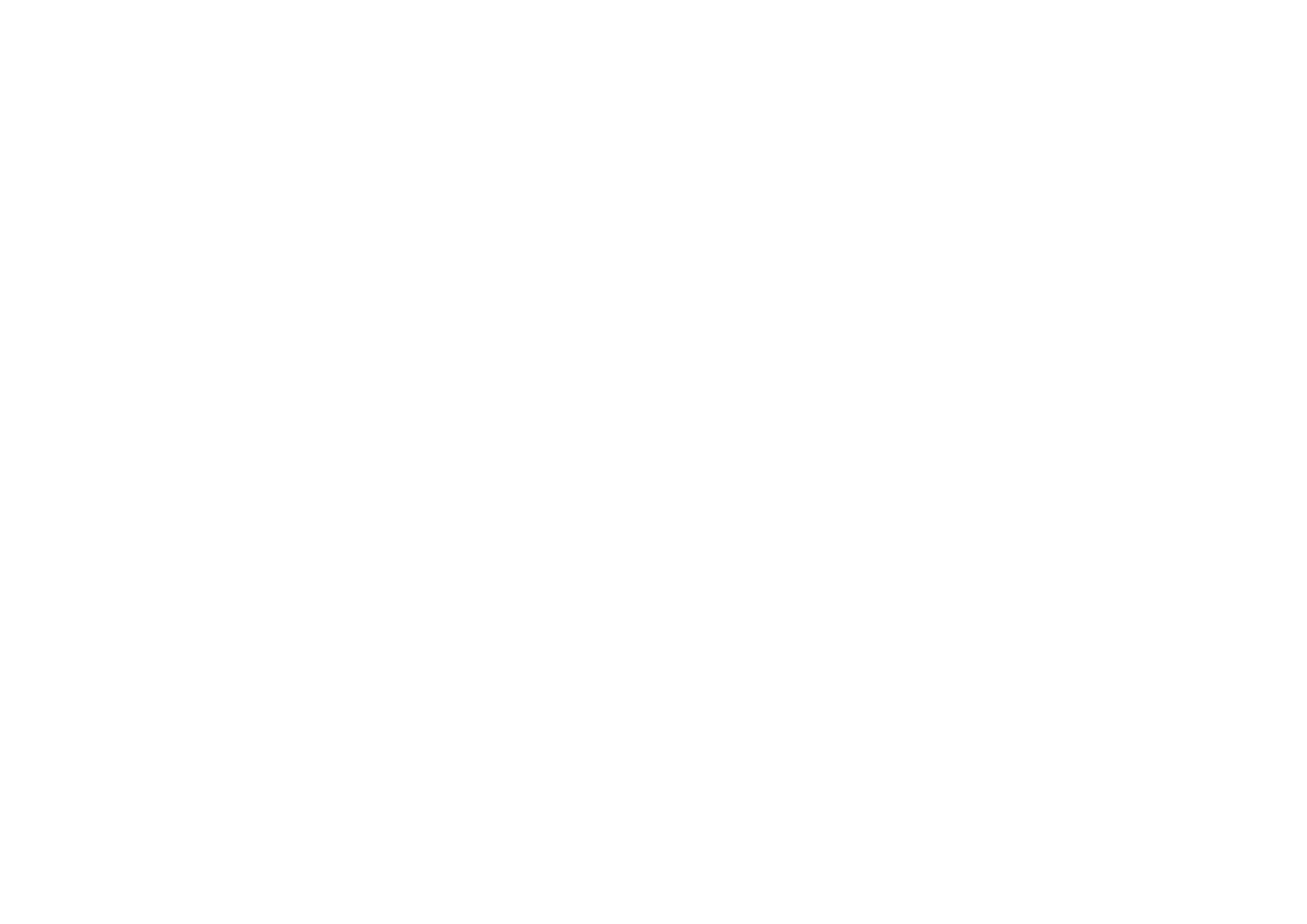# **Offensive bidding**

## *opening*

*Description: [11-14V – 15-17NV] balanced or [10-21] natural unbalanced 5+ or (4414). 2/1 is GF.* 

#### **Responses over 1**

| pass           | Natural                                                                                    |
|----------------|--------------------------------------------------------------------------------------------|
| $1\bullet$     | $4 + \bullet$                                                                              |
| $1$ v          | $4+A$                                                                                      |
| 1 A            | At least invitational if partner has balanced hand; no 4M                                  |
| 1NT            | Below invitational, no 4 major, $2 \cdot 4$ by the opener to play                          |
| $2*$           | 54 Majors; below invitational if partner bal, up to 7 or up to 9(10); 2NT=F                |
| $2\bullet$     | $6\cdot$ / $\bullet$ , below invitational if partner bal, up to (6)7 or up to 9(10); 2NT=F |
| $2\bullet$     | 4 v/5+ $\clubsuit$ , (semi)invitational                                                    |
| 2 <sub>•</sub> | 4 * /5 + *, (semi) invitational                                                            |
| 2NT            | 4 v or ▲ /5+ •, (semi)invitational                                                         |
| 3m             | Bellow invitational if partner has balanced hand                                           |
| 3NT            | To play, [12-15]                                                                           |
| $4 -$          | $5 + 4/5 +$ preemptive [0-9]                                                               |

### **Opener responses after 1+-1+**

| Unbalanced minimum with $4\vee$ support, implies short $\cdot$             |
|----------------------------------------------------------------------------|
| Unbalanced minimum with $4\vee$ support, implies short $\triangle$ or 2425 |
|                                                                            |
|                                                                            |
| Natural, good hand with good lo and v support                              |
|                                                                            |
| Very unbalanced hand with $\bullet$ support, but not strong                |
|                                                                            |

*After every bid that shows balanced hand we play relays (see ® sign).*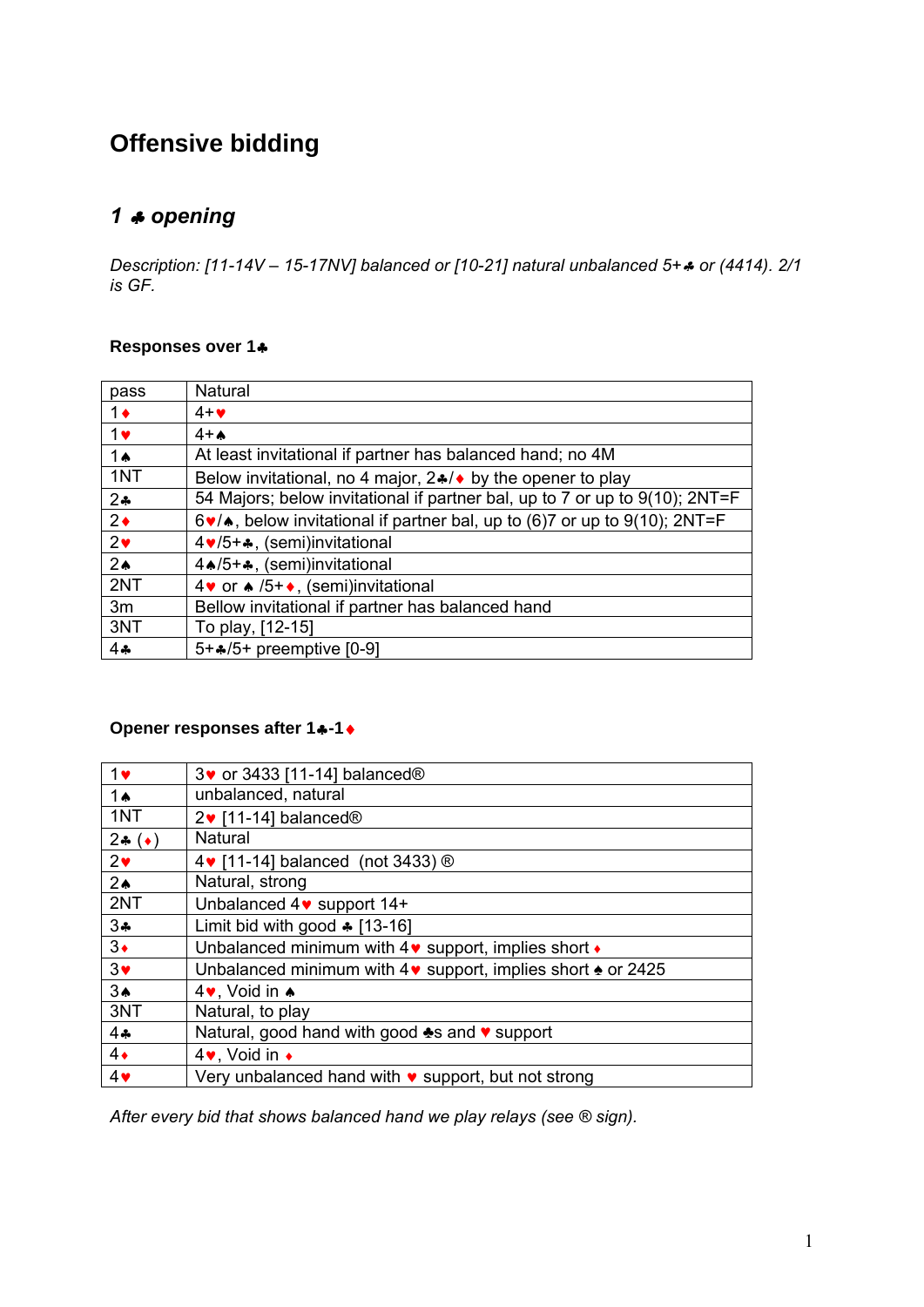#### **Opener responses after 1+-1**

| 1 <sub>A</sub>        | 3▲ [11-14] balanced or 4333 ®                                                   |
|-----------------------|---------------------------------------------------------------------------------|
| 1NT                   | 2↑ [11-14] balanced <sup>®</sup>                                                |
| $24/\sqrt{v}$         | <b>Natural</b>                                                                  |
| $2\spadesuit$         | 4 (11-14) balanced (not 4333) ®                                                 |
| 2NT                   | Unbalanced 4 <sup>o</sup> support 14+                                           |
| 34                    | Limit bid with good $\ast$ [13-16]                                              |
| $3\bullet$            | Unbalanced minimum with 4 $\triangle$ support, short ♦                          |
| $3\blacktriangledown$ | Unbalanced minimum with 4 <sup>b</sup> support, short ♥                         |
| 3 <sub>•</sub>        | Unbalanced minimum with 4 <sup>*</sup> support, no shortness or singleton honor |
| 3NT                   | Natural, to play                                                                |
| 44                    | Natural, good hand with good $\clubsuit$ s and $\spadesuit$ support             |
| $4\bullet$            | 4♠, Void in ◆                                                                   |
| 4 <sub>Y</sub>        | 4♠, Void in ♥                                                                   |
| $4\spadesuit$         | Very unbalanced hand with $\triangle$ support, but not strong                   |

*After every bid that shows balanced hand we play relay (see ® sign).* 

### **Opener responses after 1+-1+**

| 1NT                                    | Min balanced        |
|----------------------------------------|---------------------|
| 24 $(*)$                               | Natural to play     |
| $2\ntriangleright$ ( $\triangleleft$ ) | Values, good hand   |
| 2NT                                    | Max balanced        |
| 3.4                                    | GF with $\clubsuit$ |
| $3\bullet$                             | Strong natural      |

### **Relays after 1 opening**

 $1 - 1 +$  $1 - 1 \cdot (R)$ 

| 1NT            | $33(43)$ or | $2*^{(R)}$         | $2\bullet$    | 3334 |
|----------------|-------------|--------------------|---------------|------|
|                | 2344        |                    | $2\bullet$    | 3343 |
|                |             |                    | $2\spadesuit$ | 2344 |
| 2 <sub>•</sub> | $5*$        | $2 \cdot (R)$      | $2\bullet$    | 3325 |
|                |             |                    | $2\spadesuit$ | 2335 |
| $2\bullet$     | $5*$        | $2\bullet^{(R)}$   | $2\spadesuit$ | 3352 |
|                |             |                    | 2NT           | 2353 |
| $2\bullet$     | 3433        |                    |               |      |
| $2\spadesuit$  | 4A          | 2NT <sup>(R)</sup> | $3\clubsuit$  | 4333 |
|                |             |                    | $3\bullet$    | 4324 |
|                |             |                    | $3\bullet$    | 4342 |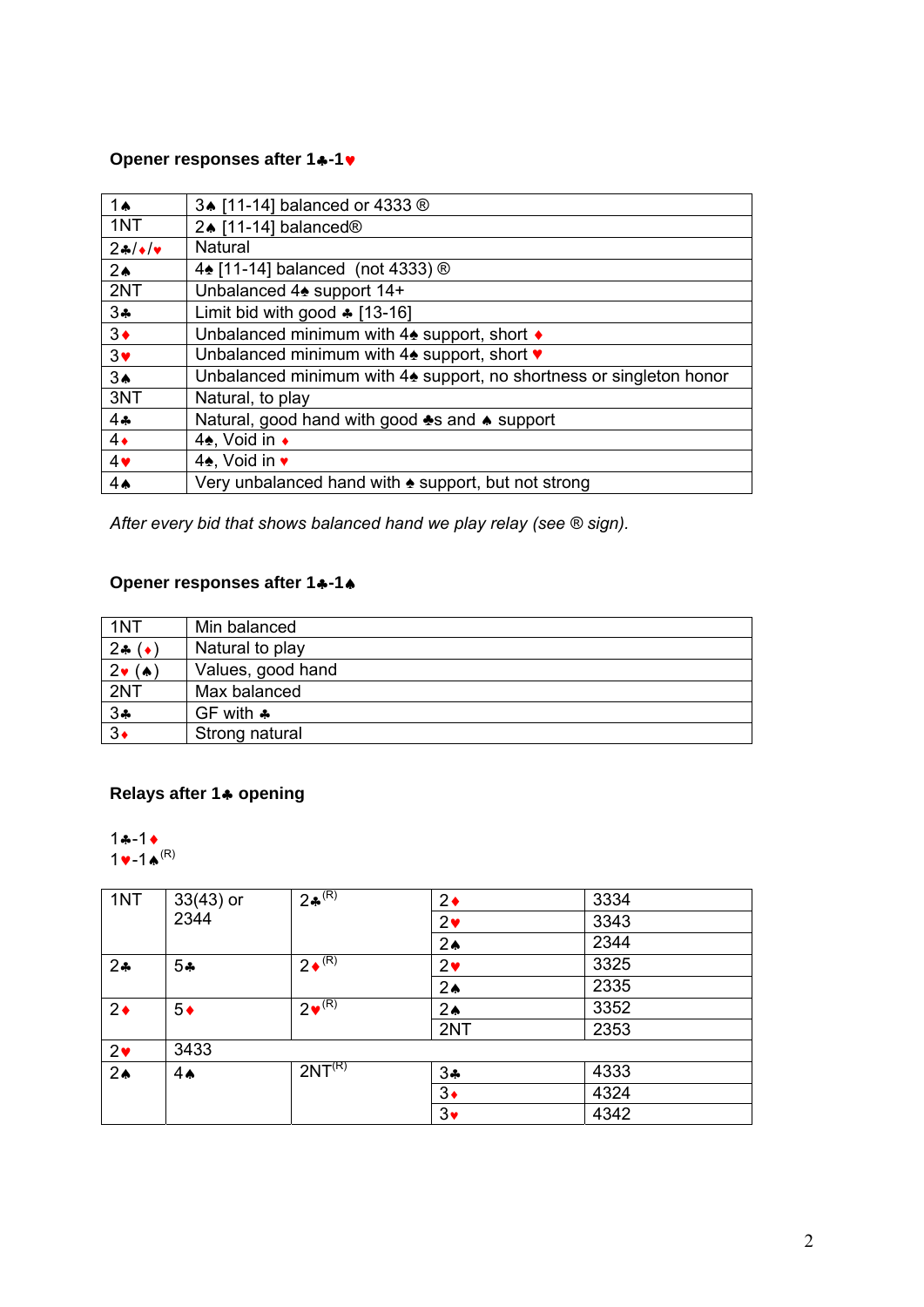#### $1 - 1 +$ 1NT-2 $\clubsuit^{(R)}$

| $2\bullet$     | 3244 |
|----------------|------|
| 2 <sub>v</sub> | 4234 |
| 2 <sub>•</sub> | 4243 |
| 2NT            | 2245 |
| $3*$           | 3235 |
| $3\bullet$     | 3253 |
| $3\bullet$     | 4225 |

#### $1 - 1$

 $1 \cdot 1$ NT<sup>(R)</sup>

| $2\clubsuit$   | $33(43)$ or<br>3244 | $2 \sqrt{(R)}$                | 2 <sub>v</sub> | 3334 |
|----------------|---------------------|-------------------------------|----------------|------|
|                |                     |                               | $2\spadesuit$  | 3343 |
|                |                     |                               | 2NT            | 3244 |
| $2\bullet$     | $5*$                | $2\bullet^{(R)}$              | $2\spadesuit$  | 3352 |
|                |                     |                               | 2NT            | 3253 |
| $2\bullet$     | $4\vee$             | $2 \spadesuit$ <sup>(R)</sup> | 2NT            | 3433 |
|                |                     |                               | $3*$           | 3424 |
|                |                     |                               | $3\bullet$     | 3442 |
| $2\spadesuit$  | 4333                |                               |                |      |
| 2NT            | 3325                |                               |                |      |
| 2 <sub>•</sub> | 3235                |                               |                |      |

## $1 - 1$

1NT-2 $\clubsuit^{(R)}$ 

| $2\bullet$     | 2344 |
|----------------|------|
| $2\bullet$     | 2434 |
| 2 <sub>•</sub> | 2443 |
| 2NT            | 2245 |
| $3\clubsuit$   | 2335 |
| $3\bullet$     | 2353 |
| $3\bullet$     | 2425 |

# $1 - 1 +$

 $2\blacktriangledown$ -24 $^{(\mathsf{R})}$ 

| 2NT        | $4 \spadesuit$ | $3*^{(R)}$         | $3\bullet$     | 4423 |
|------------|----------------|--------------------|----------------|------|
|            |                |                    | $3\bullet$     | 4432 |
| $3*$       | 44             | $3 \triangleq (R)$ | $3\bullet$     | 2434 |
|            |                |                    | 3A             | 3424 |
| $3\bullet$ | 4♦             | $3\bullet^{(R)}$   | 3 <sub>•</sub> | 2443 |
|            |                |                    | 3NT            | 3442 |
| $3\bullet$ | 2425           |                    |                |      |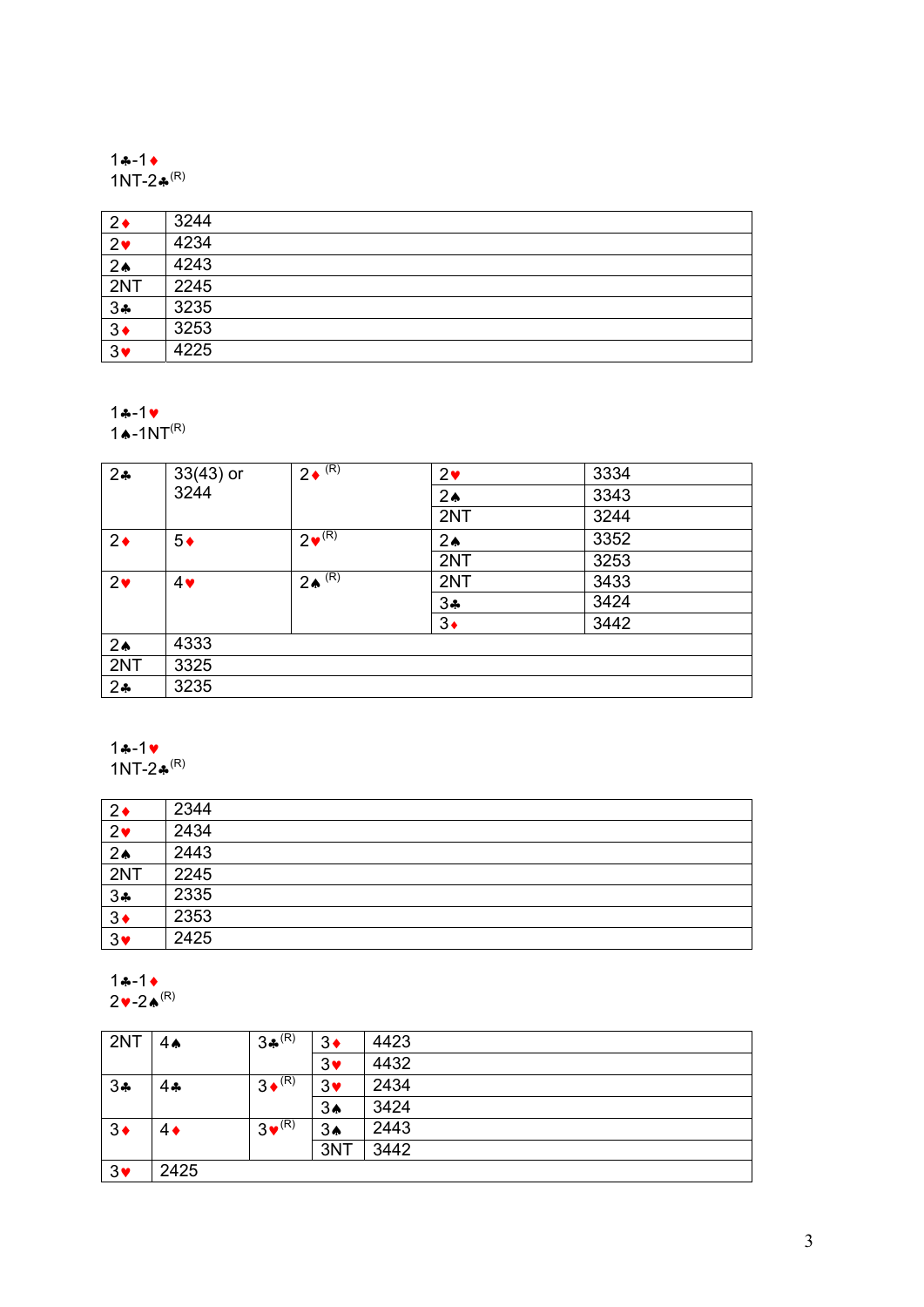#### $1 - 1$ 2♠-2NT $^{\sf(R)}$

| 34         | 4♣   | $3 \cdot (R)$                  | $3\bullet$      | 4234 |
|------------|------|--------------------------------|-----------------|------|
|            |      |                                | 3A              | 4324 |
| $3\bullet$ | 4♦   | $3 \cdot \cdot$ <sup>(R)</sup> | 3A              | 4243 |
|            |      |                                | 3NT             | 4342 |
| $3\bullet$ | 4♥   | $3 \spadesuit^{(R)}$           | 3NT             | 4423 |
|            |      |                                | $4$ $\clubsuit$ | 4432 |
| 3A         | 4225 |                                |                 |      |

### **Non relay special sequences after 14 opening**

#### $1 - 1$ ♥-

| 1♠             | Relay                                              |
|----------------|----------------------------------------------------|
| 1NT            | To play                                            |
| $2\clubsuit$   | Any invitational + hand with $4\blacktriangledown$ |
| $2\bullet$     | Any invitational + hand with $5\bullet$            |
| 2 <sub>v</sub> | Preemptive (could be $4\blacktriangledown$ )       |
| $2\spadesuit$  | Invitational with 4-4 Ms                           |
| 34/            | Seminvitational with long minor                    |
| 3 <sub>Y</sub> | Wants to play 3NT                                  |

### $1 - 1$

♠-

| 1NT              | Relay                                    |
|------------------|------------------------------------------|
| 2 <sub>2</sub>   | Any invitational hand with $4\triangle$  |
| $2\bullet$       | Any invitational hand with $5\triangleq$ |
| 2 <sup>4</sup>   | Natural invitational 54                  |
| $2\spadesuit$    | Preemptive (could be $4\spadesuit$ )     |
| $3$ */ $\bullet$ | Seminvitational with long minor          |
| 3 <sub>Y</sub>   | Natural invitational 55                  |
| 3 <sub>2</sub>   | Wants to play 3NT                        |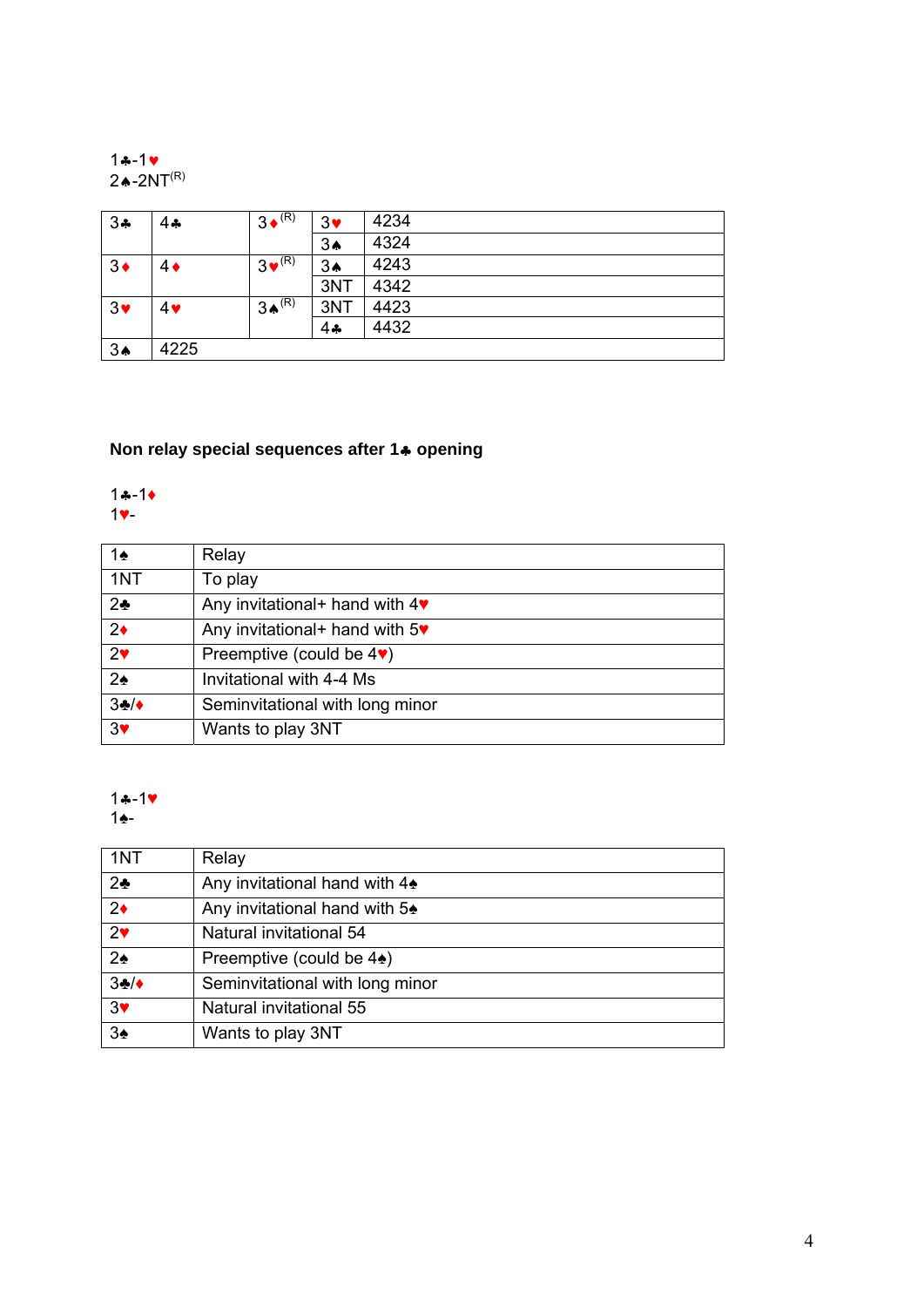#### **General rules**

- 1. 3 in our major is relay. 3NT is relay if we have at least 4-4 fit, but 4 in this major is to play.
- 2. If opponents double  $1\bullet$  or  $1\bullet$  relays we don't play relay. Pass shows weak hand without support (could be 3 cards if very defense oriented hand); redouble promises at least 4 cards in doubled suits. Other bids ignore double and subsequent auction ignores double too.
	- 1.  $-$  (pass) 1. (Dbl); Rdbl = 4 or 5 diamonds, pass = weak hand without  $4\nu$ .
- 3. If opponents double 1 $\bullet$  rdbl shows 4 spades and offers to play 1 $\bullet$  redoubled.
- 4. When the opener shows a balanced hand with 3 cards in our suit every bid, but raising our major at second level, show some invitational values.
- 5. When the opener shows a balanced hand with 2 cards in our suit most of bids show at least some invitational values. We use  $2\bullet$  as general invitational, some kind of check back.

1.4 - 1. - 1NT -  $2.1$  = opener bids naturally, jumps show stronger hand, bidding in other major shows 4 cards, 2NT weak hand, partner major shows weak hand with good two cards in this suit, 3 in minor shows 5 cards and not minimum hand…

1.4 - 1.4 - 1NT - 2.4 = 4.4 and  $4 + \bullet$  (usually 5 cards), invitational to game (NF)

```
1. -1 - 1 \cdot - 1NT - 3. = invitational to game with 5+ cards in this suit (NF)
```
- 1.4 1.4 1NT 2NT = invitational to 3NT
- $1 1 1 4$  = auto splinter
- $1 1 1 1N$   $4 1N$  = natural
- 6. When the opener shows 4 cards in our major a new suit is a trial bid, looking for cover cards.
- 7. When the responder bids relay and leave it before game it is a game try if we leave the relay after the first step. It's a slam try if we leave the relay after further steps. This bid shows a trump.

1 - 1 ;1 - 1(R) ;2 - 3 = a game try and support

1.  $-1$  :  $1 \cdot 1 \cdot -1$   $(0.8)$  :  $2 \cdot -2 \cdot (0.8)$  :  $2 \cdot -3 \cdot -2 \cdot 1$  ight slam try or to choose a game and  $\cdot$ support

- 8. After 1. 1. 1NT  $2\cdot^{R}$  is relay Staymen. Responses are very similar as after 1NT opening bid. Opener cannot have 5M so raster is different. In addition, the opener bid 3 $\clubsuit$  with 5 $\clubsuit$  and 3x with 5 $\clubsuit$  so balanced hands without majors we show in raster.
- 9. After showing distribution we continue ZOOM with negative cue bids.

After  $1$   $\bullet$  11-14 balanced:  $1<sup>st</sup>$  step 1-2 or 5 controls 2<sup>nd</sup> step 3 or 6 controls 3<sup>rd</sup> step 4 controls

After  $1$  $\bullet$  14-17 balanced:  $1<sup>st</sup>$  step 2 or 5  $2^{nd}$  step 3 or 6 3<sup>rd</sup> step 4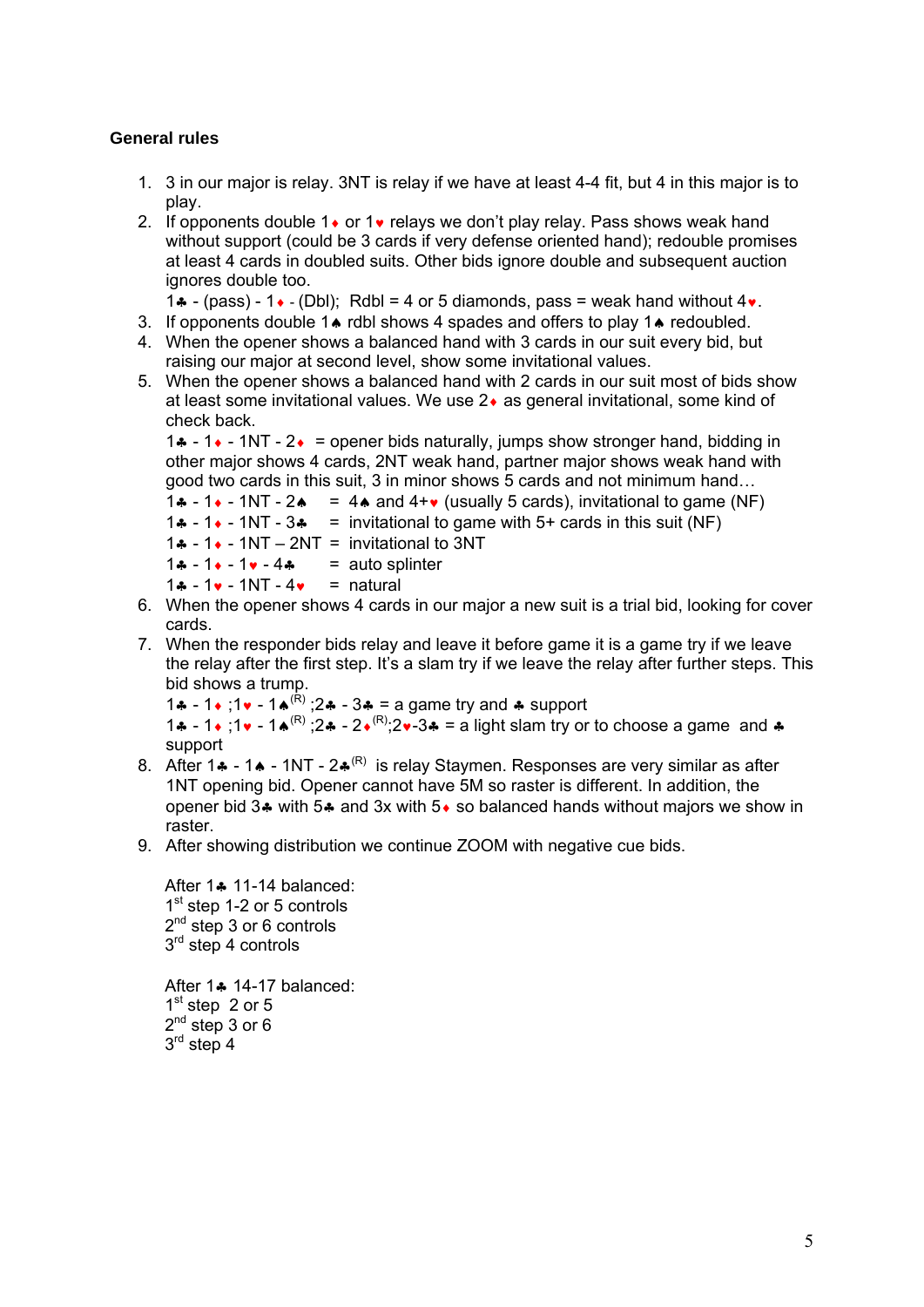## *opening*

*Description: natural with 5+ or (4441) any other singleton or [17<sup>+</sup> -20- ] balanced. It could be 20 only without 5 card suit 2/1 is not GF.* 

### **Responses over 1**

| pass           | natural                                                    |
|----------------|------------------------------------------------------------|
| $1$ v          | $4+\bullet$ (rarely could be waiting bid with $3\bullet$ ) |
| 1ѧ             | $4+A$                                                      |
| 1NT            | natural [0-6] without 4 cards in $\sqrt{\frac{9}{2}}$      |
| $2*$           | [10+] $4 + \bullet$ - forcing to 3 $\bullet$               |
| $2\bullet$     | $[6-9]$ 0-3 $\sqrt{\sqrt{2}}$ - nonforcing                 |
| 2 <sub>v</sub> | GF ♣                                                       |
| 2 <sub>•</sub> | Invitational $\clubsuit$                                   |
| 2NT            | [10-12] balanced                                           |
| $3\bullet$     | [6-9] 4+◆ forcing when partner has 17-20 bal               |
| 3X             | $[0-5] 6+X$                                                |
| 3NT            | to play                                                    |

### **Opener responses after 1 ♦-1**

| 1ѧ               | natural, unbalanced                            |
|------------------|------------------------------------------------|
| 1NT              | [17-20] 2-3♥, 2-4♠, 2-5♣ 2-5♦                  |
| 24 ( $\bullet$ ) | Natural                                        |
| $2\bullet$       | 4 v, balanced [17-20]                          |
| 2 <sub>•</sub>   | Natural                                        |
| 2NT              | $4\bullet$ , unbalanced [14+]                  |
| $3\bullet$       | Invitational with good $\bullet$ [~15]         |
| $3\bullet$       | Min unbalanced $4$ [11-14]                     |
| $3*$             | 4 $\bullet$ , void in $\bullet$                |
| 3NT              | Natural                                        |
| 44               | 4 $\bullet$ , void in $\clubsuit$              |
| $4\bullet$       | 4 $\bullet$ , with good long $\bullet$ s       |
| 4                | Unbalanced hand with $4+\vee$ , but not strong |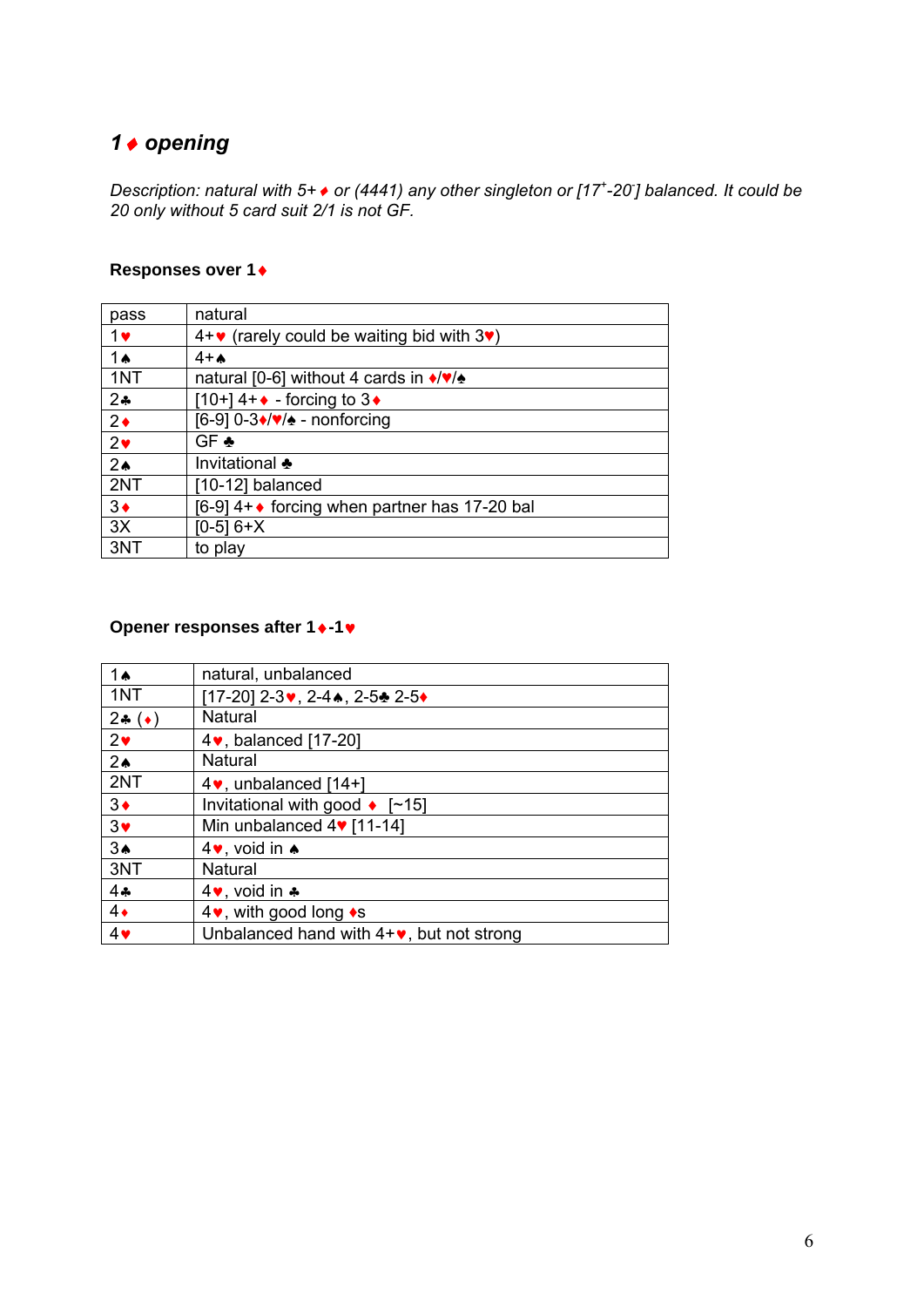## **Opener responses after 1-1**

| 1NT                    | [17-20] no 4▲                                                       |
|------------------------|---------------------------------------------------------------------|
| 24 $(\bullet/\bullet)$ | Natural                                                             |
| $2\spadesuit$          | [17-20] 4▲, balanced                                                |
| 2NT                    | 4 <sup>*</sup> , unbalanced [14+]                                   |
| $3\bullet$             | Invitational with good $\bullet$ [~15]                              |
| 3 <sub>v</sub>         | Min unbalanced 4♠ [11-14]; ♥ shortness                              |
| 3A                     | Min unbalanced $4\spadesuit$ [11-14]; $\clubsuit$ shortness or 2452 |
| 3NT                    | Natural                                                             |
| 44                     | Void in $\clubsuit$                                                 |
| $4\bullet$             | 4 <sup><math>\bullet</math></sup> , with good long $\bullet$ s      |
| 4                      | Void in $\bullet$                                                   |
| 4 <sub>•</sub>         | Unbalanced hand with $\bullet$ support, but not strong              |

## **Relays after 1 opening**

 $1 - 1$ 1NT-2 $\clubsuit^{(R)}$ 

|                       |                   |                      | $2\spadesuit$         | 3343 |
|-----------------------|-------------------|----------------------|-----------------------|------|
|                       |                   |                      | 2NT                   | 2344 |
| $2\bullet$            | $4\bullet$        | $2\nabla^{(R)}$      | 34                    | 4243 |
|                       |                   |                      | $3\bullet$            | 4342 |
|                       |                   |                      | 2NT                   | 3334 |
| 2 <sub>v</sub>        | $2-3$ $\bullet$ , | $2 \spadesuit^{(R)}$ | 34                    | 4333 |
|                       | $3\bullet$        |                      | $3\bullet$            | 4324 |
| $2\spadesuit$         | 4234              |                      |                       |      |
|                       |                   |                      | $3\bullet$            | 2254 |
| 2NT                   | "5422"            | $3*^{(R)}$           | $3\blacktriangledown$ | 2245 |
|                       |                   |                      | 3 <sub>•</sub>        | 4252 |
|                       |                   |                      | 3NT                   | 4225 |
|                       |                   |                      | $3\blacktriangledown$ | 3325 |
| 34                    | 5*                | $3 \cdot (R)$        | 3A                    | 3235 |
|                       |                   |                      | 3NT                   | 2335 |
| $3\bullet$            | 3352              |                      |                       |      |
| $3\blacktriangledown$ | 3253              |                      |                       |      |
| $3\spadesuit$         | 2353              |                      |                       |      |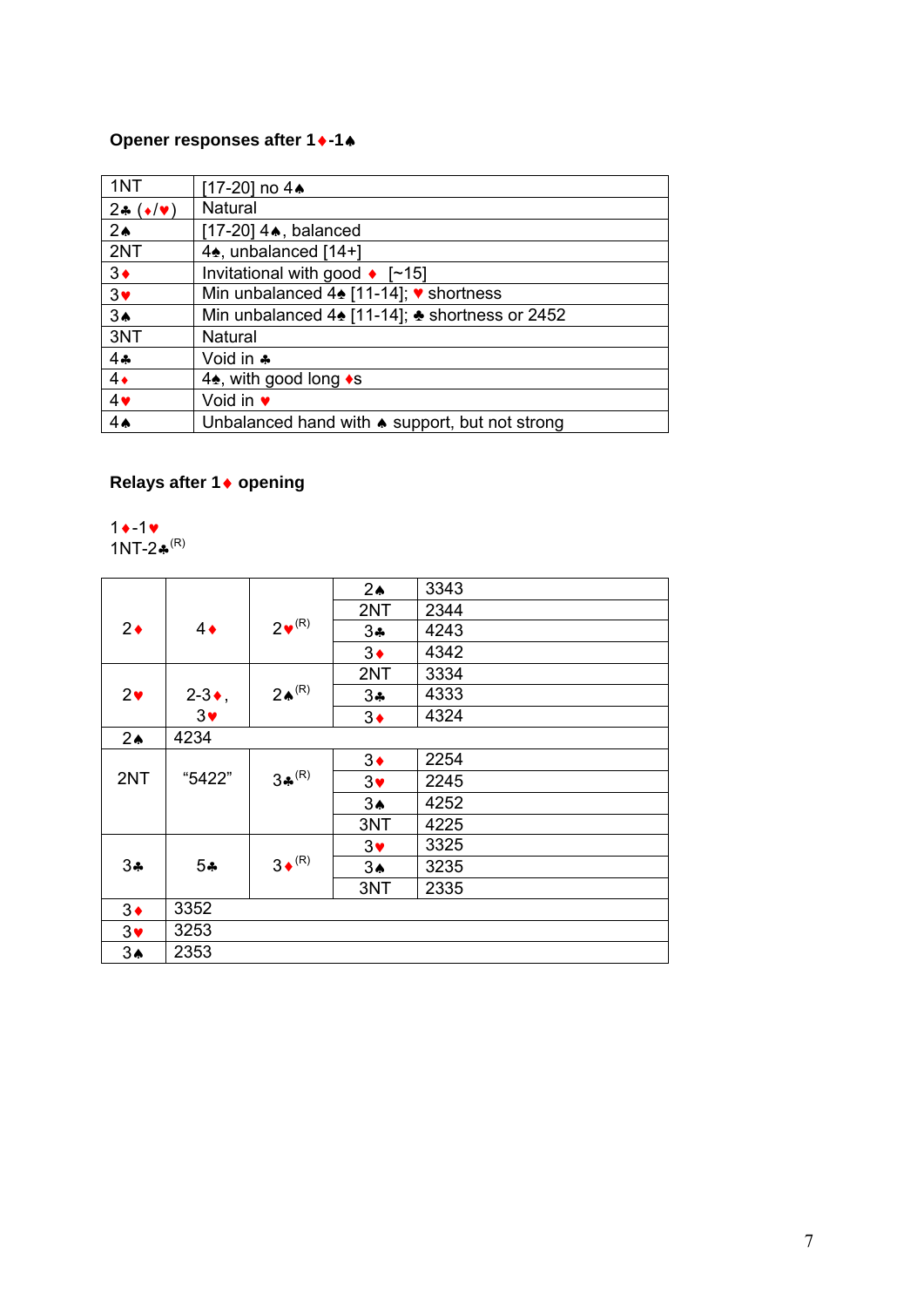#### $1 - 1$ 1NT-2 $\clubsuit^{(R)}$

|                       |                   |                      | $2\spadesuit$         | 3343 |
|-----------------------|-------------------|----------------------|-----------------------|------|
|                       |                   |                      | 2NT                   | 2344 |
| $2\bullet$            | $4\bullet$        | $2\nabla^{(R)}$      | 34                    | 2443 |
|                       |                   |                      | $3\bullet$            | 3442 |
|                       |                   |                      | 2NT                   | 3334 |
| $2\bullet$            | $2-3$ $\bullet$ , | $2 \spadesuit^{(R)}$ | 34                    | 3433 |
|                       | $3\spadesuit$     |                      | $3\bullet$            | 3424 |
| 2 <sub>•</sub>        | 2434              |                      |                       |      |
|                       |                   |                      | $3\bullet$            | 2254 |
| 2NT                   | "5422"            | $3*^{(R)}$           | $3\blacktriangledown$ | 2245 |
|                       |                   |                      | $3*$                  | 2452 |
|                       |                   |                      | 3NT                   | 2425 |
|                       |                   |                      | $3\bullet$            | 3325 |
| 34                    | $5 -$             | $3 \cdot (R)$        | $3\spadesuit$         | 3235 |
|                       |                   |                      | 3NT                   | 2335 |
| $3\bullet$            | 3352              |                      |                       |      |
| $3\blacktriangledown$ | 3253              |                      |                       |      |
| 3A                    | 2353              |                      |                       |      |

### $1 - 2*^{(R)}$

|                                      | 4441 any                                                            |                  | $2\spadesuit$ | 1444 min    |
|--------------------------------------|---------------------------------------------------------------------|------------------|---------------|-------------|
|                                      | or                                                                  |                  | 2NT           | 4144 min    |
| $2\bullet$                           | 6◆s [10-15]                                                         | $2\bullet^{(R)}$ | 34            | 4441 min    |
|                                      |                                                                     |                  | $3\bullet$    | 6♦          |
|                                      |                                                                     |                  | $3*$          | 4144 strong |
|                                      |                                                                     |                  | $3\spadesuit$ | 1444 strong |
|                                      |                                                                     |                  | 3NT           | 4441 strong |
| 2v/                                  | Natural [11-15]                                                     |                  |               |             |
| 2NT                                  | Strong balanced $2+\bullet$ (could be semibalanced with $\bullet$ ) |                  |               |             |
| $3\cdot$                             | Natural [11-21]                                                     |                  |               |             |
| $3\bullet$                           | <b>Natural [15-21]</b>                                              |                  |               |             |
| $3\blacktriangledown/\blacktriangle$ | Natural [15-21]                                                     |                  |               |             |
| 3NT                                  | to play                                                             |                  |               |             |
| 4.4                                  | Void                                                                |                  |               |             |
| 4♦                                   | <b>RKCB</b>                                                         |                  |               |             |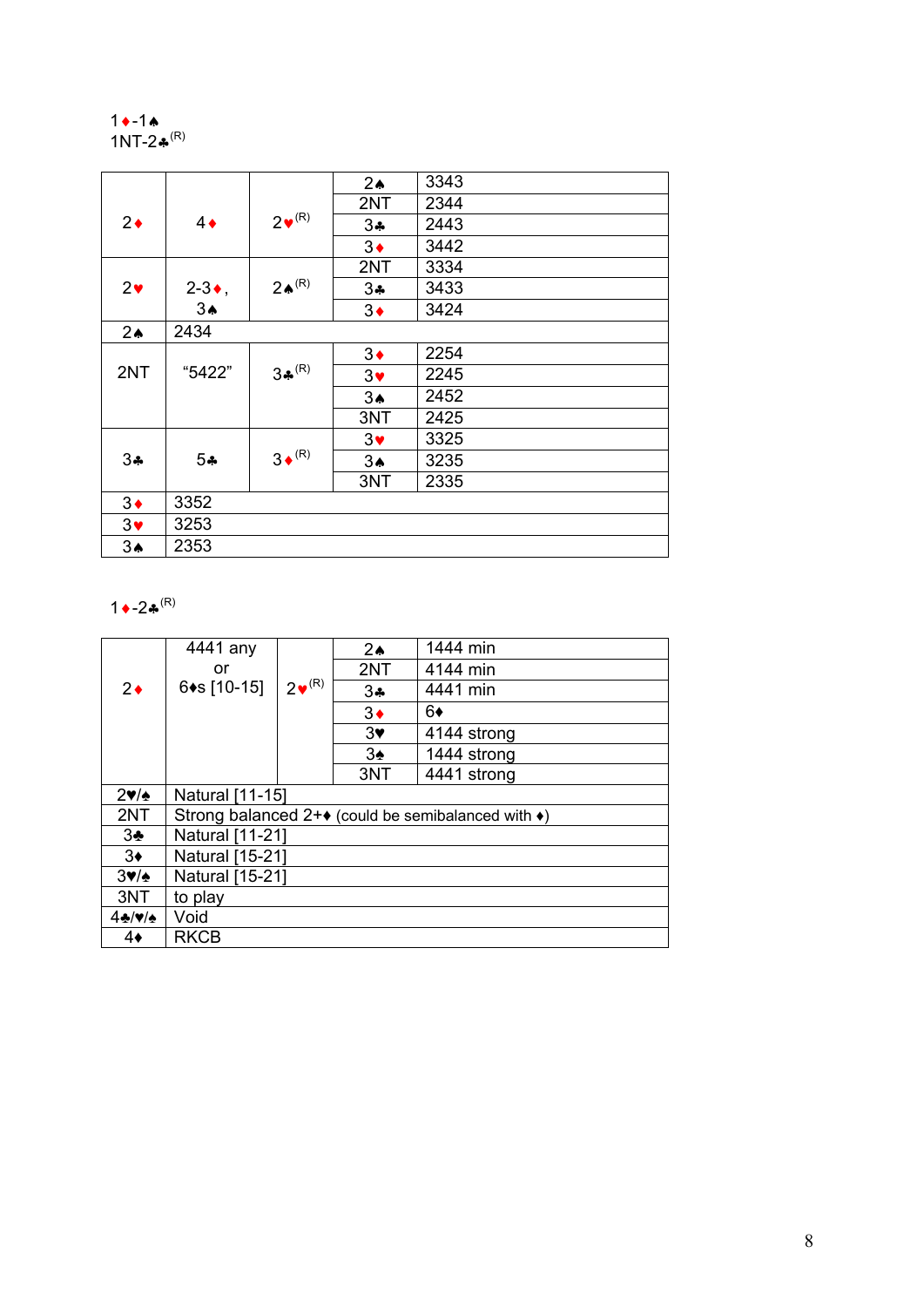- 1. 3 in our major is relay. 3NT is relay if we have at least 4-4 fit, but 4 in this major is to play.
- 2. When the opener shows 17-20 balanced,  $2 \cdot$ ,  $2 \cdot$  and  $2 \cdot$  are invitational.
- 3. When the opener shows 4 cards in our major a new suit is trial bid.
- 4. Passable sequences after  $1 \cdot -2 \cdot$ :
	- $1 \cdot -2 \cdot -2 \cdot -2NT$
	- $1 \cdot -2 \cdot -2 \cdot -3 \cdot$
	- $1 \cdot -2 \cdot -3 \cdot$
	- $1 \cdot -2 \cdot -3 \cdot -3 \cdot$
- 5. When responder bids a major over minor opening bid, double jump shows void 6. After we show distribution we continue with ZOOM
	- $1<sup>st</sup>$  step 0-4 or 8-9
		- $2^{nd}$  step  $7$
		- $3<sup>rd</sup>$  step 6
		- $4<sup>th</sup>$  step 5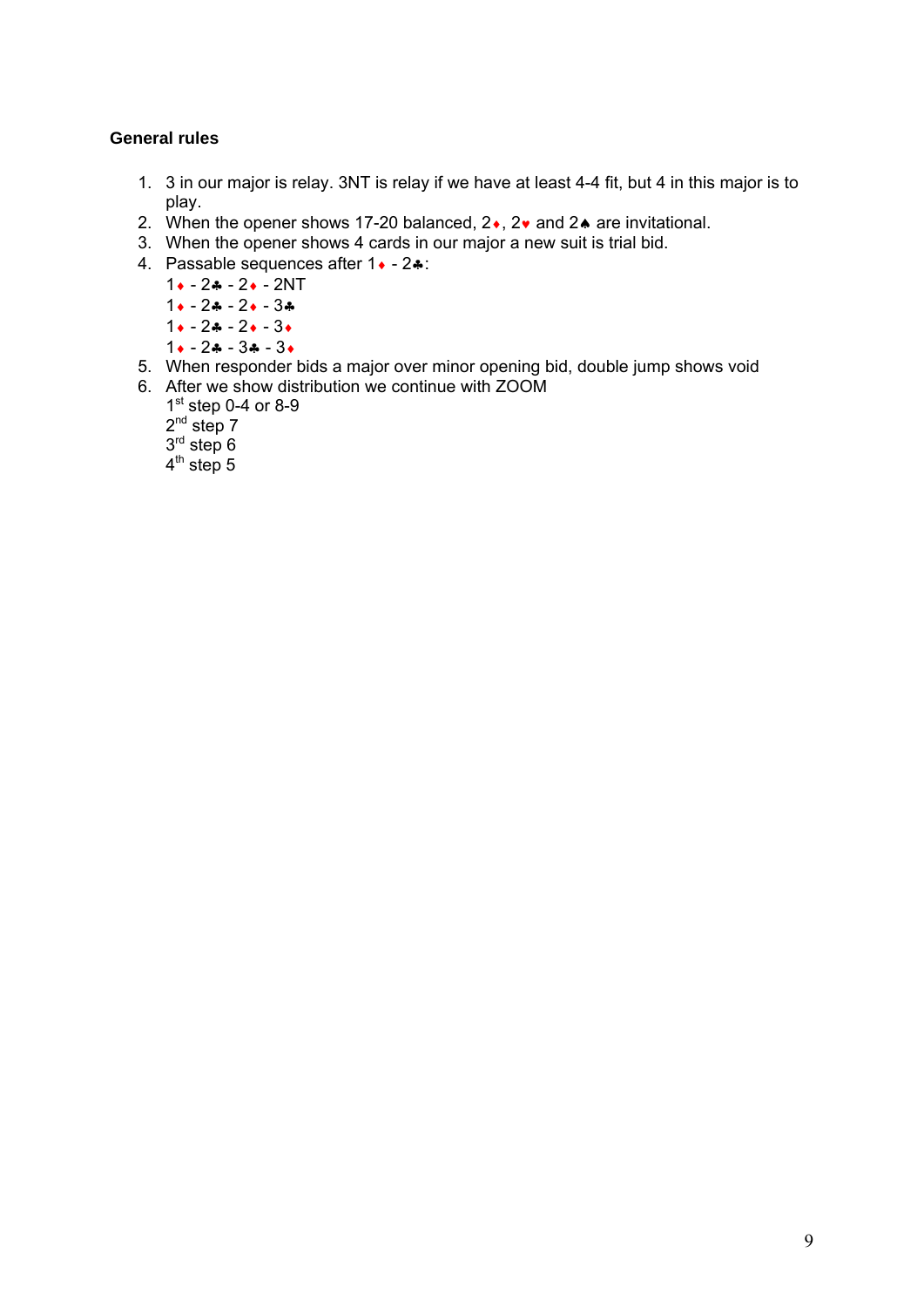## *1/ openings*

*Description: 5 cards, could be 4 on third position, [11-14 or 15-17] "5332" can be opened 1M or 1NT. Wide range from 9 to 21 points.* 

#### **Reponses over 1**

| pass          | Natural                                                            |
|---------------|--------------------------------------------------------------------|
| 1ѧ            | multi: either                                                      |
|               | 1) natural $4^+ \spadesuit$ , [5+]                                 |
|               | 2) $[10-11(12)]$ bal inv. 1-2 $\bullet$                            |
|               | 3) $[(9)10-11]$ inv with $3\vee$                                   |
|               | 4) [0-6], $3^{\circ}$                                              |
|               | <b>Waiting bid</b><br>5)                                           |
| 1NT           | natural [6-10] non forcing                                         |
| $2+$          | GF $2^*$                                                           |
| $2\bullet$    | GF $5^{\circ}$ ; (drury by passed hand)                            |
| $2\bullet$    | $[6-10]$ 3 <sup>+</sup>                                            |
| $2\spadesuit$ | $[0-8] 6$                                                          |
| 2NT           | [10+] 4 <sup>+</sup> v at least invitational                       |
| $3-(\bullet)$ | $[3-8]$ 6+cards                                                    |
| $3\vee$       | [5-10 HCDP] 4 <sup>+</sup> v, semi invitational, could be balanced |
| 3NT           | [12-15] balanced, to play                                          |
| 3A/4A/4       | void with support                                                  |

### **Reponses over 1**

| pass          | Natural                                                                       |
|---------------|-------------------------------------------------------------------------------|
| 1NT           | Natural [6-11] - semi forcing                                                 |
| $2+$          | GF $2^+$ (could be waiting with 3 cards)                                      |
| $2\bullet$    | GF $5^{\dagger}$ (drury by passed hand)                                       |
| $2\bullet$    | $IGF 5^{\dagger}$                                                             |
| $2\spadesuit$ | $[6-9]$ $3^*$                                                                 |
| 2NT           | $[10+14^*$                                                                    |
| $3 -$         | $[7-11]$ 5+* 5+ $\bullet$                                                     |
| $3\bullet$    | $[7-11] 5+$ + 5+ $\bullet$                                                    |
| $3\bullet$    | [ $3-8$ ] $6^{\circ}$ cards                                                   |
| 3A            | [5-10 HCDP] 4 <sup>+</sup> $\triangle$ , semi invitational, could be balanced |
| 3NT           | [12-15] balanced with 2 cards support                                         |
| 44/4          | void with support                                                             |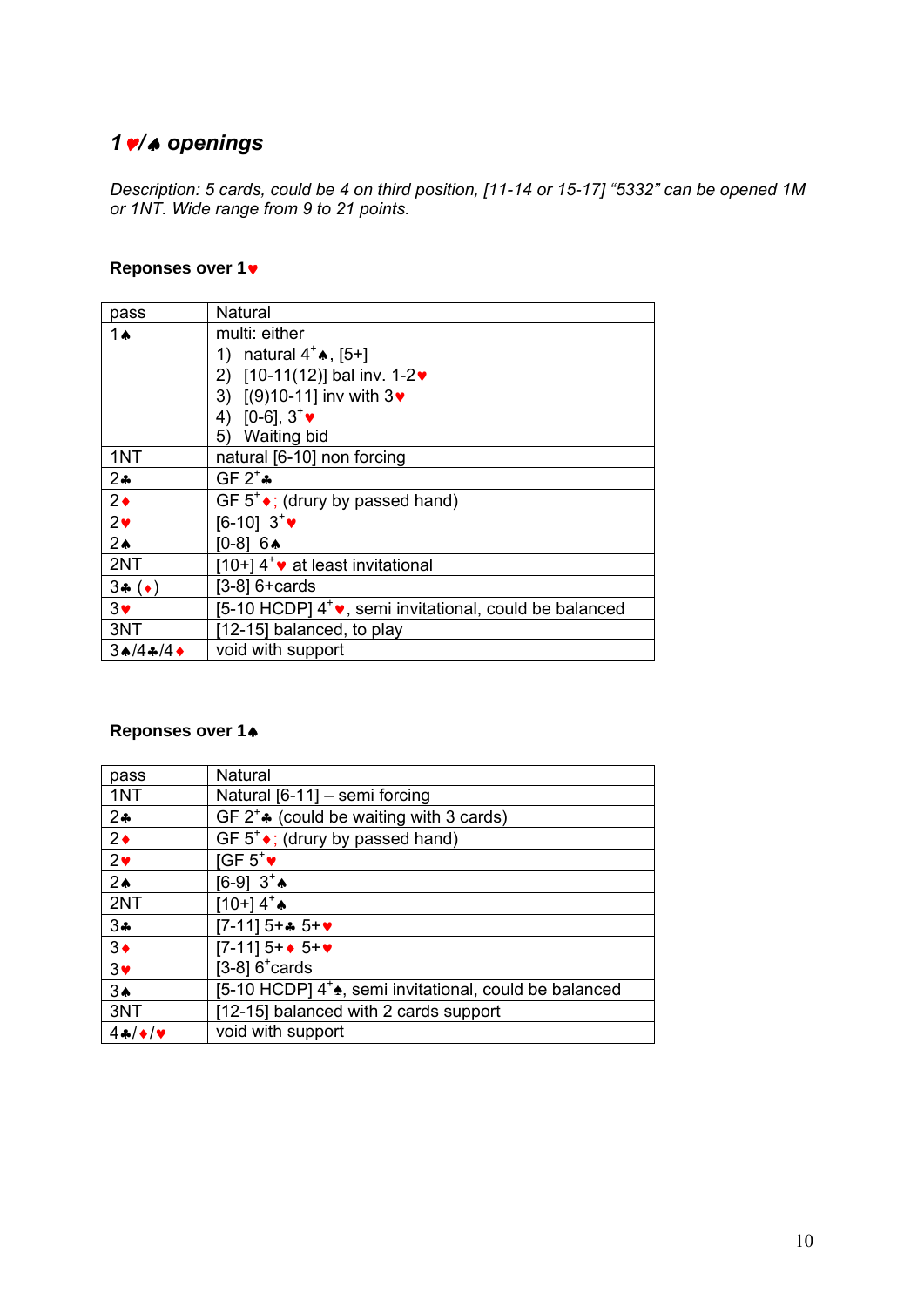#### $1 - 1$

| 1NT                 | [11-14] bal                               |
|---------------------|-------------------------------------------|
| 24                  | forcing, natural or [16+] (see next page) |
| $2 \cdot 1 \cdot 1$ | Natural                                   |
| 2NT                 | GF $\bullet$ one suiter (could be 6-4)    |
| 34/                 | 5-5 [15+] forcing to game                 |
| 3 <sub>v</sub>      | Invitational 6+ $\bullet$                 |
| 3A                  | Invitational 4. with singleton            |
| 3NT                 | GF 4A                                     |
| $4 - 4$             | splinter for $\triangle$ (void)           |

*Note: The opener can support ♠ with: 2♠ [11-14], 3♠ [13-16] with singleton, 3NT [17-19], / splinters with void* 

#### $\bullet$ -1NT

| $2*$                   | forcing; natural or [16+] (see next page) |
|------------------------|-------------------------------------------|
| $2 \cdot  \mathbf{v} $ | Natural                                   |
| 2NT                    | GF $\bullet$ one suiter (could be 6-4)    |
| 34/                    | 5-5 [16+] GF                              |
| $3\bullet$             | Invitational $6 + \bullet$                |

#### <sup> $\bullet$ </sup>-1NT

| $2$ ÷                  | forcing, natural or [16+] (see next page) |
|------------------------|-------------------------------------------|
| $2 \cdot  \mathbf{v} $ | $4^{\dagger}$ [11-15]                     |
| 2NT                    | GF $\bullet$ one suiter (could be 6-4)    |
| 34/                    | 5-5 [16+] GF                              |
| 3 <sub>v</sub>         | Invitational 5-5                          |
| $\frac{34}{4}$         | Invitational 6+ <                         |
|                        | $5 - 5$                                   |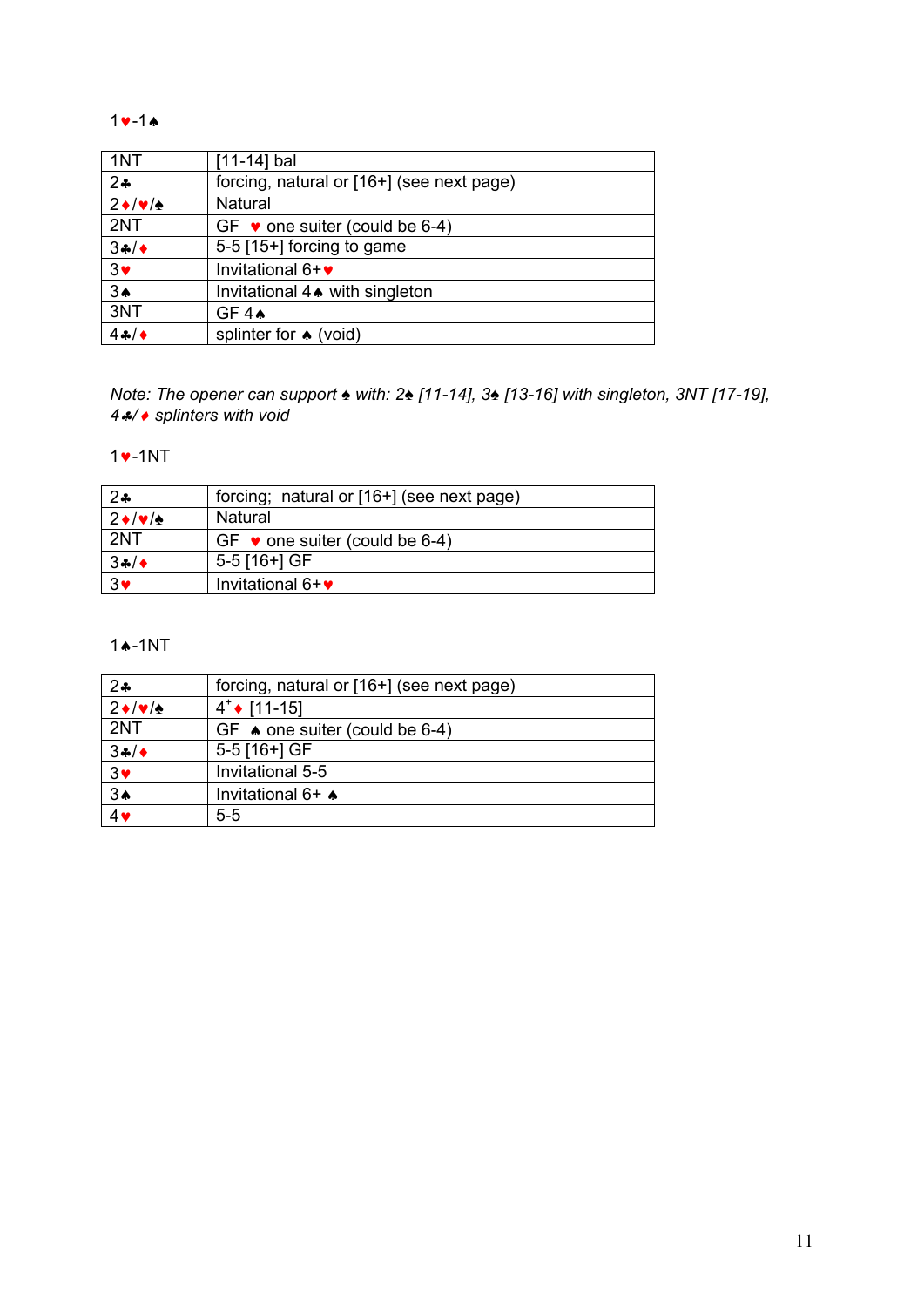$$
\begin{array}{c}\n1 \vee -1 \wedge \\
2 \wedge \\
\end{array}
$$

|                        |                                                                                       | $2\bullet$ | 5 v 4 <sup>+</sup> ↑ [11-15] without 3 <sup>★</sup>                  |  |  |  |  |
|------------------------|---------------------------------------------------------------------------------------|------------|----------------------------------------------------------------------|--|--|--|--|
| $2 \cdot =$ relay [8+] |                                                                                       |            | ${2 \cdot 2NT, 3 \cdot 2NT}$ natural inv                             |  |  |  |  |
|                        | $4+A$                                                                                 |            | {everything else is natural GF}                                      |  |  |  |  |
|                        |                                                                                       | $2\star$   | $5 \cdot 4^*$ [11-15] with 3 $\bullet$                               |  |  |  |  |
|                        |                                                                                       | 2NT        | [15-17] balanced or semi-balanced                                    |  |  |  |  |
|                        |                                                                                       | 3*         | $5 \vee 4 \triangle 16 +$                                            |  |  |  |  |
|                        |                                                                                       | $3\bullet$ | $5 \vee 4 \vee 16 +$                                                 |  |  |  |  |
|                        |                                                                                       | $3\bullet$ | $6(322)$ [16+]                                                       |  |  |  |  |
|                        |                                                                                       | $3*$       | 35(32) [18-20]                                                       |  |  |  |  |
|                        |                                                                                       | 3NT        | 2533<br>$[18-20]$                                                    |  |  |  |  |
| $2\bullet$             | To play                                                                               |            |                                                                      |  |  |  |  |
| 2 <sub>•</sub>         | $5(6)$ $\triangle$                                                                    |            |                                                                      |  |  |  |  |
|                        |                                                                                       |            | {opener bids 2NT if he doesn't want to play in 2♦ (asks to bid 4card |  |  |  |  |
|                        |                                                                                       |            | minor), and bids $3$ with 5 cards $\}$                               |  |  |  |  |
| 2NT                    | [10-11] bal inv                                                                       |            |                                                                      |  |  |  |  |
| $3\clubsuit$           | [4-7] 5. 5. (with stronger hand we bid 2. first and then we bid our                   |            |                                                                      |  |  |  |  |
| minor)                 |                                                                                       |            |                                                                      |  |  |  |  |
| $3\bullet$             | [4-7] 5. 5 $\bullet$ (with stronger hand we bid 2 $\bullet$ first and then we bid our |            |                                                                      |  |  |  |  |
|                        | minor)                                                                                |            |                                                                      |  |  |  |  |
| $3\bullet$             | [10-11] 3♥                                                                            |            |                                                                      |  |  |  |  |

### $1$  $\bullet$ -1NT

 $2$ \*

| $2\bullet$<br>2 $\bullet$ |                                               |              | $5 \times 4^*$ [11-15]                 |  |
|---------------------------|-----------------------------------------------|--------------|----------------------------------------|--|
|                           |                                               |              | 5♥ 4♦ [16+]                            |  |
|                           | $2 \cdot =$ relay [8+]                        | 2NT          | [15-16] balanced or semi-balanced (nf) |  |
|                           |                                               | $3\clubsuit$ | $5 \vee 4 \cdot 16 + 1$                |  |
|                           |                                               | $3\bullet$   | $5 \vee 4 \vee 16 + 1$                 |  |
|                           |                                               | $3\bullet$   | $6(322)$ [17+]                         |  |
|                           |                                               | 3∌           | $6 \times 5 \cdot 15 +$                |  |
|                           |                                               | 3NT          | 5♥(332) [18-20]                        |  |
| $2\bullet$                | To play [-8]                                  |              |                                        |  |
| 2 <sub>•</sub>            | Both minors weak hand, longer $\triangleleft$ |              |                                        |  |
| 2NT                       | Both minors weak hand                         |              |                                        |  |
| 3 <sub>•</sub>            | [6-7] 6+ <b>∻</b> .                           |              |                                        |  |
| $3\bullet$<br>[4-7] 6+◆   |                                               |              |                                        |  |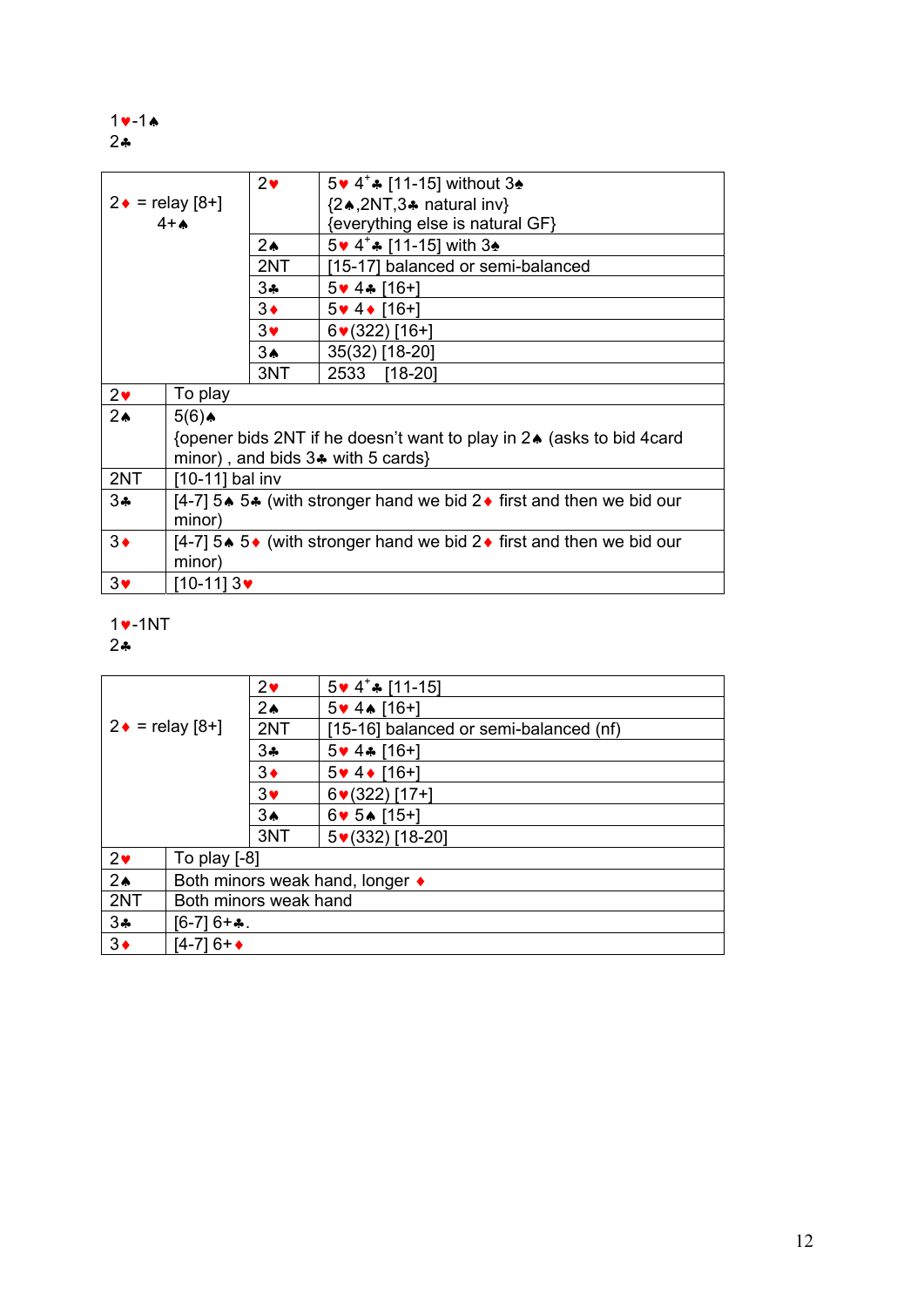1**4-1NT**  $2 - 2$ 

| $2\bullet$<br>$2 \cdot =$ relay [8+]<br>$2\spadesuit$<br>2NT |                  |               | $[13-14]$ 5(332)                  |  |  |
|--------------------------------------------------------------|------------------|---------------|-----------------------------------|--|--|
|                                                              |                  |               | 5+4+ [11-15]                      |  |  |
|                                                              |                  |               | [15-17] balanced or semi-balanced |  |  |
|                                                              |                  | $3\cdot$      | $5*4*$ [16+]                      |  |  |
|                                                              |                  | $3\bullet$    | 5↑ 4↑ [16+]                       |  |  |
| $3\bullet$                                                   |                  |               | 5▲ 4♥ [16+]                       |  |  |
|                                                              |                  | $3\spadesuit$ | 64(332) [17+]                     |  |  |
|                                                              |                  | 3NT           | 5332 [18-20]                      |  |  |
| 2 <sub>v</sub>                                               | $[7-9]6+$ $\vee$ |               |                                   |  |  |
| 2 <sub>•</sub>                                               | Natural          |               |                                   |  |  |
| 2NT<br>Both minors weak hand                                 |                  |               |                                   |  |  |
| 3 <sub>•</sub><br>$[5-7]6 +$                                 |                  |               |                                   |  |  |
| $3\bullet$                                                   | [5-7] 6+◆        |               |                                   |  |  |

#### **1M – 2NT**

## *4+ cards support invitational or stronger.*

| 34                    | Minimum hand                | $3 \cdot$ asks                                                         | $3\cdot$ - singleton $\cdot$                                           |  |  |
|-----------------------|-----------------------------|------------------------------------------------------------------------|------------------------------------------------------------------------|--|--|
|                       |                             |                                                                        | 3↑ - singleton ◆                                                       |  |  |
|                       |                             |                                                                        | $3NT - singleton other M$                                              |  |  |
|                       |                             |                                                                        | $4x - cue bid$                                                         |  |  |
|                       |                             |                                                                        | $4M - to play$                                                         |  |  |
|                       |                             | 3M - invitational                                                      |                                                                        |  |  |
|                       |                             | 3oM/3NT/4. - splinters */*/oM                                          |                                                                        |  |  |
| $3\bullet$            | No shortness,               | 3v/3▲/3NT - splinters */*/oM                                           |                                                                        |  |  |
|                       | good hand, 15+              | $4x - Cue$                                                             |                                                                        |  |  |
|                       |                             | $4M - minimum$ , to play                                               |                                                                        |  |  |
| $3\blacktriangledown$ | Singleton $\clubsuit$ , 15+ |                                                                        |                                                                        |  |  |
| 3 <sub>•</sub>        | Singleton $\bullet$ , 15+   |                                                                        |                                                                        |  |  |
| 3NT                   | Singleton oM, 15+           |                                                                        |                                                                        |  |  |
| 4x                    |                             | Void, $1\blacktriangleright$ - 2NT; $4\blacktriangle$ = void in spades |                                                                        |  |  |
| 4M                    | action                      |                                                                        | Decent 6+ suit no shortness (AQJxxx-Ax-KTx-xx), to play in competitive |  |  |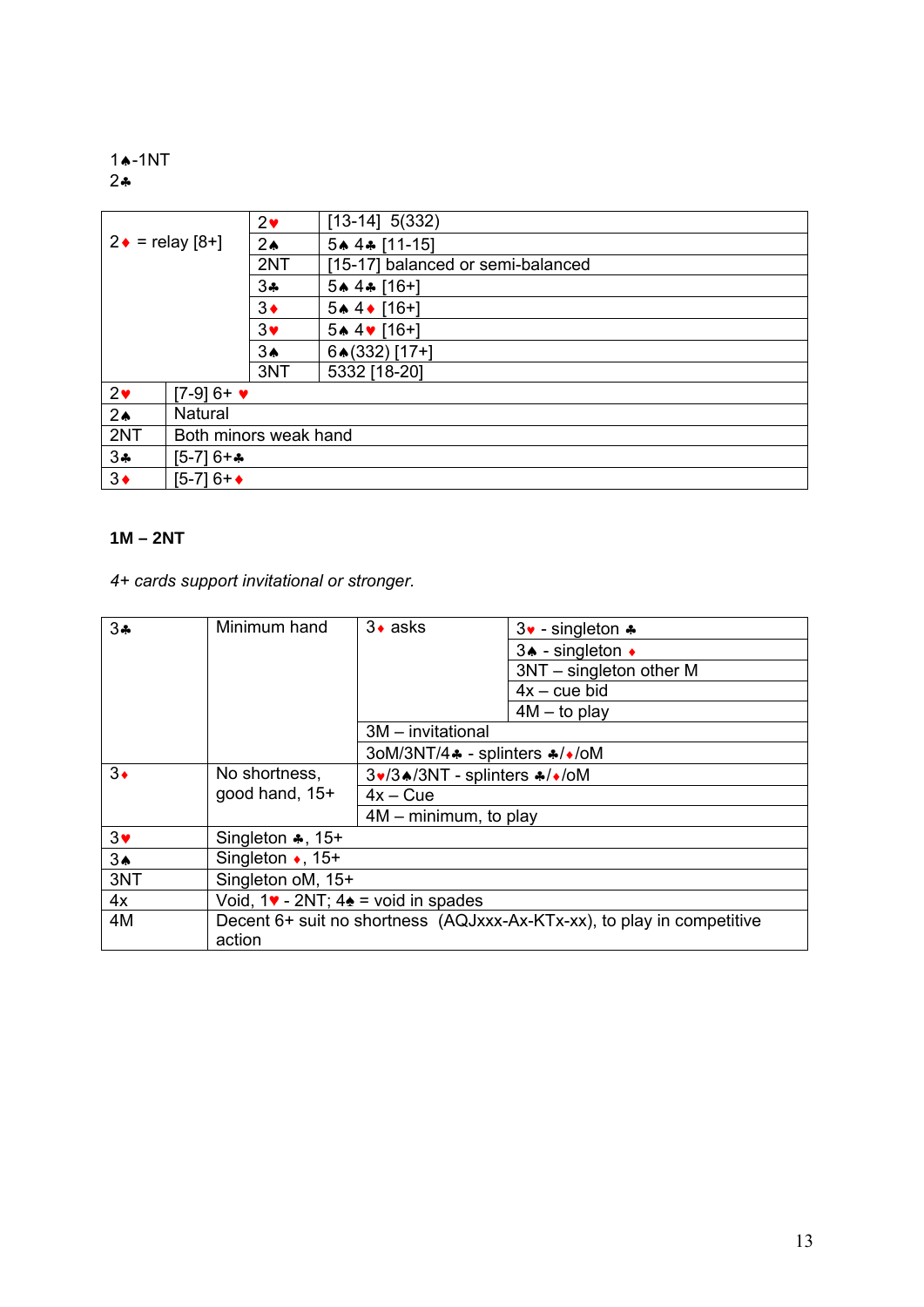- 1. After  $1\vee\wedge$  1NT or  $1\vee$  1. opener responses  $3\cdot\vee$  are strong and we can play below game level only if the responder bid the opener suit.
- 2.  $2$  by the opener is always artificial and shows: a) minimum hand with  $4+\bullet$ . The opener bids his major if the responder asks with  $2\bullet$ . b) Any non-minimum balanced hand. c) 5+/4 16+. d) 6332 and 16+
- 3. 2NT by opener is one suiter GF if the responder doesn't bid GF.
- 4. When the responder bids GF 3NT is weak 5332 with 2 or 3 small cards in responder suit.
- 5. When the responder bids GF jump in a new suit shows 5-5 15+.
- 6. When the responder bids GF openers jump in his major shows intermediate hand with solid suit.
- 7. After  $1\spadesuit$   $2\mathbf{v}$ :  $3\mathbf{v}$  shows weak balanced hand with 3 cards support,  $4\mathbf{v}$  weak hand with 4 cards support, 2NT strong hand without support or strong balanced hand with 3 cards support or 5422 and strong hand. 4m is splinter with singleton or void.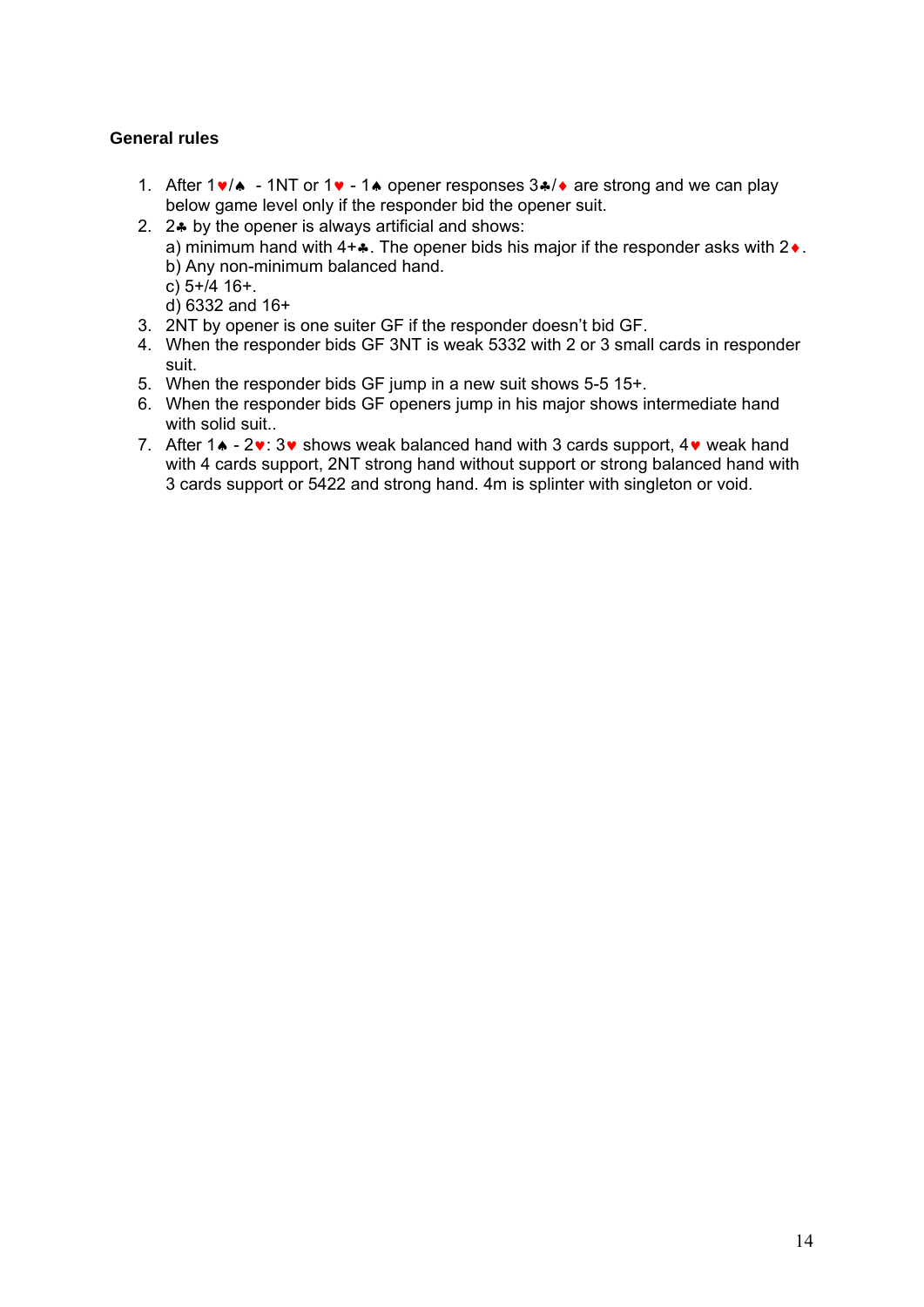## *1NT opening*

*Description: variable openings can have 5 cards major and undisciplined in 3rd seat.* 

|            | $1st$ and $2nd$ | 3 <sup>rd</sup> | $A^{\text{tn}}$ |
|------------|-----------------|-----------------|-----------------|
| NV vs. NV  | 11-14           | (13)14-16       | $10-13(14)$     |
| NV vs. V   | $11 - 14$       | (13)14-16       | $10-13(14)$     |
| Vulnerable | 15-17           | 14-16           | $10 - 13(14)$   |

| $2*$              | Relay                                                            |
|-------------------|------------------------------------------------------------------|
| $2\bullet$        | $5+$                                                             |
| $2\bullet$        | $5+A$                                                            |
| 2 <sub>•</sub>    | At least 5-4 minors, not 22(45).                                 |
| 2NT               | Invitational                                                     |
| 34/               | 6+ cards [0-7]; partner may bid with good fit                    |
| $3\bullet$        | Vul=4, choice of game 3NT/4, NV=preemptive                       |
| $3\spadesuit$     | Vul=4 $\bullet$ , choice of game 3NT/4 $\bullet$ ; NV=preemptive |
| 3NT               | to play                                                          |
| 44                | transfer to $4\blacktriangleright$                               |
| $4\bullet$        | transfer to $4\spadesuit$                                        |
| $4 \vee$ $\wedge$ | to play                                                          |
| 4NT               | Blackwood                                                        |

After showing distribution we continue ZOOM with negative cue bids.

1<sup>st</sup> step 0-2 or 5 controls 2<sup>nd</sup> step 3 or 6 controls 3<sup>rd</sup> step 4 controls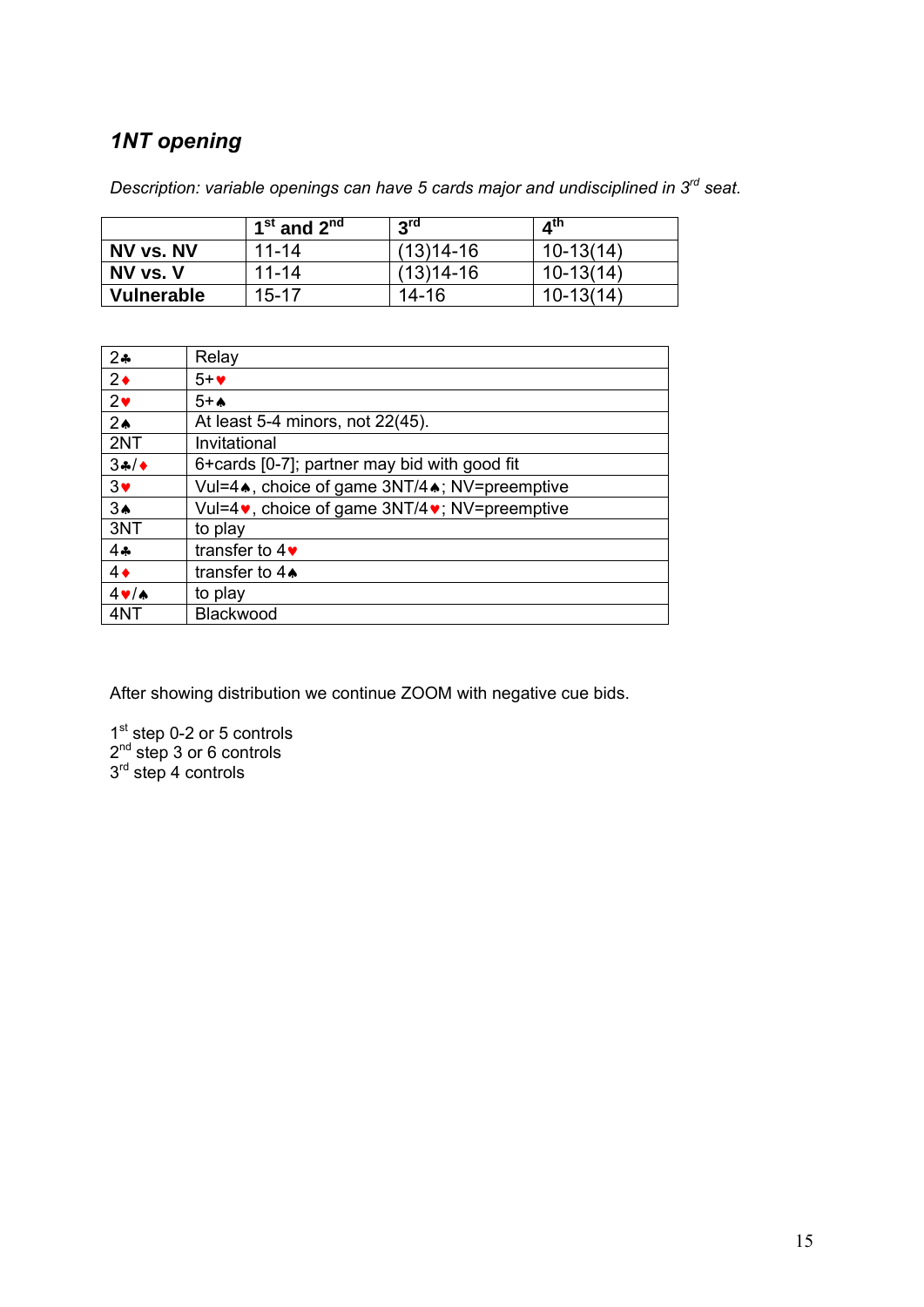## **Relay after 1NT opening**

1NT-2 $\clubsuit^{(R)}$ 

|               |                     |                       |                        |                                     |                        | 34                    |            | $3 \cdot (R)$ | $3\blacktriangledown$ | 4333 |
|---------------|---------------------|-----------------------|------------------------|-------------------------------------|------------------------|-----------------------|------------|---------------|-----------------------|------|
|               |                     |                       |                        |                                     |                        |                       | $3 - 4 -$  |               | 3A                    | 4234 |
|               |                     |                       |                        |                                     |                        |                       |            |               | 3NT                   | 4324 |
|               |                     |                       | $2\spadesuit$          | $4-5$ $\bullet$                     | 2NT <sup>(R)</sup>     | $3\bullet$            | $4\bullet$ | $3\sqrt{R}$   | 3A                    | 4243 |
|               |                     |                       |                        |                                     |                        |                       |            |               | 3NT                   | 4342 |
|               |                     |                       |                        |                                     |                        | $3\blacktriangledown$ | 5332       |               |                       |      |
| $2\bullet$    | $2-3$               | $2^{\bullet(R)}$      |                        |                                     |                        | 3A                    | 5323       |               |                       |      |
|               |                     |                       |                        |                                     |                        | 3NT                   | 5233       |               |                       |      |
|               |                     |                       |                        |                                     |                        | $3\bullet$            | 3334       |               |                       |      |
|               |                     |                       | 2NT                    | (23)44                              | $3*^{(R)}$             | $3\bullet$            | 3343       |               |                       |      |
|               |                     |                       |                        | or                                  |                        | 3A                    | 2344       |               |                       |      |
|               |                     |                       |                        | 33(34)                              |                        | 3NT                   | 3244       |               |                       |      |
|               |                     |                       |                        |                                     |                        | $3\blacktriangledown$ | 3325       |               |                       |      |
|               |                     |                       | $3\clubsuit$           | $5*(322)$                           | $3 \cdot (R)$          | 3A                    | 3235       |               |                       |      |
|               |                     |                       |                        |                                     |                        | 3NT                   | 2335       |               |                       |      |
|               |                     |                       | $3\bullet$             | 3352                                |                        |                       |            |               |                       |      |
|               |                     |                       | $3\blacktriangledown$  | 3253                                |                        |                       |            |               |                       |      |
|               |                     |                       | 3A                     | 2353                                |                        |                       |            |               |                       |      |
|               |                     | $2\spadesuit$         | invitational with 4.   |                                     |                        |                       |            |               |                       |      |
|               |                     | 2NT                   | Invitational           |                                     |                        |                       |            |               |                       |      |
|               |                     | $3\clubsuit$          | invitational $5 + 4$ 4 |                                     |                        |                       |            |               |                       |      |
|               |                     | $3\bullet$            |                        | invitational $5 + 4$                |                        |                       |            |               |                       |      |
|               |                     | $3\blacktriangledown$ |                        | invitational 1444 (could be 04(45)) |                        |                       |            |               |                       |      |
|               |                     | 3 <sub>•</sub>        |                        | invitational 4144 (could be 40(45)) |                        |                       |            |               |                       |      |
|               |                     |                       |                        |                                     |                        | $3\bullet$            | 3433       |               |                       |      |
|               |                     | $2 \spadesuit^{(R)}$  | 2NT                    | $(3)4$ $\clubsuit$                  | $3*^{(R)}$             | $3\blacktriangledown$ | 3424       |               |                       |      |
|               |                     |                       |                        |                                     |                        | 3A                    | 2434       |               |                       |      |
|               |                     |                       | $3\clubsuit$           | $4\bullet$                          | $3 \sqrt{\frac{R}{R}}$ | $3\blacktriangledown$ | 2443       |               |                       |      |
| $2\bullet$    | $4 - 5$ , $2 -$     |                       |                        |                                     |                        | 3A                    | 3442       |               |                       |      |
|               | 3A                  |                       | $3\bullet$             | 3532                                |                        |                       |            |               |                       |      |
|               |                     |                       | $3\blacktriangledown$  | 3523                                |                        |                       |            |               |                       |      |
|               |                     |                       | 3A                     | 2533                                |                        |                       |            |               |                       |      |
| $2\spadesuit$ | $4$ , $4$ $\bullet$ | 2NT <sup>(R)</sup>    | $3*$                   | 4423                                |                        |                       |            |               |                       |      |
|               |                     |                       | $3\bullet$             | 4432                                |                        |                       |            |               |                       |      |
|               |                     | $3\bullet^{(R)}$      | 3A                     | 2245                                |                        |                       |            |               |                       |      |
| 2NT           | $5-4$ in            |                       | 3NT                    | 2254                                |                        |                       |            |               |                       |      |
|               | minors              | 34                    | sign off               |                                     |                        |                       |            |               |                       |      |
|               |                     | $3\bullet$            | sign off               |                                     |                        |                       |            |               |                       |      |
|               |                     |                       |                        |                                     |                        |                       |            |               |                       |      |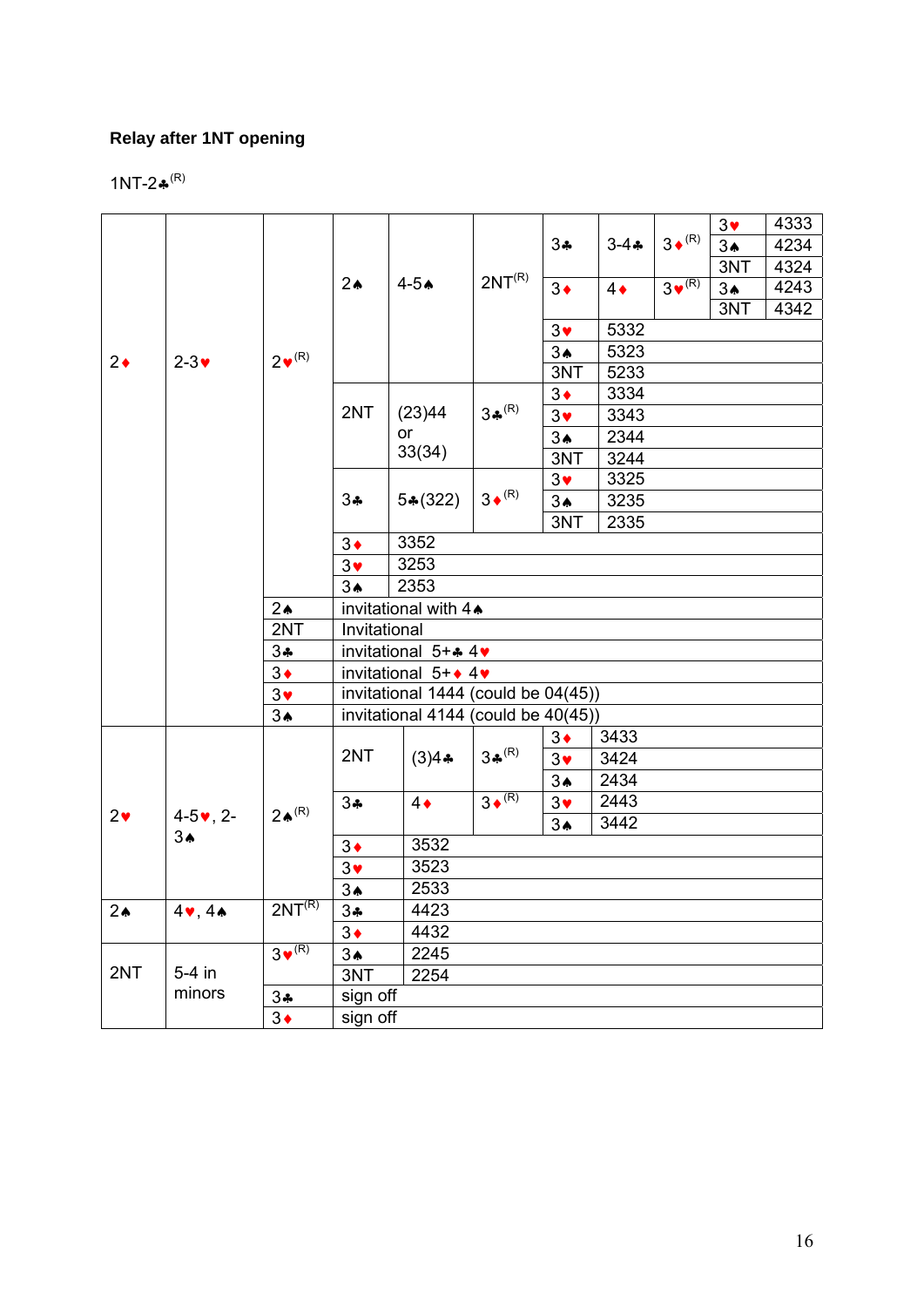- 1. After transfers 1NT  $2\cdot/\mathbf{v}$  a new suit is invitational
- 2. After transfers 1NT  $2 \cdot / \cdot$ , next step is GF (
- 3. With "4441", singleton in one major and intermediate hand responder bids 2. and than jump in 4 cards major.
	- $1NT 2 - 3$   $3$  shows 1444.
- 4. If opponents double 1NT we don't play transfers. Redouble is for penalty, pass is to play. If we bid one suit, redouble is for take out.  $1NT - x - 2$  - x, pass – pass – xx = take out.
- 5. If we bid 1NT (or 2NT) over opponent's minor openings, we play Stayman and transfers. If we bid 1NT (or 2NT) over opponent's major openings,  $2 \div (3 \div)$  is asking for other major. For more detail see defensive supplementary sheet.
- 6. 4NT is always Blackwood, but when opponent bid 4M directly.  $1NT - (4*) - 4NT =$  two suiter
- 7. We play auto splinters.
- 8. Double over intervention is always TO for the overcalled suit. (we always treat it as natural bid
- 9. We don't play relay after opening on the  $3<sup>rd</sup>$  or  $4<sup>th</sup>$  position.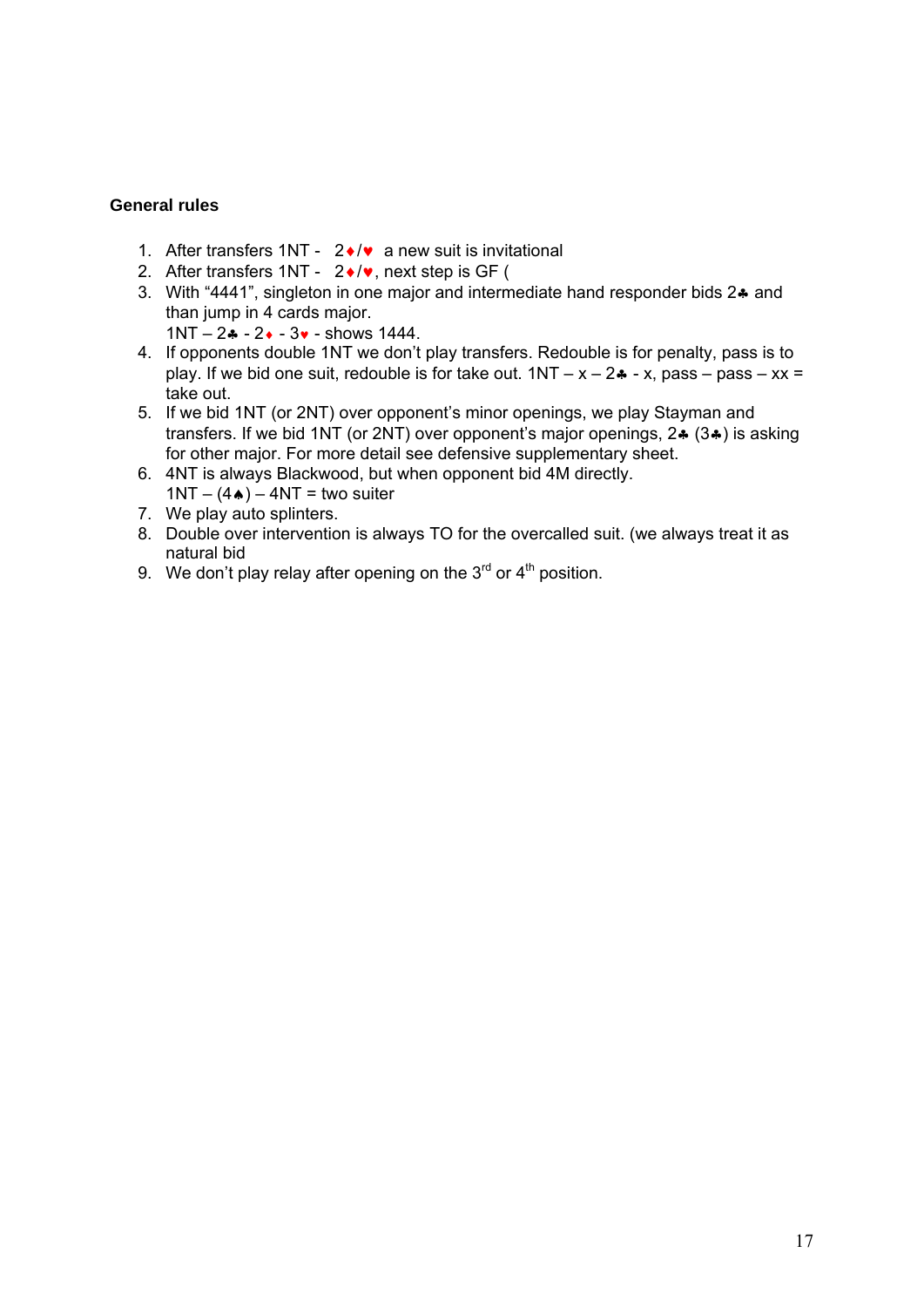## *2 opening*

*Description:* 

- *1st/3rd seat: game forcing, 20+ balanced or weak two ♦.*
- *2nd seat: game forcing, 20+ balanced or [9-12] 5-4+ minors.*
- *4th seat: game forcing; we answer Aces*

#### **Responses over 2**

| $2\bullet$     | Pass/correct                                                                      |
|----------------|-----------------------------------------------------------------------------------|
| 2 <sub>v</sub> | Non forcing NV; forcing V                                                         |
| 2 <sub>•</sub> | Non forcing NV; forcing V                                                         |
| 2NT            | Asking                                                                            |
| 34             | Non forcing                                                                       |
| $3\bullet$     | Preemptive if the opener has weak two in $\bullet$ or in 2 <sup>nd</sup> position |
| $3\bullet$     | Strong invitational                                                               |
| 3A             | Strong invitational                                                               |
| 3NT            | To play                                                                           |

#### 2**4-2NT**

| 34                  | 5 ♦ min NV; 4 ♦ V                |
|---------------------|----------------------------------|
| $\overline{3}$      | $6 \bullet \text{min}$           |
| $3*$                | 5 • max NV; 6 • max unbalanced V |
| $\overline{3\cdot}$ | 6 • max NV; 6 • max balanced V   |
| 3NT                 | Strong balanced                  |
| 4x                  | Strong                           |
| 4NT                 | Blackwood                        |

### $2*(2^{nd}$  seat)-2NT

| $L =  L $    | 56017211                   |
|--------------|----------------------------|
| $3\clubsuit$ | [9-10] longer $\clubsuit$  |
| $3\bullet$   | [9-10] longer $\bullet$    |
| $3*$         | [11-12] longer $\clubsuit$ |
| 3A           | [11-12] longer ◆           |
| 3NT          | Strong balanced            |
| 4x           | Strong                     |
| 4NT          | Blackwood                  |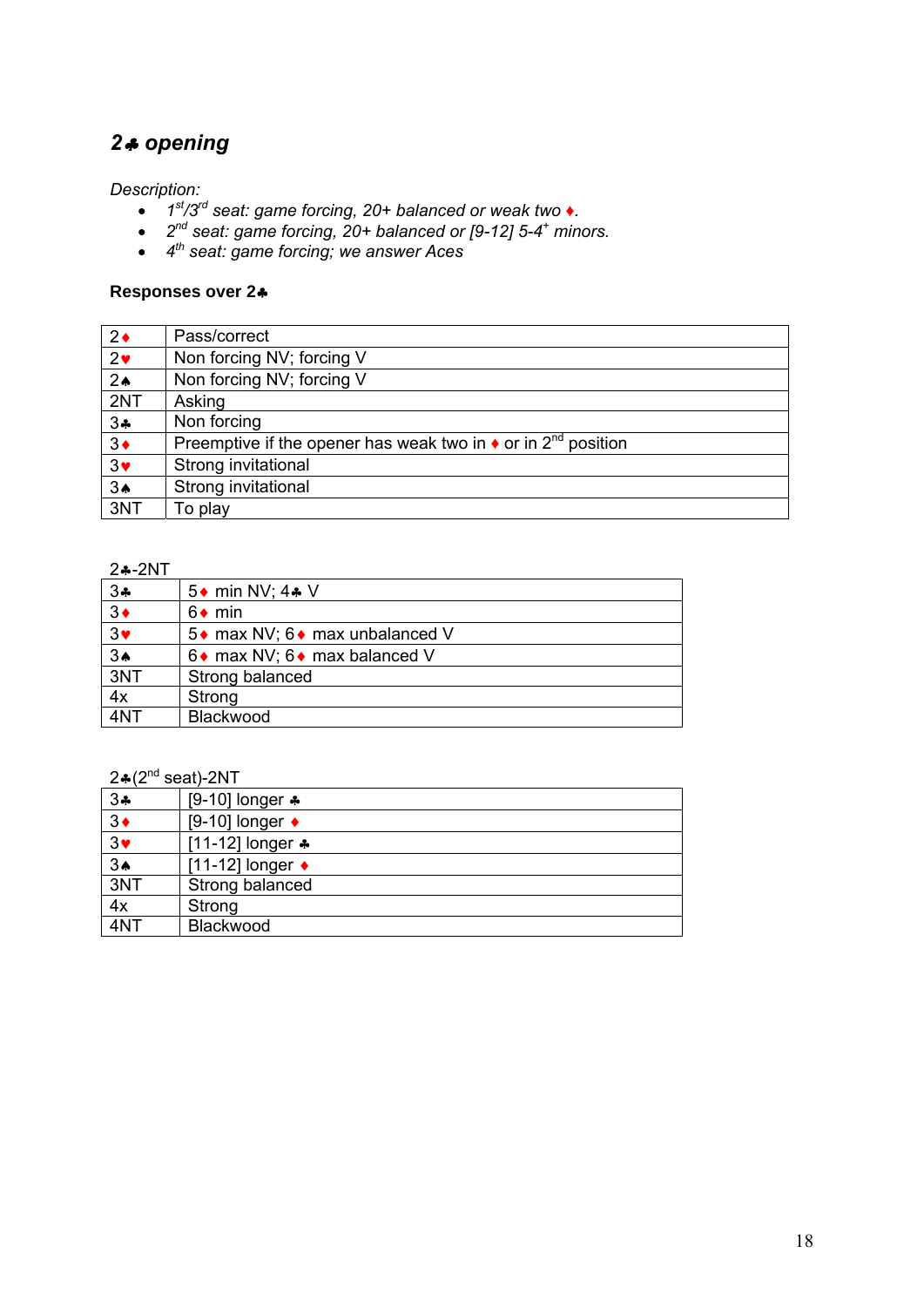- 1. After  $2 \cdot 2 \cdot 2 \cdot =$  relay to  $2 \cdot$  shows strong balanced hand or strong with  $\cdot$  20-22 balanced we bid directly 2 - 2 – 2NT; 2 - 2 – 3NT = to play; 2 - 2 - 2 - 2 -  $2NT = 23-24$ ;  $2 - 2 \cdot -2 \cdot -2 \cdot -3NT$  25-26
- 2. We play transfers and baron after any NT bid by the opener.
- 3. The responder shows a minimum hand by biding the cheapest NT or jumping in the opener's suit.
- 4. After  $2 \cdot -2 \cdot j$ ump in  $3 \cdot (*)$  or  $4 \cdot (*)$  shows very strong one suiter. It force the responder to cue-bid his values. with very little value he raises opener's suit.
- 5. After  $2\clubsuit$  2M or  $3x$  opener shows strong hand biding NT or major or jumping.  $2 \cdot - 2 \cdot - 3 \cdot =$  weak two with 4+ clubs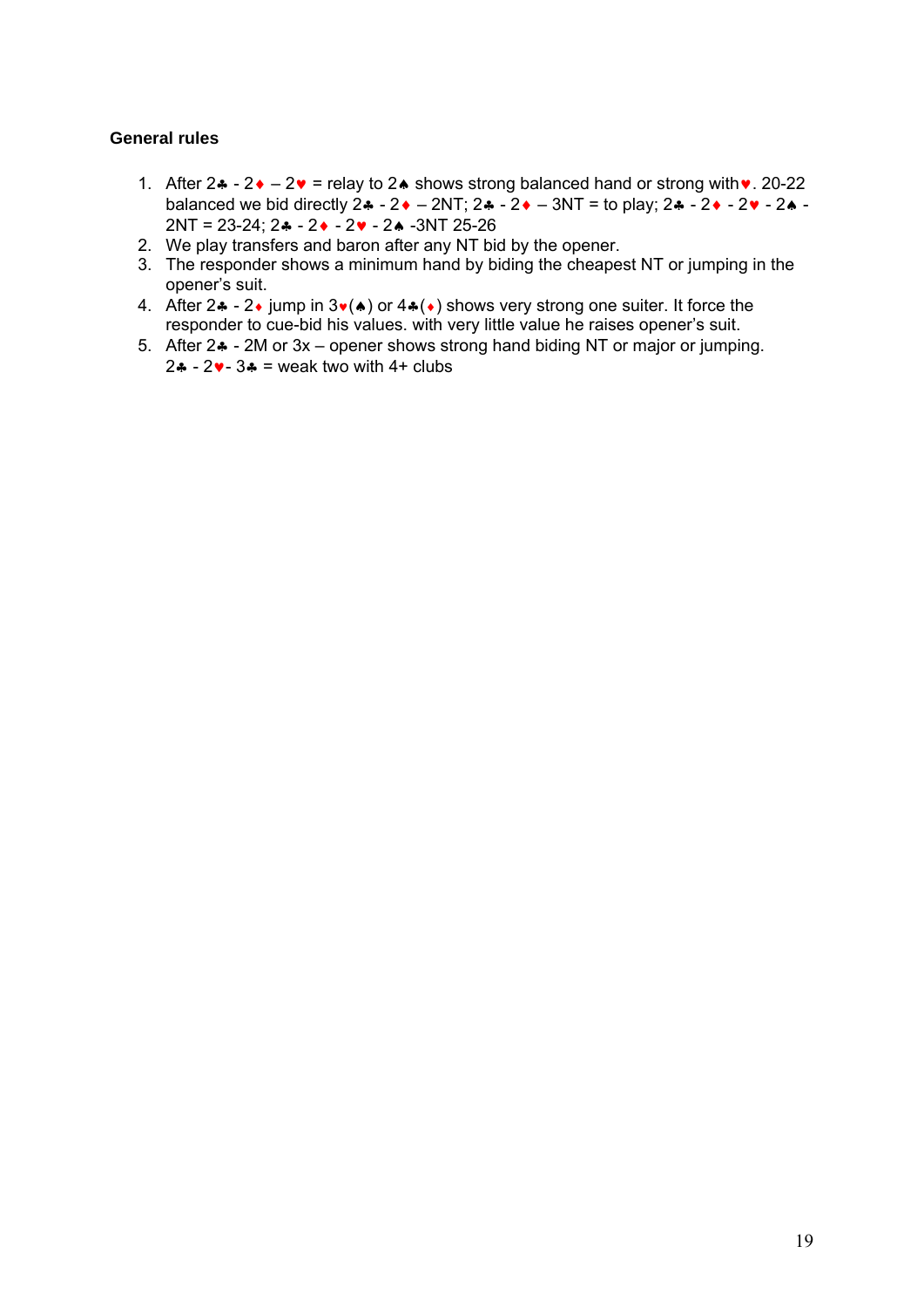## *2♦ both majors*

### *Description:*

|           | 1 <sup>st</sup> | 2 <sup>nd</sup> | 3 <sup>rd</sup> | 4 <sup>th</sup>       |
|-----------|-----------------|-----------------|-----------------|-----------------------|
| NV vs. V  | $4 - 4$         | «5-4» 9-12 HP   | $4 - 4$         | 4-5 9-12<br>HP        |
| NV vs. NV | $4 - 4$         | «5-4» 9-12 HP   | $4 - 4$         | 4-5 9-12<br><b>HP</b> |
| V vs. V   | $\&5-4\%$       | «5-4» 9-12 HP   | $\& 5-4 \times$ | 4-5 9-12<br>HP        |
| V vs. NV  | $5-5$           | «5-4» 9-12 HP   | $5-5$           | 4-5 9-12<br><b>HP</b> |

2NT is general forcing.

#### **Responses on 2NT**

|                | NV vs. NV(V)         | V vs. V        | V vs. NV        |
|----------------|----------------------|----------------|-----------------|
| 34             | 4-4 or "5-4"<br>weak | 4-5 weak       | 5-5 weak        |
|                |                      |                |                 |
| $3\bullet$     | 4-4 stronger         | 5-4 weak       | 5-5 stronger    |
| $\overline{3}$ | $4 - 5$              | 4-5 stronger   | $5-6$           |
| 3 <sub>•</sub> | $5 - 4$              | 5-4 stronger   | $6-5$           |
| 3NT            | 5-5 weak             | 5-5 weak       | $6-6$           |
| $4*(\bullet)$  | Splinter 5+-5+       | Splinter 5+-5+ | void $5 + -5 +$ |

If the opponents double 2  $\bullet$  pass shows (4)5<sup>+</sup> $\bullet$ , redouble means bid your longer suit.  $2 \cdot -3m$  is non forcing

This opening has great influence on bidding and play. The passed hand is much more defined and if non vulnerable with 5 majors is great chance for "5332" distribution. On  $3<sup>rd</sup>$  position we can use this information for preemptive biding and for overcalls.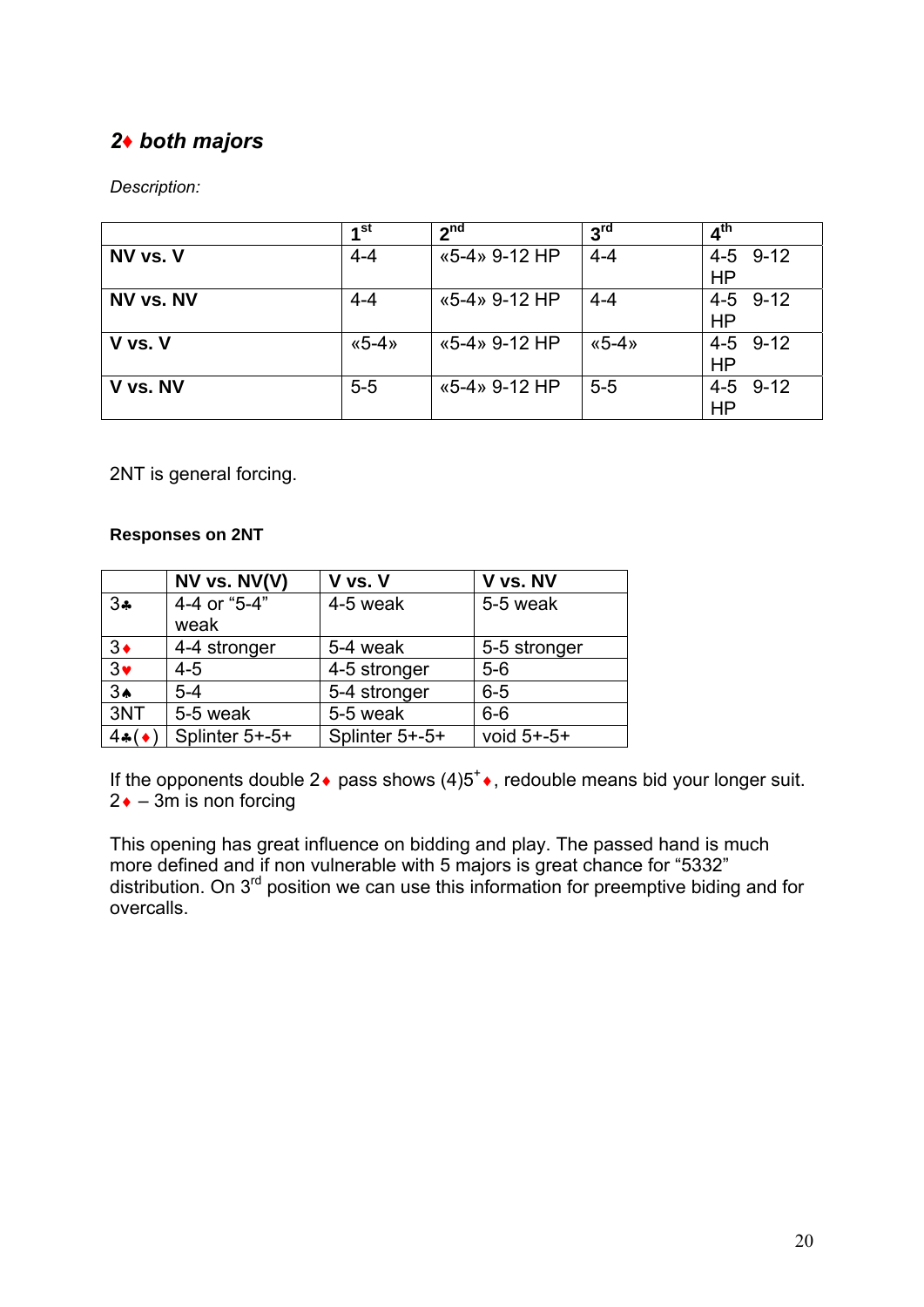#### **Weak two**

#### **2/ opening**

#### *Description: [3-10] Hcp*

- *5-6 cards*
- *usually not 4 cards in other major, especially vulnerable*
- *much more aggressive when non vulnerable*
- *if vulnerable we open with 5 cards only with a good suit, and a 4 card minor*
- *we usually pass with 6(322) unfavorable*
- *2NT is only forcing (other then splinters (minor suit jumps))*
- *opener may bid freely on 2nd round*

#### **Responses on 2NT**

#### 2M-2NT

| $3\clubsuit$   | 5(6) minimum, if VUL 6 and minimum                    |
|----------------|-------------------------------------------------------|
| $3\bullet$     | 4+ $\clubsuit$ 5(6)M                                  |
| 3 <sub>v</sub> | $4 + 5(6)M$                                           |
| $3*$           | Maximum 6 cards with singleton                        |
| 3NT            | Maximum 6 cards "6322" or "6331" with singleton honor |
| 4x             | Void                                                  |

- 1. New suit is constructive, but not forcing.
- 2. Non vulnerable  $2x 2NT$ ;  $3 \cdot 3 \cdot 3 = 3k$  how weak are you. The first step is very weak. Any other shows some values.
- 3. We open freak hands too, if we can bid twice.
- 4. If the responder doubles, it's for penalty. If the opener doubles it's take out. If the opener double in pass out its SOS, in direct position its maximum hand usually "5431".
- 5. When an opponent doubles our weak two in major, 2NT by the responder is transfer to 3♣. With transfer we bid sign-offs or invitational hand. A 3♣ and 3♦ are game try with some values in that suit.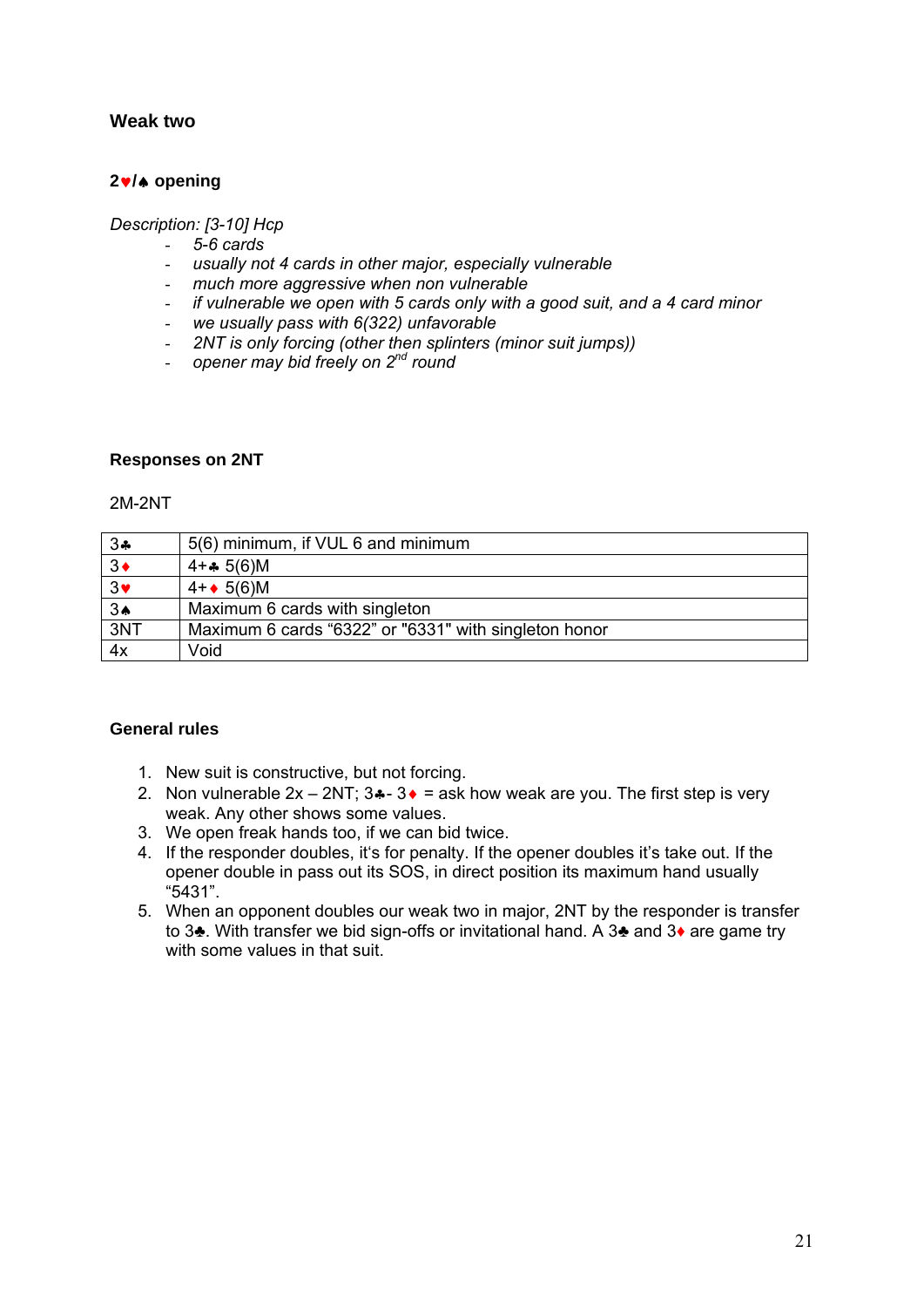### 2NT opening

*Description:5+-5+ minors below opening. On the 3rd position NV vs. V 2NT is 4-4 minors 10- 14 balanced On the 2nd position 18-19 balanced. 4th position 20-22 balanced.* 

Responses over 2NT

| $3*(\bullet)$          | To play           |
|------------------------|-------------------|
| $3\ntriangleright$ (A) | <b>Natural F1</b> |
| 3NT                    | To play           |
| $4-(\bullet)$          | Preemptive        |
| $4$ v $(A)$            | To play           |
| 4NT                    | Blackwood         |

- 1. Could be very weak if NV.
- 2. On 3rd position NV vs. V 10-14 balanced with 4-4 in minors, "4432" or "5422". If opponents' double 2NT pass is for play and redouble is take out for longer minor.
- 3. When vulnerable it is usually constructive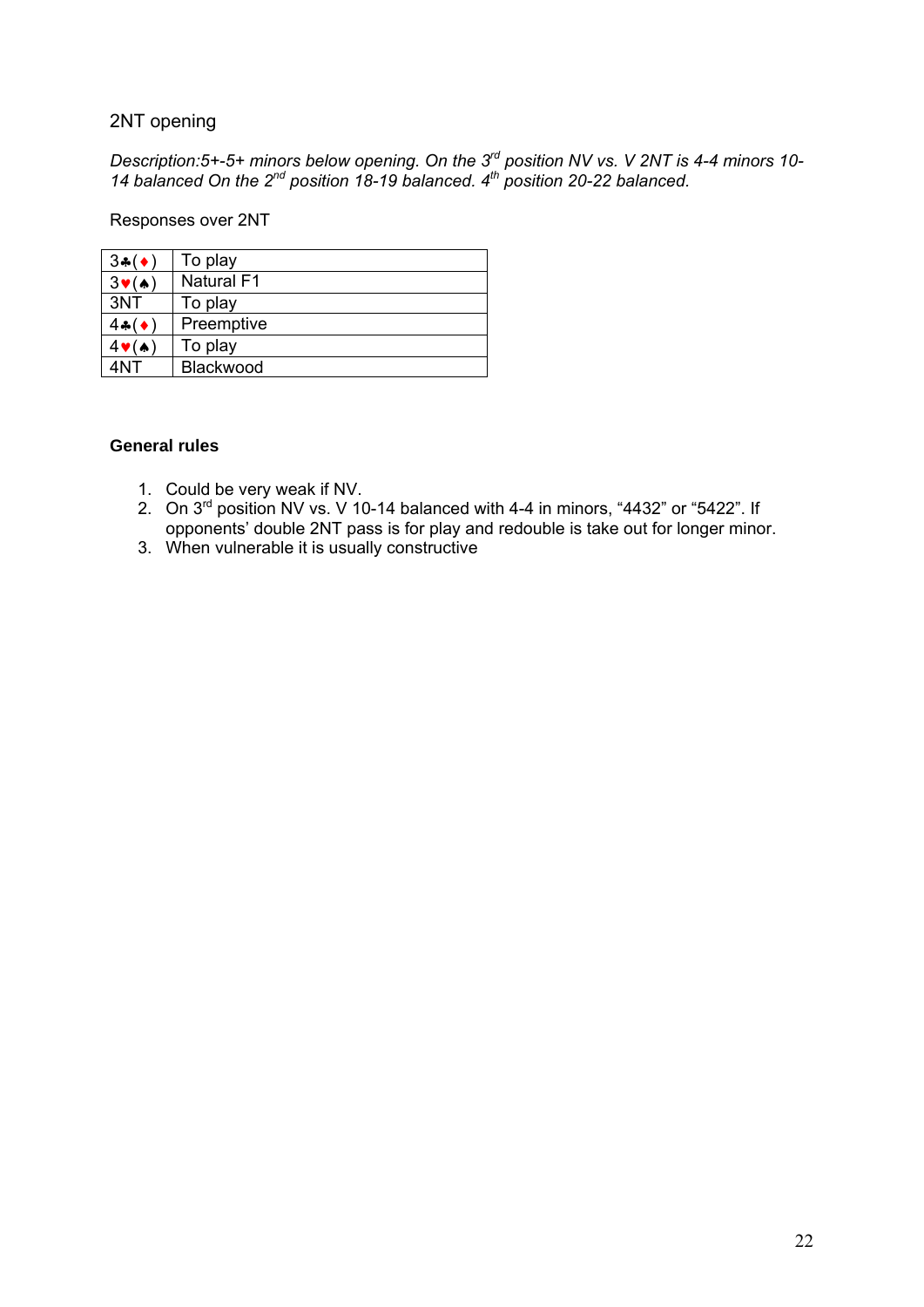## *Preempts*

- 1. 3.4 is more aggressive than other bids. 3. is only forcing over 3.4, asks for 3 cards in major, 3NT promise more than  $4 \cdot .3 \cdot / \cdot$  are constructive, but not forcing.
- 2. 3NT is gambling,
- 3. When we open 4 $\clubsuit$ , 4 $\bullet$  is slam try. 4 $\blacktriangledown$  are natural, for play after both 4 $\clubsuit$  and 4 $\bullet$ .
- 4. 4NT opening bid is specific ace Blackwood.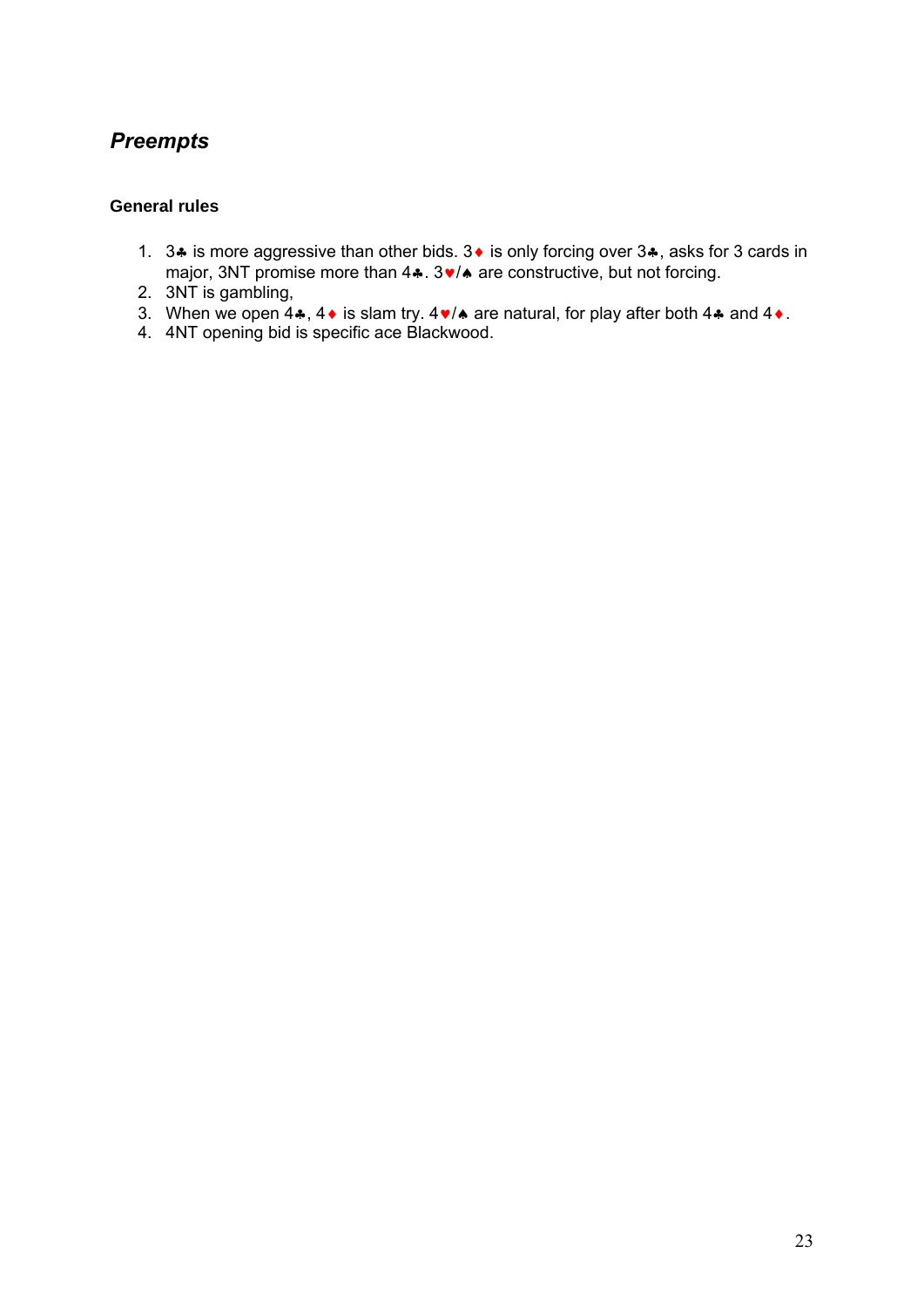# **Competitive bidding - we open**

### **They overcall**

### $1 - (1)$

We ignore overcall and nearly all bids are same as after opponents pass. Double shows  $\bullet$ , 2NT shows -5 majors.

#### $1 - (1)$

| $4+A$                                               |
|-----------------------------------------------------|
| balanced hand without 4.                            |
| Natural                                             |
| $5 + \bullet$ could have 4 $\bullet$ and GF         |
| 5+ $\clubsuit$ could have 4 $\spadesuit$ and GF     |
| $5 + \spadesuit$ FG if 5 cards                      |
| 5+ $\clubsuit$ and 4 $\spadesuit$ [7-11]            |
| 5+ $\star$ and 5+ $\star$ [5+]                      |
| $6 +$ weak up to 7, good suit if vulnerable         |
| $6 + \bullet$ weak up to 7, good suit if vulnerable |
| Asking for stopper                                  |
|                                                     |

#### $1 - (1)$

| Dbl            | $4 + \bullet$                                 |
|----------------|-----------------------------------------------|
| 1NT            | Natural                                       |
| 24             | $5 + \bullet$                                 |
| $2\bullet$     | $5 + \bullet$ if 5 cards 11+                  |
| $2\bullet$     | $5 + .$                                       |
| 2 <sub>•</sub> | [9+Hp] no $4\blacktriangleright$              |
| 2NT            | $5 + \bullet$ and $5 + \bullet$               |
| 34             | 6+* weak up to 7, good suit if vulnerable     |
| $3\bullet$     | 6+ • weak up to 7, good suit if vulnerable    |
| $3\bullet$     | $6 + v$ weak up to 7, good suit if vulnerable |
| 3A             | Asking for stopper                            |

#### $1 - (1NT)$

| 1922 - LIIVII         |                       |
|-----------------------|-----------------------|
| Dbl                   | Penalty               |
| 24                    | Both majors           |
| $\overline{2\bullet}$ | Transfer to $\bullet$ |
| 2 <sub>v</sub>        | Transfer to $\bullet$ |
| $\overline{2\cdot}$   | 5. 5m non forcing     |
| 2NT                   | <b>Minors</b>         |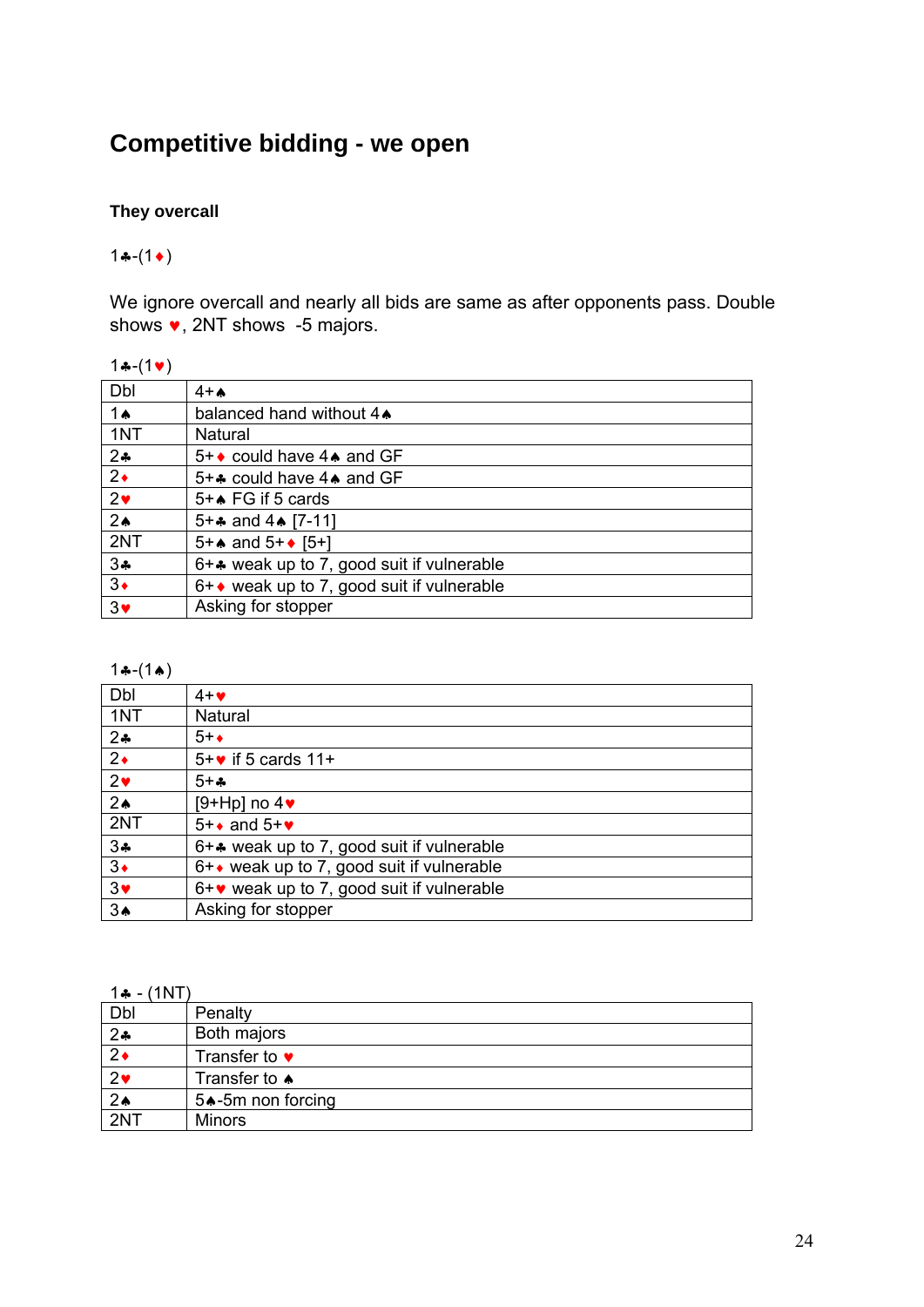#### $1 \cdot (1 \cdot)$

| Dbl            | $4+A$                                                        |
|----------------|--------------------------------------------------------------|
| <b>1 A</b>     | balanced hand without 4.                                     |
| 1NT            | Natural                                                      |
| 24             | Weak raise to $2\bullet$                                     |
| $2\bullet$     | 5+* could have 4* and GF                                     |
| $2\bullet$     | 5+ $\bullet$ if 5 cards 11+, otherwise at least invitational |
| 2 <sub>•</sub> | Limit or better raise in $\bullet$                           |
| 2NT            | $5 +$ and $5 +$ $\bullet$ $5 +$                              |
| $3\clubsuit$   | 6+* weak up to 7, good suit if vulnerable                    |
| $3\bullet$     | Preemptive                                                   |
| $3\bullet$     | Asking for stopper                                           |
| $3*$           | 6+* weak up to 6, good suit if vulnerable                    |

### $1 \cdot (1 \cdot)$

| Dbl            | $4 + \bullet$                                       |
|----------------|-----------------------------------------------------|
| 1NT            | Natural                                             |
| $2*$           | Weak raise to $2\bullet$                            |
| $2\bullet$     | $5 + \bullet$ if 5 cards 11+                        |
| $2\bullet$     | 5+ $\clubsuit$ could have 4 $\triangledown$ and GF  |
| 2 <sub>•</sub> | Limit or better raise in $\bullet$                  |
| 2NT            | 5+ $\clubsuit$ and 5+ $\triangledown$               |
| 34             | $6 +$ weak up to 7, good suit if vulnerable         |
| $3\bullet$     | Preemptive                                          |
| $3\bullet$     | $6 + \bullet$ weak up to 7, good suit if vulnerable |
| 3A             | Asking for stopper                                  |

### $1 \cdot (1)$

| Dbl                   | Transfer to $\clubsuit$ , clubs or fit and $\clubsuit$ values |
|-----------------------|---------------------------------------------------------------|
| 1NT                   | Natural                                                       |
| 24                    | Transfer to $2\bullet$ , diamonds or fit and $\bullet$ values |
| $\overline{2\bullet}$ | Good raise $3+\mathbf{v}$                                     |
| 2 <sub>v</sub>        | Weak raise                                                    |
| $\overline{2\cdot}$   | Invitational and more with 3 cards                            |
| 2NT                   | Invitational and more with 4 cards                            |
| $3(4)$ x              | Fit showing                                                   |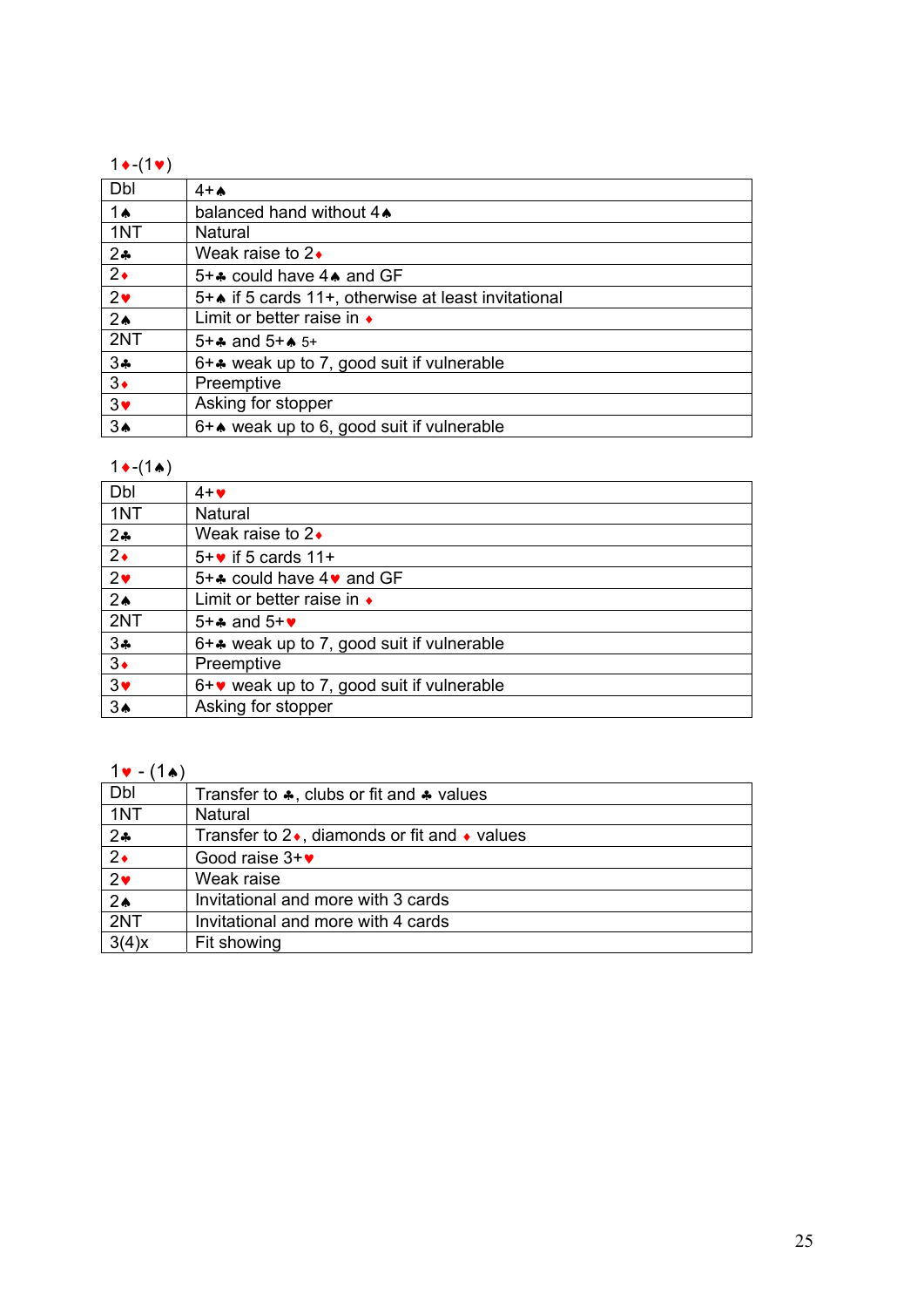### **General rules and ideas**

- Use opponents bidding to provide fast and exact information to the opener.
- Play system on as more as possible. That also means that we play relays when  $1$  is opened.
- Try to double with specific hand so in some cases the opener can even pass it.
- Responder bids one suiter and two suiter with single bid.
- Responder bids transfers on the second level, so we can bid both forcing and no forcing hands. This also allows as playing from the right hand in most of time.
- Precise biding when the responder has higher suit. This is especially important after  $1x-1$ . In such situation the opener often has high level decision. So the responder has to make the partner life easer.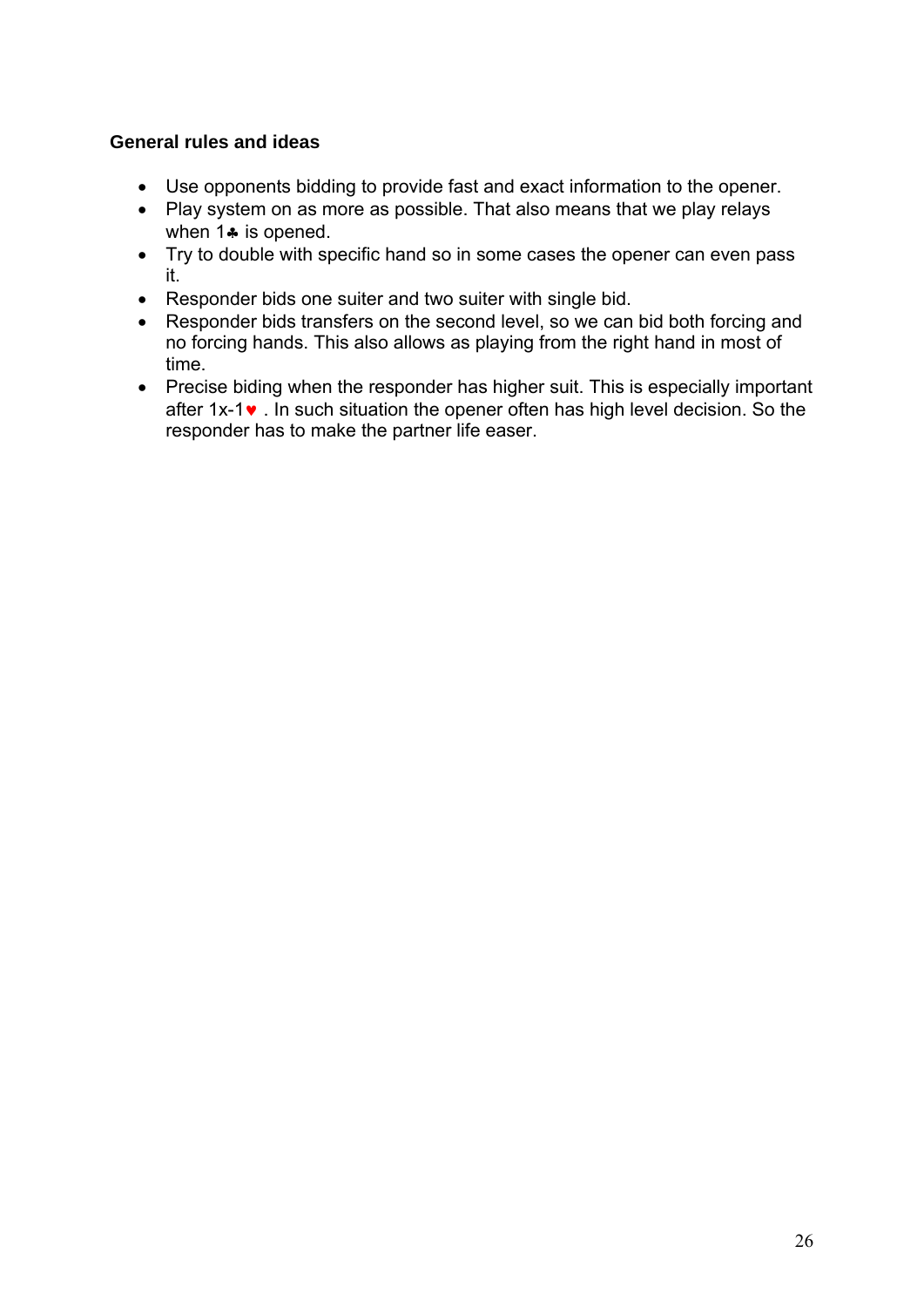## *They double (for takeout)*

#### **Transfers after 1x – (dbl)**

After 1 $\cdot$  - (dbl) we ignore double and play transfers on same way as after 1 $\cdot$  -(pass). Redouble shows .

#### $1 \cdot (-Db)$

| Rdbl           | $4 + \bullet$                             |
|----------------|-------------------------------------------|
| $1$ v          | $4+A$                                     |
| 1 $\triangle$  | without 4 cards in major, at least 4.     |
| 1NT            | Natural                                   |
| $2 - 2$        | Raise to $2\bullet$                       |
| $2\bullet$     | Weak raise                                |
| 2 <sub>v</sub> | Weak $\bullet$                            |
| 2 <sub>•</sub> | Weak $\clubsuit$ .                        |
| 2NT            | $5 +$ and $5 +$ + $5 +$                   |
| $3\clubsuit$   | 6+* weak up to 7, good suit if vulnerable |
| $3\bullet$     | Preemptive                                |

Opener responses are very similar as after 1 $\ast$ -1X. For example:

 $1 \cdot - (db) - 1 \cdot - (pass)$ ;  $1 \cdot = 3$  cards  $\cdot$  and weak hand.

| ı |  |
|---|--|
|---|--|

| Rdbl                | $4+A$                                                                           |
|---------------------|---------------------------------------------------------------------------------|
| 1 $\triangle$       | $5 + .$                                                                         |
| 1NT                 | Natural                                                                         |
| $2+$                | Transfer to $2\bullet$ , diamonds or invitational with fit and $\bullet$ values |
| $\overline{2\cdot}$ | Good raise with 3(4) cards                                                      |
| 2 <sub>v</sub>      | Weak raise                                                                      |
| 2 <sub>•</sub>      | Fit showing                                                                     |
| 2NT                 | Invitational and more with 4 cards                                              |
| 3x                  | Fit showing                                                                     |
| 4x                  | Splinters (void)                                                                |

#### $1 \triangle - (dbl)$

| $\sim$<br>---  |                                                                                 |
|----------------|---------------------------------------------------------------------------------|
| Rdbl           | Transfer to $2\clubsuit$                                                        |
| 1NT            | Natural                                                                         |
| $2+$           | Transfer to $2\bullet$ , diamonds or invitational with fit and $\bullet$ values |
| $2\bullet$     | Transfer to $2\bullet$ , hearts or invitational with fit and $\bullet$ values   |
| $2\bullet$     | Good raise with 4 or 3 good cards, balanced                                     |
| 2 <sub>•</sub> | Weak raise                                                                      |
| 2NT            | Invitational and more with 4 cards                                              |
| 3x             | Fit showing                                                                     |
| 4x             | Splinters (void)                                                                |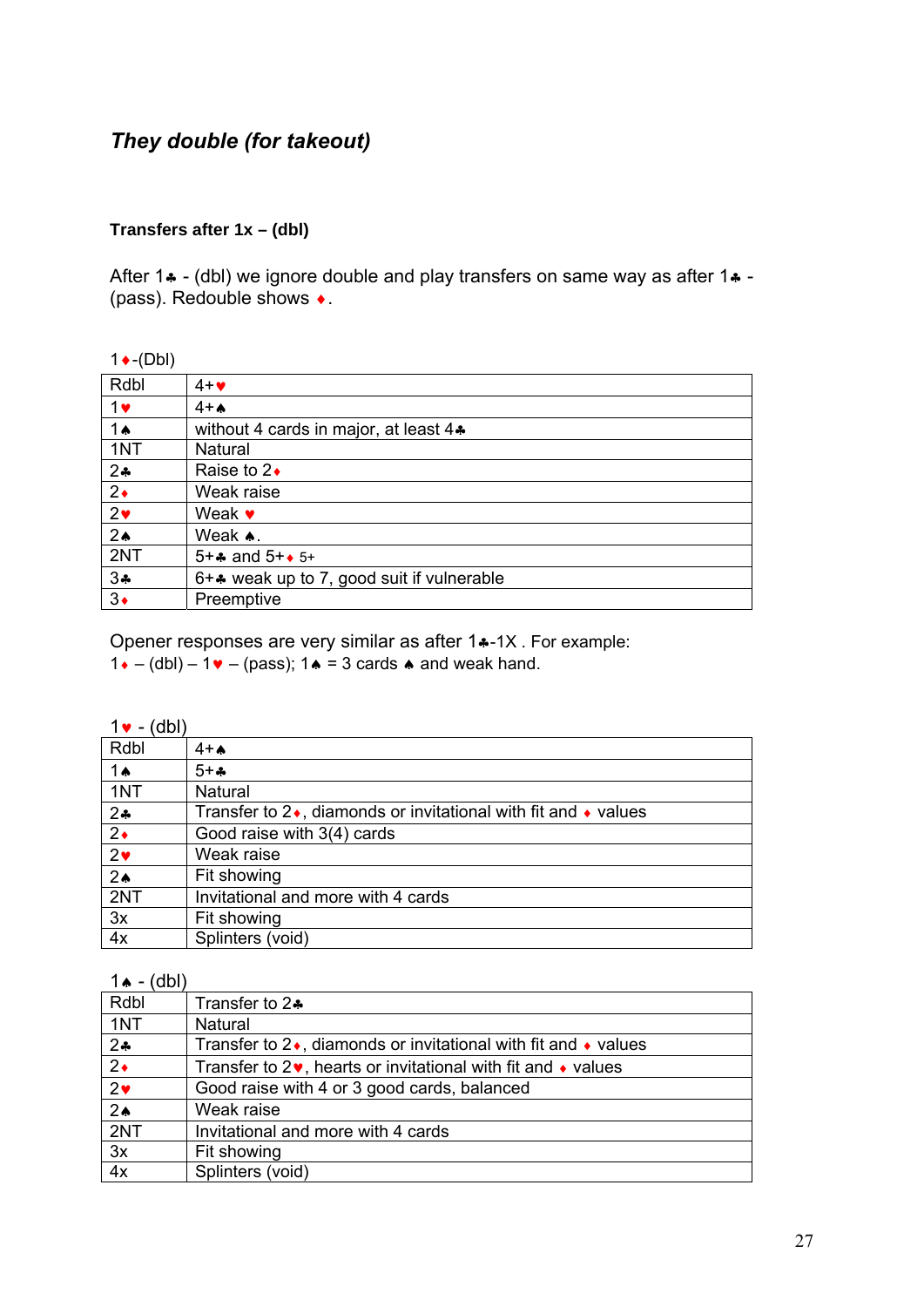#### **General rules and ideas**

We use transfers to bid one suiter any strength or invitational hands with 3 cards support. As result main advantage is ability to bid invitational hands on the second level, we can bid onesuiters without using rdbl. Direct raise is weak, the suit below the opener's suit is good raise. With strong hand we can pass and than double for penalty.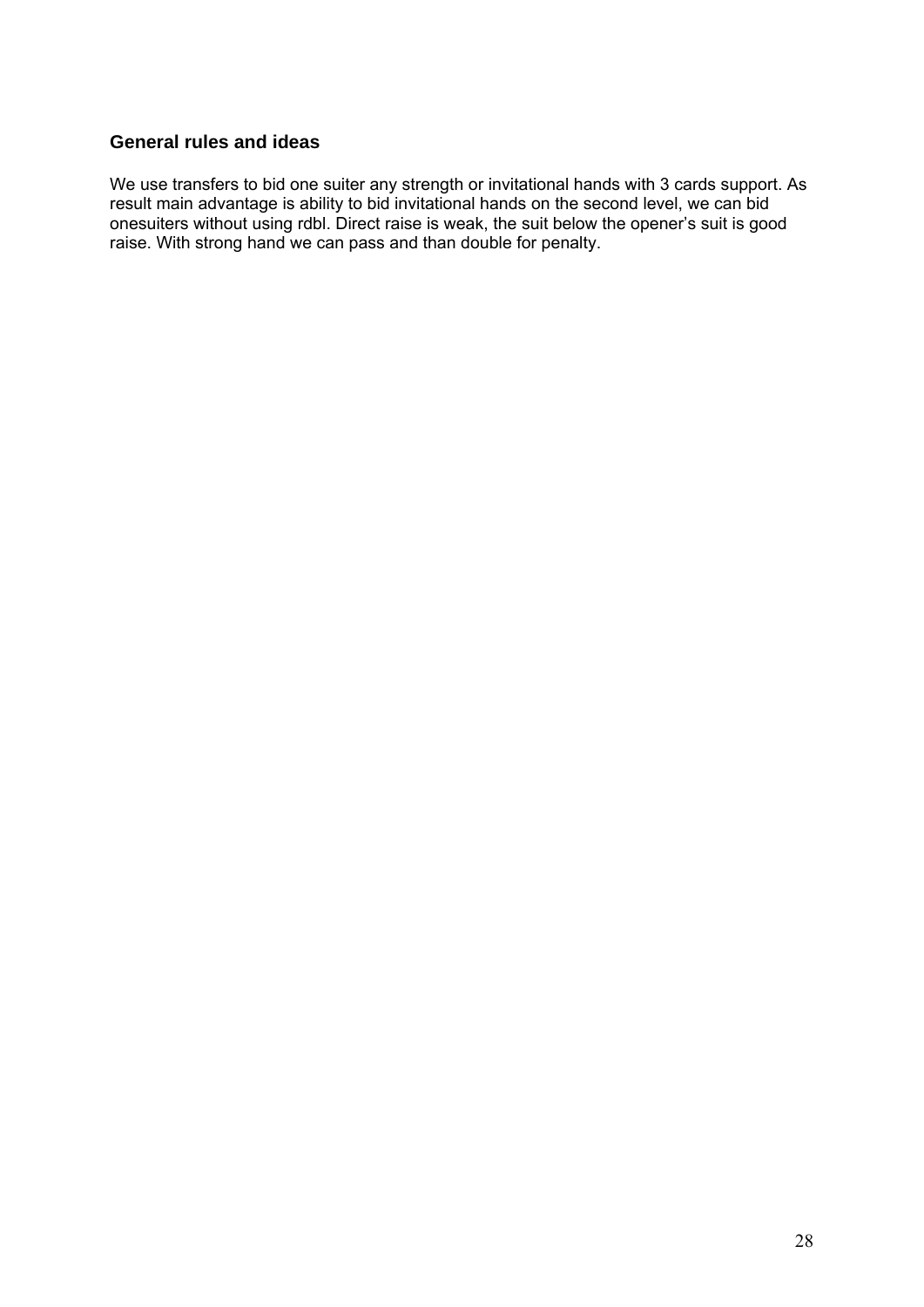# *Rubensohl after opponent's intervention on the second level*

1 $\cdot$  - (2 $\cdot$ ) – Natural

## $14/(-2)$

| Pass           | Weak or trapping                                                                           |
|----------------|--------------------------------------------------------------------------------------------|
| Dbl            | Negative 7+                                                                                |
| 2 <sub>•</sub> | <b>Natural F1</b>                                                                          |
| 2NT            | Transfer to 3.                                                                             |
| 3 <sub>•</sub> | Transfer to $3\bullet$                                                                     |
| $3\bullet$     | Invitational with $5 + \bullet$ after 1 $\bullet$ or weak raise after 1 $\bullet$ opening. |
| $3+$           | CUE short in $\bullet$                                                                     |
| 3A             | Natural, weak with spades                                                                  |
| 4.4            | $5 + 0.5 + 0.5 - 10$                                                                       |
| $\overline{4}$ | $5 + 0.5 + 0.5 - 10$                                                                       |

 $1a/( - (2a))$ 

| $\sim$<br>$\sim$ $\sim$ |                               |
|-------------------------|-------------------------------|
| Pass                    | Weak or trapping              |
| Dbl                     | Negative 7+                   |
| 2NT                     | Transfer to 3+                |
| 34                      | Transfer to $3\bullet$        |
| $3\bullet$              | Transfer to $3\bullet$ , inv+ |
| $3*$                    | $6 + \bullet$ NF              |
| 3 <sub>•</sub>          | CUE short in $\triangle$      |
| 4.4                     | $5 + 4 - 5 + 4 - 5 - 10$      |
| $4\bullet$              | $5 + 4 - 5 + 4 - 5 - 10$      |

## $1 \cdot (2)$

| Pass           | Weak or trapping                  |
|----------------|-----------------------------------|
| Dbl            | Negative 7+                       |
| 2NT            | Transfer to 3.                    |
| $3 -$          | Transfer to $3\bullet$            |
| $3\bullet$     | Transfer to $3\bullet$ , inv+     |
| 3 <sub>•</sub> | $3 + \bullet$ To play             |
| 3 <sub>•</sub> | CUE short in $\star$ , 4+ $\star$ |
| 44             | Fit showing                       |
| $4\bullet$     | Fit showing                       |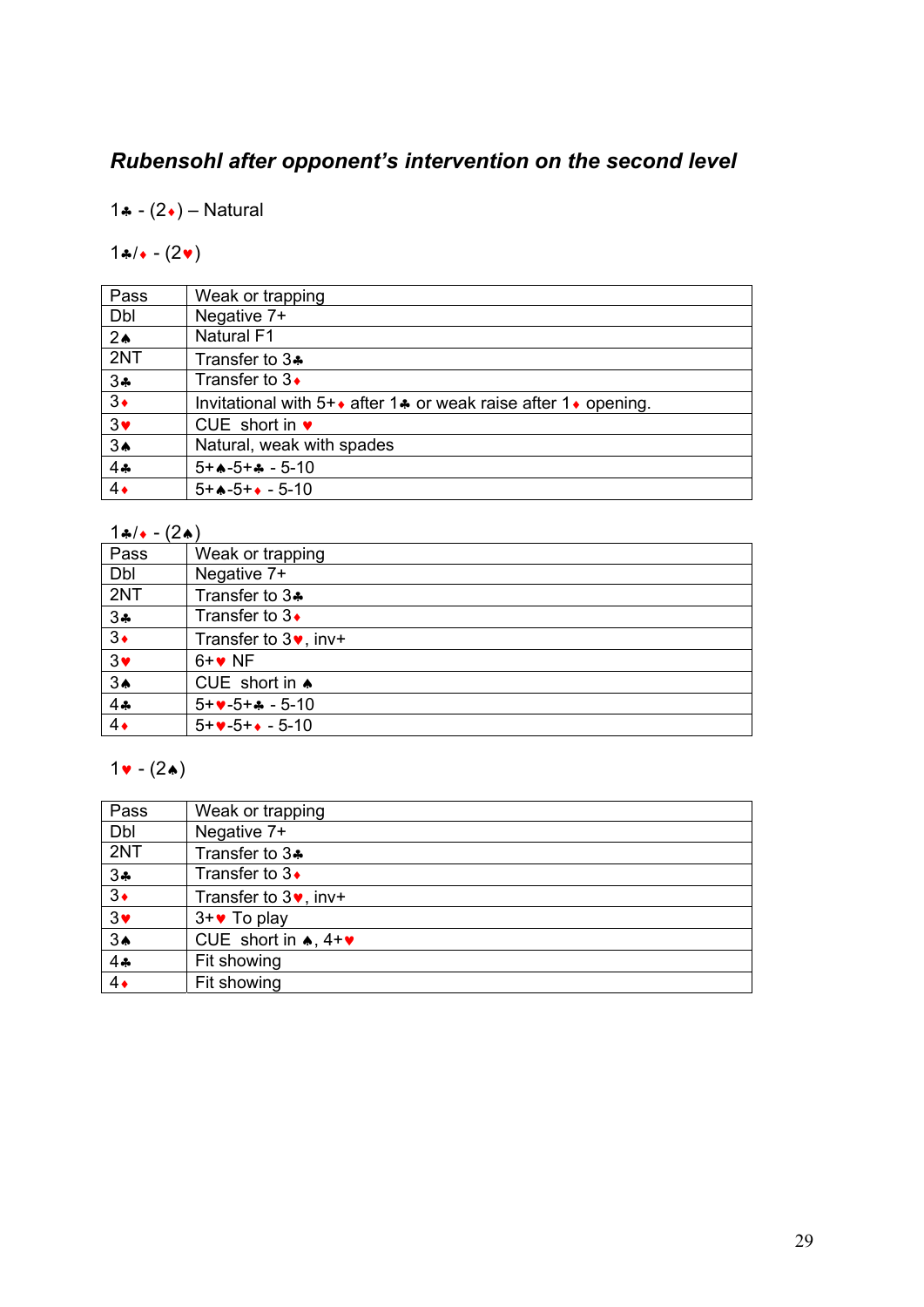```
1x – 2y 
2 \triangle = Natural F1
2NT = Transfer to.
3 - 1 = Transfer to \bullet3\cdot = Transfer to \cdot or minors if y = \cdot3\mathbf{v} = \mathbf{v} weak 6+ cards, if \mathbf{v} = \mathbf{v} cue short in \mathbf{v}, 4\mathbf{v}3 \cdot = \cdot weak 6+ cards, if y = \cdot cue short in \cdot, 4\cdot4m = 5m + 5m or fit showing if x = \bullet
```
We play rubenshol after 1NT – (2M) too. Transfer to M is asking for stopper and 4 cards in other major.

- 1. We play support doubles by opener if can bid supported suit on the second level. Double over natural 1NT overcall is not support double, is penalty double.
- 2. If opponent bid a suit, then a jump in new suit is fit showing, and jump in opponents' suit is splinter. If opponents didn't bid we don't play a fit-showing.  $4\vee$  is never a fit showing.
- 3. We play fit showing only after an opening in one major.
- 4. When we open  $1\vee\wedge$ , 2NT is always support with 4+ cards, invitational or more.
- 5. When we open  $1\vee\wedge$ , cue is 3 card support invitational or more opener bids naturally, new suit is game try.
- 6. When we open  $1\vee\wedge$ , and opponents bid on the third level, cue shows solid raise to game.
	- 1 $\bullet$  (3♥) 4♥ = solid raise to 4 $\bullet$ , with or without ♥ control.
- 7. Double of opponents' jump bid in direct seat is penalty oriented.
- 8. Against unusual 2NT: 3. shows  $\bullet$  (limit+) and 3. shows  $\bullet$  (limit+), 3 in other major is non forcing. Double is penalty for at least one minor suit.
- 9. Defense against michaels cue bid, double is strong without support, cue of opponents' major is limit+ with 3 card support. 2NT is invitational or more with 4+card support; a new suit is natural forcing.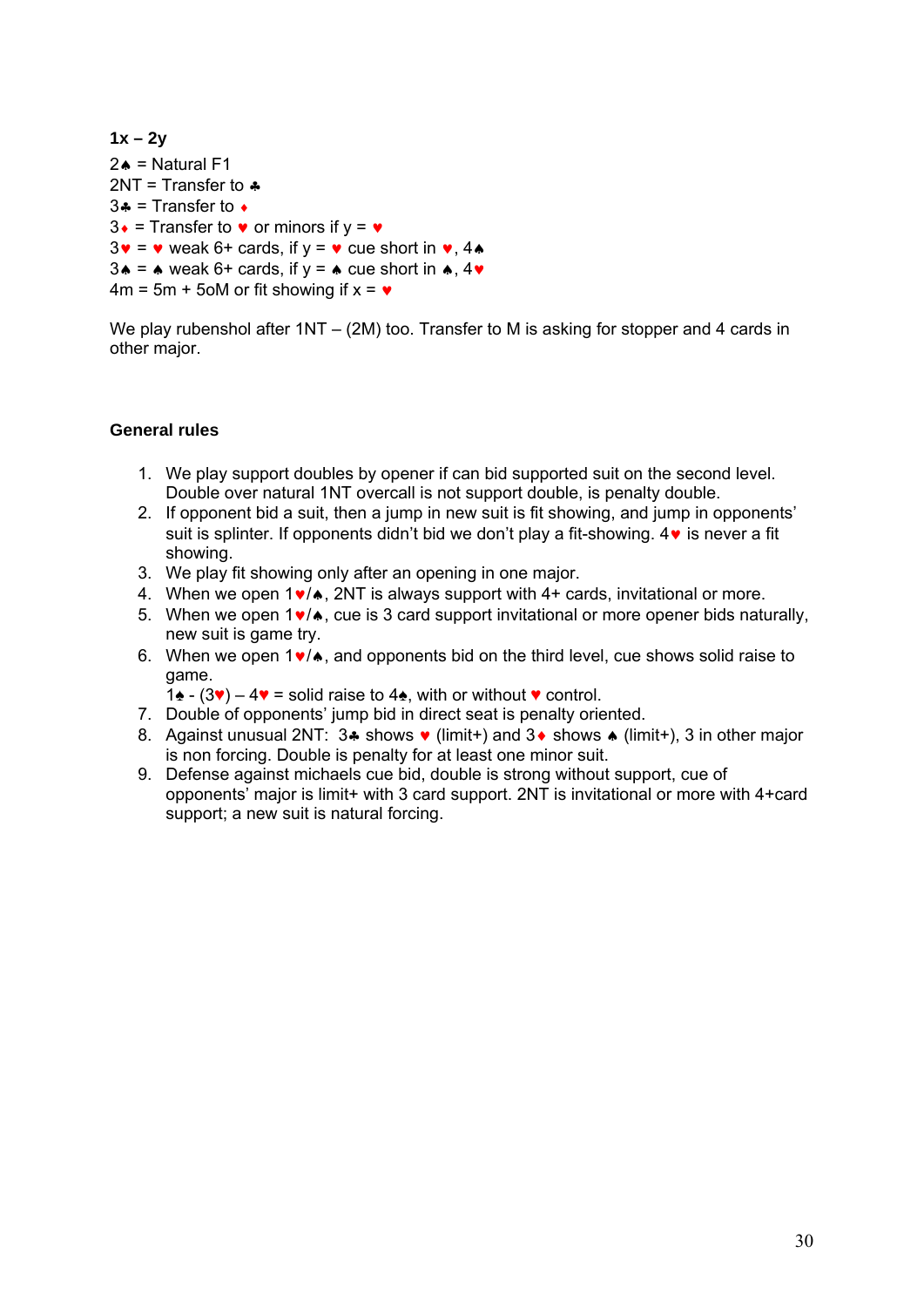# **Competitive bidding – they open**

## *Defense vs. 1 (not when 1 shows 3+s)*

*Description: Canapé overcalls, 1 one major could be balanced.* 

| Pass          | Natural                                                                                                                                                                                                 |
|---------------|---------------------------------------------------------------------------------------------------------------------------------------------------------------------------------------------------------|
| Double        | Natural, "43" majors or [14+]                                                                                                                                                                           |
| $1\bullet$    | Overcall in one major, regularly with 4 cards [8-13] NF                                                                                                                                                 |
| $1$ v         | (3nv)4 cards with 5+ cards in other suit ( $\bullet$ or $\bullet$ or $\bullet$ when opener can't<br>have natural unbalanced hand with $\clubsuit$ s) [8-12], could be very weak if<br>partner is passed |
| 1 $\triangle$ | (3nv)4 cards with 5+ cards in other suit ( $\bullet$ or $\bullet$ or $\bullet$ when opener can't<br>have natural unbalanced hand with $\clubsuit$ s) [8-12], could be very weak if<br>partner is passed |
| 1NT           | Natural, [14-17] balanced                                                                                                                                                                               |
| $2 -$         | $5 + \bullet$ - 5+M, any strength                                                                                                                                                                       |
| $2\bullet$    | Natural, overcall usually 6 cards                                                                                                                                                                       |
| 2v/A          | Weak two, could be stronger up to 13 points                                                                                                                                                             |
| 2NT           | $5 + \bullet - 5 + \bullet$ , any strength                                                                                                                                                              |
| $3\clubsuit$  | Asking for stopper if 1 $\bullet$ is 4 cards otherwise solid $\bullet$ [8-13]                                                                                                                           |

### **Development after (1) - X**

| Pass           | Natural, to play                                           |
|----------------|------------------------------------------------------------|
| $1\bullet$     | $4(3)+\bullet$ , any strength                              |
| 1 <sub>v</sub> | $4 + \spadesuit$ , any strength                            |
| 1 $\triangle$  | Weak without 4 cards in majors                             |
|                | {usually $3\triangle$ or long $\triangle$ }                |
|                | {rdbl shows $4\bullet$ }                                   |
| 1NT            | Natural, [7-11] balanced                                   |
| 24             | $5 + \bullet$ , any strength                               |
| $2\bullet$     | 4 v-4 ★, invitational                                      |
| $2 \cdot 4$    | 5+ $\blacktriangleright$ / $\blacktriangle$ , invitational |
| 2NT            | Natural, [12-13] balanced                                  |

### **Development after (1) - 1/ - (Pass)**

| Pass            | Natural, to play                                                           |
|-----------------|----------------------------------------------------------------------------|
| 1NT             | Natural, [7-11] balanced NF                                                |
| $2 - 2$         | Asking for strength and distribution, invitational or more                 |
| $2\bullet$ (oM) | Pass or correct                                                            |
| $2 \cdot 4$     | To play, 5+ cards (overcall suit)                                          |
| 2NT             | Short in overcall suit or balanced [12-14], $3* =$ maximum, $3* =$ minimum |
| 34              | 5 cards in overcall suit, invitational or more                             |
| 3x              | Preemptive, new suit is pass or correct                                    |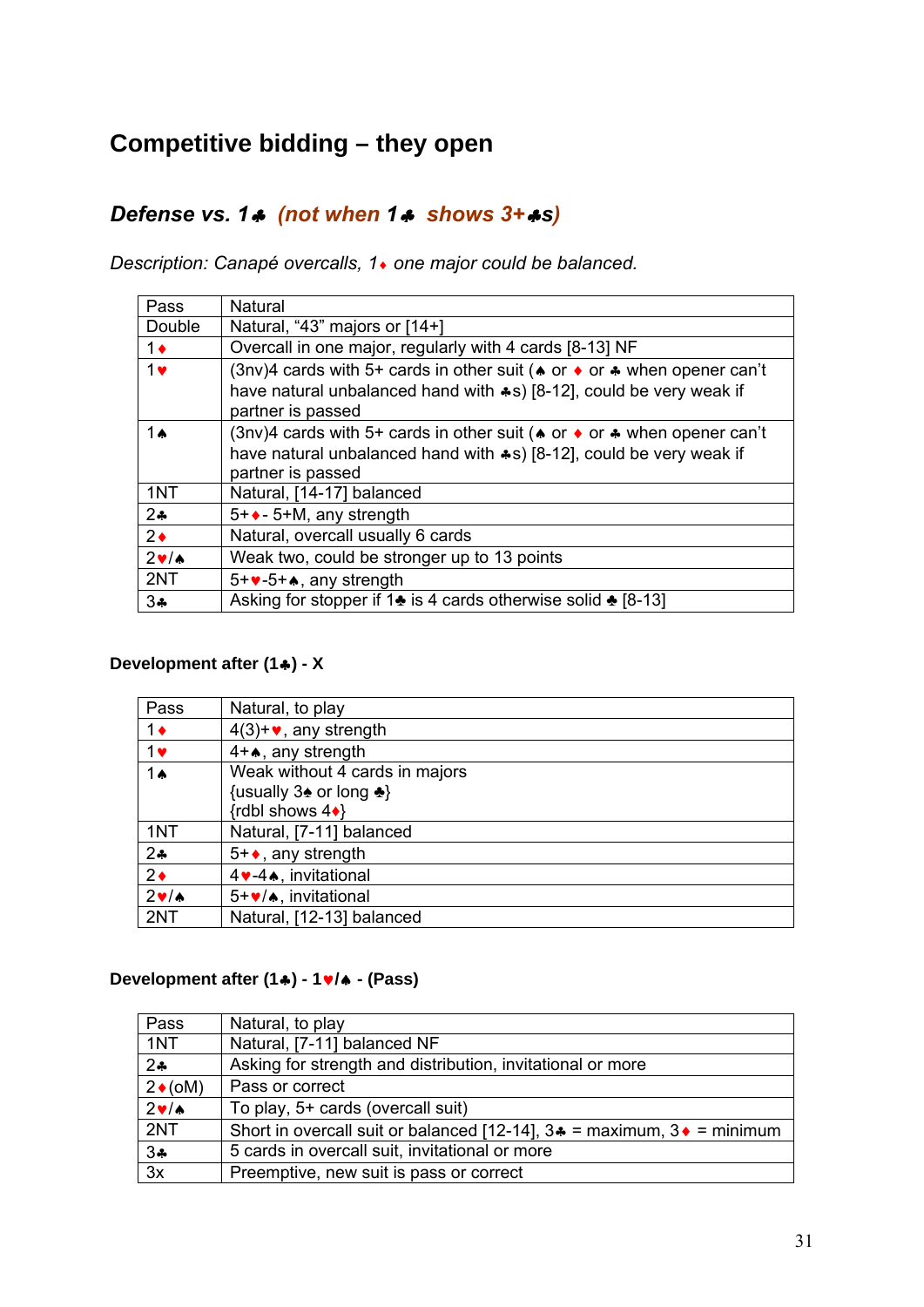## *Defense vs. 1 ♦ (and natural 1*  $\clubsuit$ *)*

| $1 \vee$ /A                      | natural, could be 4 cards, aggressive (unless a misfit situation) |
|----------------------------------|-------------------------------------------------------------------|
| 1NT                              | $[14-18]$ natural                                                 |
| $2*$                             | natural, aggressive                                               |
| $2\bullet$                       | $5 - 5$                                                           |
| $2\ntriangleright$ / $\triangle$ | weak                                                              |
| 2NT                              | $5 - 5$ *                                                         |
| 3X                               | preemptive                                                        |
| $\overline{3}$                   | strong one suiter                                                 |

## *Defense vs. 1*

| 1 4                 | natural, 5 cards, aggressive (unless a misfit situation) |
|---------------------|----------------------------------------------------------|
| 1NT                 | $[14-18]$ natural                                        |
| 24/                 | natural, aggressive                                      |
| $2\bullet$          | $5A-5A/4$                                                |
| $\overline{2\cdot}$ | weak, (normally 6., could be 5 very rare)                |
| 2NT                 | $5 \rightarrow -5 \rightarrow$                           |
| 3X                  | preemptive                                               |
| $\frac{1}{3}$       | strong one suiter                                        |

## *Defense vs. 1*

| 1NT            | [14-18] natural                |
|----------------|--------------------------------|
| $24/\sqrt{v}$  | natural, aggressive            |
| 2 <sub>•</sub> | $5 \vee -5 \cdot 4$            |
| 2NT            | $5 \rightarrow -5 \rightarrow$ |
| 3X             | preemptive                     |
| 3A             | strong one suiter              |

If 1. is natural (3+ cards) and brown sticker is not allowed, 2. shows majors 5-5, and 2NT shows  $5 \vee -5 \vee$ .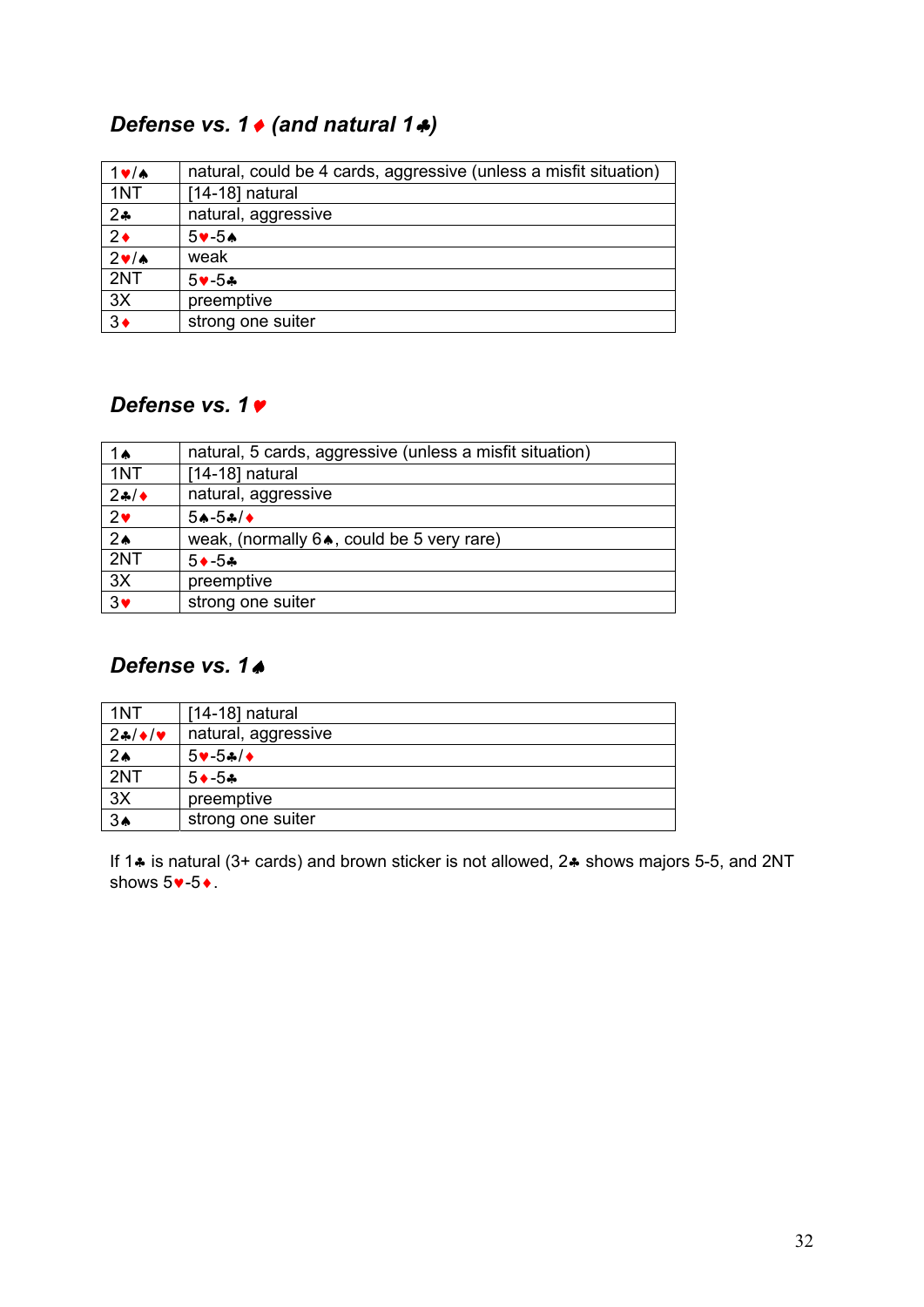# *Transfers after overcalls*

| (1♦) - 1♥ - (Pass)               |                                                                                                             |
|----------------------------------|-------------------------------------------------------------------------------------------------------------|
| 1ѧ                               | Natural with $\triangle$ or good raise with 3 $\triangledown$ or GF, F1, partner bids 2 $\triangle$ to show |
|                                  | $3+A$                                                                                                       |
| 1NT                              | Natural 8-12                                                                                                |
| $2 - 1$                          | Natural $5+$ $\clubsuit$ F1                                                                                 |
| $2\bullet$                       | Good raise with 4 cards                                                                                     |
| $2\bullet$                       | Weak raise $3+\vee$                                                                                         |
| $2\spadesuit$                    | Fit showing                                                                                                 |
| 2NT                              | Invitational and more with 4 cards                                                                          |
| 3x                               | Fit showing                                                                                                 |
| $(1\bullet) - 1\bullet - (Pass)$ |                                                                                                             |
| 1NT                              | Natural 8-12                                                                                                |
| $2 -$                            | Natural 5+ * F1                                                                                             |
| $2\bullet$                       | Transfer to $2\bullet$ , or fit and $\bullet$ values                                                        |
| $2\bullet$                       | Good raise with 3 cards                                                                                     |
| $2\spadesuit$                    | Weak raise $3 + \spadesuit$                                                                                 |
| 2NT                              | Invitational and more with 4 cards                                                                          |
| 3x                               | Fit showing                                                                                                 |
| 4x                               | Splinters (void)                                                                                            |

### $(1\bullet) - 1\bullet - (Db)$

| Rdbl                | $4+A$                                                          |
|---------------------|----------------------------------------------------------------|
| 1 $\triangle$       | Transfer to $2\clubsuit$ , clubs or fit and $\clubsuit$ values |
| 1NT                 | Natural                                                        |
| $2+$                | Good raise with 4 cards                                        |
| $\overline{2\cdot}$ | Good raise with 3 cards                                        |
| 2 <sub>v</sub>      | Weak raise                                                     |
| $\overline{2\cdot}$ | Fit showing                                                    |
| 2NT                 | Invitational and more with 4 cards                             |
| 3x                  | Fit showing                                                    |
| 4x                  | Splinters (void)                                               |

## $(1\bullet) - 1\bullet - (Db)$

| $\blacksquare$ |                                                                |
|----------------|----------------------------------------------------------------|
| Rdbl           | Transfer to $2\clubsuit$ , clubs or fit and $\clubsuit$ values |
| 1NT            | Natural                                                        |
| $2*$           | Good raise with 4 cards                                        |
| $2\bullet$     | Transfer to $2\vee$ , hearts or fit and $\vee$ values          |
| $2\bullet$     | Good raise with 3 cards                                        |
| 2 <sub>0</sub> | Weak raise                                                     |
| 2NT            | Invitational and more with 4 cards                             |
| 3x             | Fit showing                                                    |
| 4x             | Splinters (void)                                               |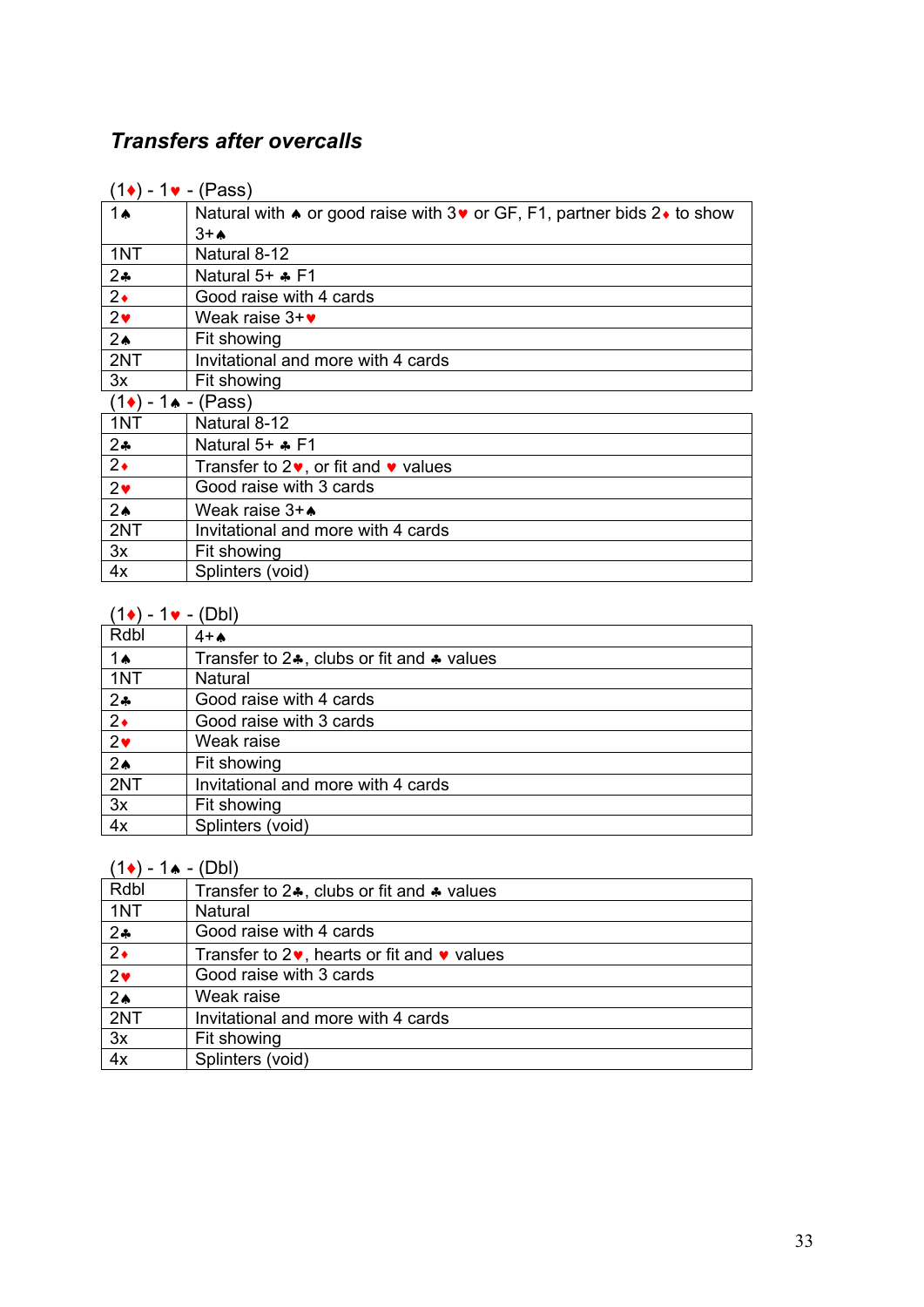## $(1 \cdot ) - 1 \cdot (-1)$

| Rdbl                | Transfer to $2\clubsuit$ , clubs or fit and $\clubsuit$ values |
|---------------------|----------------------------------------------------------------|
| 1NT                 | Natural                                                        |
| $2+$                | Transfer to $2\bullet$ , $\bullet$ or fit and $\bullet$ values |
| $\overline{2\cdot}$ | Good raise with 4 cards                                        |
| 2 <sub>v</sub>      | Good raise with 3 cards                                        |
| $2*$                | Weak raise                                                     |
| 2NT                 | Invitational and more with 4 cards                             |
| 3x                  | Fit showing                                                    |
| 4x                  | Splinters (void)                                               |

## $(1 \cdot ) - 1 \cdot (-$  (Pass)

| 1NT                   | Natural                                                       |  |
|-----------------------|---------------------------------------------------------------|--|
| $2+$                  | Transfer to $2\bullet$ , diamonds or fit and $\bullet$ values |  |
| $\overline{2\cdot}$   | Transfer to $\clubsuit$ , clubs or fit and $\clubsuit$ values |  |
| $\overline{2\bullet}$ | Good raise $3 + \spadesuit$                                   |  |
| $\overline{2\cdot}$   | Weak raise $3 + \spadesuit$                                   |  |
| 2NT                   | Invitational and more with 4 cards                            |  |
| 3x                    | Fit showing                                                   |  |
| 4x                    | Splinters (void)                                              |  |

## $(1\cdot) - 2\cdot - (Pass/Dbl)$

| Rdbl                  | Natural, strong                                                                               |
|-----------------------|-----------------------------------------------------------------------------------------------|
| $2\bullet$            | Transfer to $2\vee$ , $8+$ with $5\vee$ and short $\clubsuit$ , otherwise could be less       |
| $\overline{2\bullet}$ | Transfer to $2\bullet$ , $8+$ with $5\bullet$ and short $\clubsuit$ , otherwise could be less |
| 2 <sub>o</sub>        | Transfer to $3\clubsuit$ , $8+$ , could be balanced without $\bullet$ stopper.                |
| 2NT                   | Natural 9-12 balanced                                                                         |
| 34                    | Up to 7 and $3+x$                                                                             |
| $\overline{3x}$       | Fit showing                                                                                   |
| 4x                    | Splinters (void)                                                                              |

## $(1 \cdot ) - 2 \cdot - (Pass/Db)$

| Rdbl            | Natural, strong                                                                           |
|-----------------|-------------------------------------------------------------------------------------------|
| $2\bullet$      | <b>Natural F1</b>                                                                         |
| 2 <sub>v</sub>  | Transfer to $2\bullet$ , $8+$ with 5 spades and short $\bullet$ , otherwise could be less |
| 2 <sub>o</sub>  | Transfer to $3\clubsuit$ , $8+$ , could be 4342 with 10+ without $\triangledown$ stopper. |
| 2NT             | Natural 9-12 balanced                                                                     |
| 34              | Up to 7 and $3 + 4$                                                                       |
| $\overline{3x}$ | Fit showing                                                                               |
| 4x              | Splinters (void)                                                                          |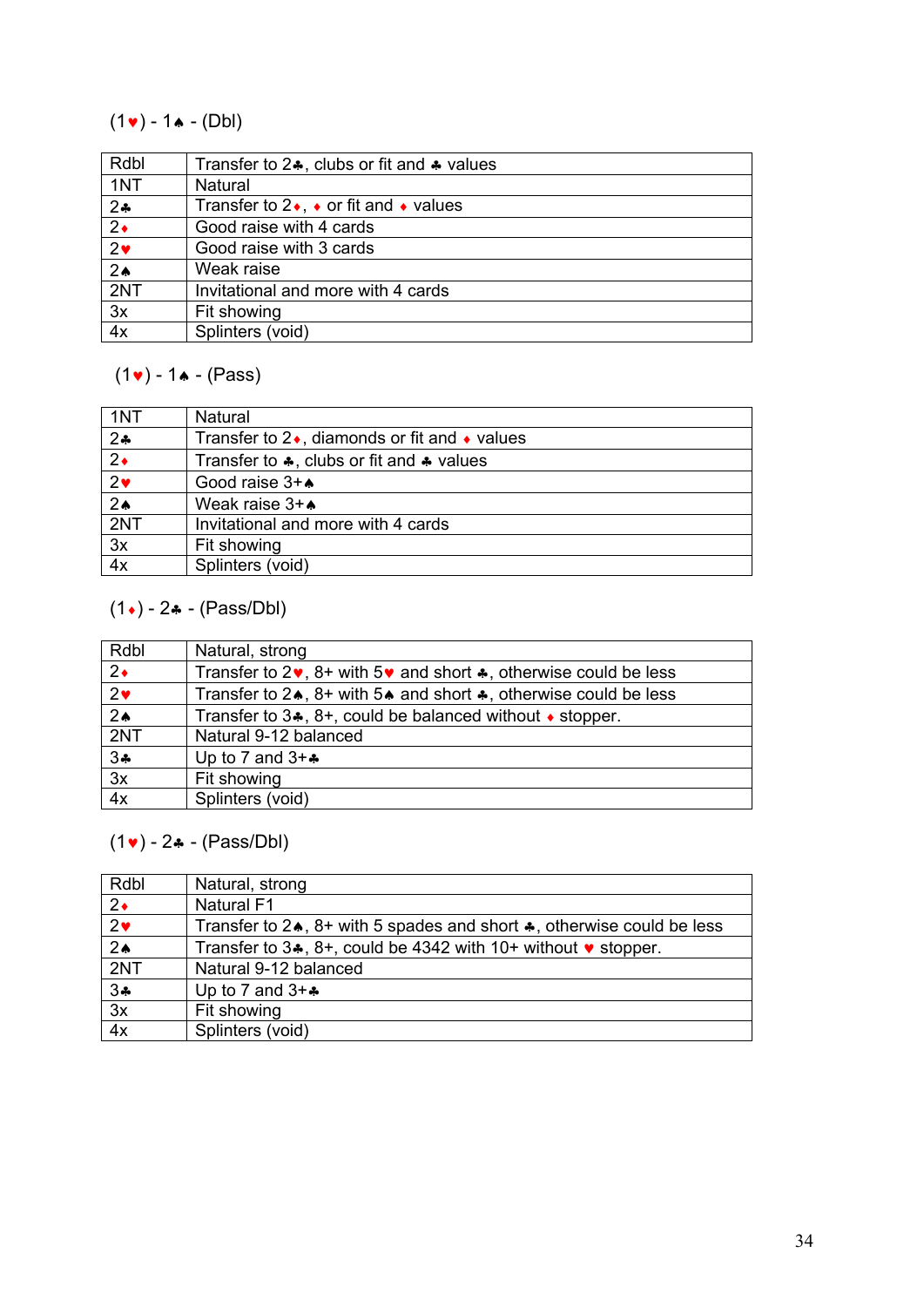## $(1\bullet) - 2\bullet - (Pass/Db)$

| Rdbl            | Natural, strong                                                                           |  |  |
|-----------------|-------------------------------------------------------------------------------------------|--|--|
| $2\bullet$      | Transfer to $2\star$ , $8+$ with 5 spades and short $\star$ , otherwise could be less     |  |  |
| $2\spadesuit$   | Transfer to $3\clubsuit$ , $8+$ , could be 4324 with 10+ without $\triangledown$ stopper. |  |  |
| 2NT             | Natural 9-12 balanced                                                                     |  |  |
| 34              | Transfer to $3\bullet$ , $8+$                                                             |  |  |
| $3\bullet$      | Up to 7 and $3 + \bullet$                                                                 |  |  |
| $\overline{3x}$ | Fit showing                                                                               |  |  |
| 4x              | Splinters (void)                                                                          |  |  |

## $(1\bullet) - 2\bullet - (Pass/Db)$

| Rdbl                  | Natural, strong                                                                             |  |  |
|-----------------------|---------------------------------------------------------------------------------------------|--|--|
| $\overline{2\bullet}$ | Transfer to $2\vee$ , $8+$ with $5\vee$ and short $\clubsuit$ , otherwise could be less     |  |  |
| $2\bullet$            | Transfer to $\bullet$ , 8+ with 5 $\bullet$ and short $\clubsuit$ , otherwise could be less |  |  |
| 2 <sub>o</sub>        | Transfer to $3\clubsuit$ , $8+$ , could be $3442$ with $10+$ without $\spadesuit$ stopper.  |  |  |
| 2NT                   | Natural 9-12 balanced                                                                       |  |  |
| 34                    | Up to 7 and $3 + \bullet$                                                                   |  |  |
| 3x                    | Fit showing                                                                                 |  |  |
| 4x                    | Splinters (void)                                                                            |  |  |

# $(1\bullet) - 2\bullet - (Pass/Db)$

| Rdbl                | Natural, strong                                                                        |
|---------------------|----------------------------------------------------------------------------------------|
| $2\bullet$          | Natural $5 + \bullet F1$                                                               |
| $\overline{2\cdot}$ | Transfer to $3\clubsuit$ , $8+$ , could be 3424 with 10+ without $\spadesuit$ stopper. |
| 2NT                 | Natural 9-12 balanced                                                                  |
| $3*$                | Transfer to $3\bullet$ , $8+$                                                          |
| $3\bullet$          | Up to 7 and $3 + \bullet$                                                              |
| $\frac{1}{3x}$      | Fit showing                                                                            |
| 4x                  | Splinters (void)                                                                       |

## $(1\bullet) - 2\bullet - (Pass/Db)$

| Rdbl            | Natural, strong                                                       |
|-----------------|-----------------------------------------------------------------------|
| $2\spadesuit$   | Invitational+ with $3+\bullet$                                        |
| 2NT             | Natural 9-12 balanced, this is exception so probably we can change it |
| $\overline{3x}$ | Natural                                                               |
| 4x              | Splinters (void)                                                      |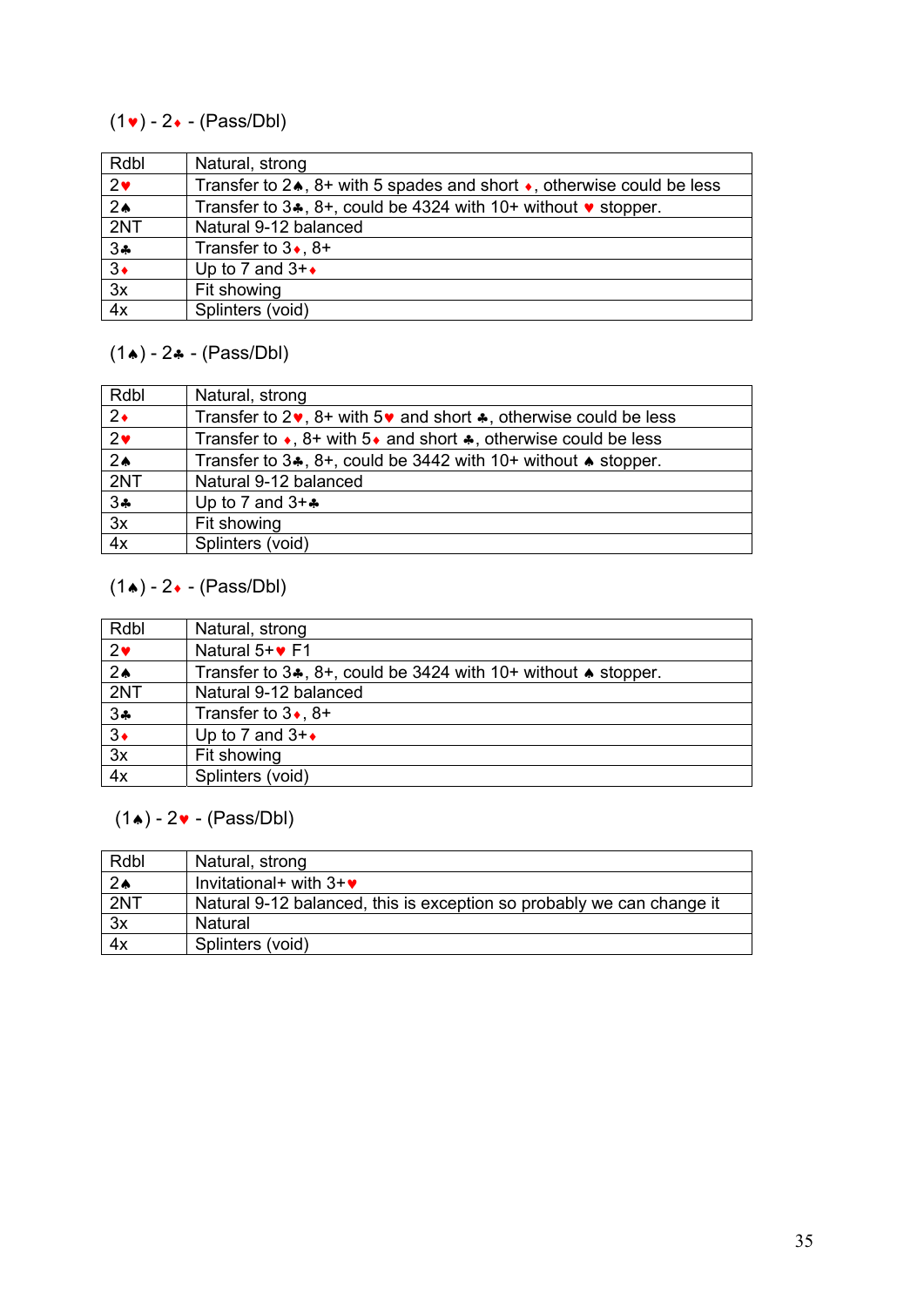#### **Summary**

|               | 1♥                    | 1ѧ                      | $2\clubsuit$               | $2\bullet$                 | $2\bullet$         |
|---------------|-----------------------|-------------------------|----------------------------|----------------------------|--------------------|
|               |                       |                         |                            |                            |                    |
| $1\bullet$    | $1 \triangle$ = multy | $2 \cdot = \cdot$       | $2 \cdot = \cdot$          |                            |                    |
|               | $2 \cdot = \text{GR}$ | $2\bullet = \text{GR}$  | $2\mathbf{v} = \mathbf{A}$ |                            |                    |
|               |                       |                         | $2 \triangle = GR$         |                            |                    |
| $1$ v         |                       | $24 = 1$                | $2\mathbf{v} = \mathbf{A}$ | $2\mathbf{v} = \mathbf{A}$ |                    |
|               |                       | $2 \bullet = \clubsuit$ | $2 \triangle = GR$         | $2 \triangle = 4$          |                    |
|               |                       | $2\bullet = \text{GR}$  |                            |                            |                    |
| 1 $\triangle$ | --                    | $-$                     | $2 \cdot = \cdot$          | $2A = A$                   | $2 \triangle = GR$ |
|               |                       |                         | $2\mathbf{v} = \mathbf{v}$ |                            |                    |
|               |                       |                         | $2 \triangle = GR$         |                            |                    |

RHO Passed (GR = Good raise)

#### RHO Doubled (GR = Good raise)

|               | $1$ v                    | 1 $\triangle$            | 2 <sub>•</sub>             | $2\bullet$                 | 2 <sub>v</sub>     |
|---------------|--------------------------|--------------------------|----------------------------|----------------------------|--------------------|
| $1\bullet$    | $Rdbl = \spadesuit$      | $Rdbl =$                 | $2 \cdot = \cdot$          |                            |                    |
|               | $1 \bullet = \bullet$    | $2 - 5R$                 | $2\mathbf{v} = \mathbf{A}$ |                            |                    |
|               | $2 - 5R$                 | $2 \cdot = \text{GR } 3$ | $2 \triangle = GR$         |                            |                    |
|               | $2 \cdot = \text{GR } 3$ | $2\bullet$ = Spl         |                            |                            |                    |
|               |                          | $\blacktriangledown$ 30  |                            |                            |                    |
| $1$ v         |                          | $Rdbl = -$               | $2\mathbf{v} = \mathbf{A}$ | $2\mathbf{v} = \mathbf{A}$ |                    |
|               |                          | $2\bullet = \bullet$     | $2 \triangle = GR$         | $2A = A$                   |                    |
|               |                          | $2 \cdot = \text{GR } 4$ |                            |                            |                    |
|               |                          | $2\bullet$ = GR 3        |                            |                            |                    |
| 1 $\triangle$ | --                       |                          | $2 \cdot = \cdot$          | $2A = A$                   | $2 \triangle = GR$ |
|               |                          |                          | $2\mathbf{v} = \mathbf{v}$ |                            |                    |
|               |                          |                          | $2 \triangle = GR$         |                            |                    |

The first level we play different after RHO pass and double. The second level we play same.

 $(1x) - 1/2y - (pass/dbl)$ Rdbl  $(1^{st}$  level) = Transfer to higher suit or strong  $2^{nd}$  level 1. = natural F1 or transfer to  $\ast$  after double  $1NT = Natural 8-12$ 2.4 = if  $x = \cdot$  than natural F1 or good raise if RHO dbl, if  $x = \cdot$  than transfer to  $\cdot$  $2\bullet$  = shows  $\bullet$ , if  $x = \bullet$  than transfer to  $\bullet$  after (1 $\bullet$ ) - 1 $\bullet$  - (Pass) and natural after (1 $\bullet$ ) - $1.4$  $2 \cdot \cdot$  = weak raise  $\cdot$  or good raise  $\cdot$  or transfer to  $\cdot$ ,  $(1 \cdot ) - 2 \cdot =$  transfer to  $\cdot$  $2 \triangle$  = weak raise or fir showing or transfer to 3y  $2NT =$  invitational and more if  $y = M$ , natural if  $y = m$ 3. = fit showing after 1y, weak up to 7 (1x)-2. or natural 5+ F1 after (1x)-2.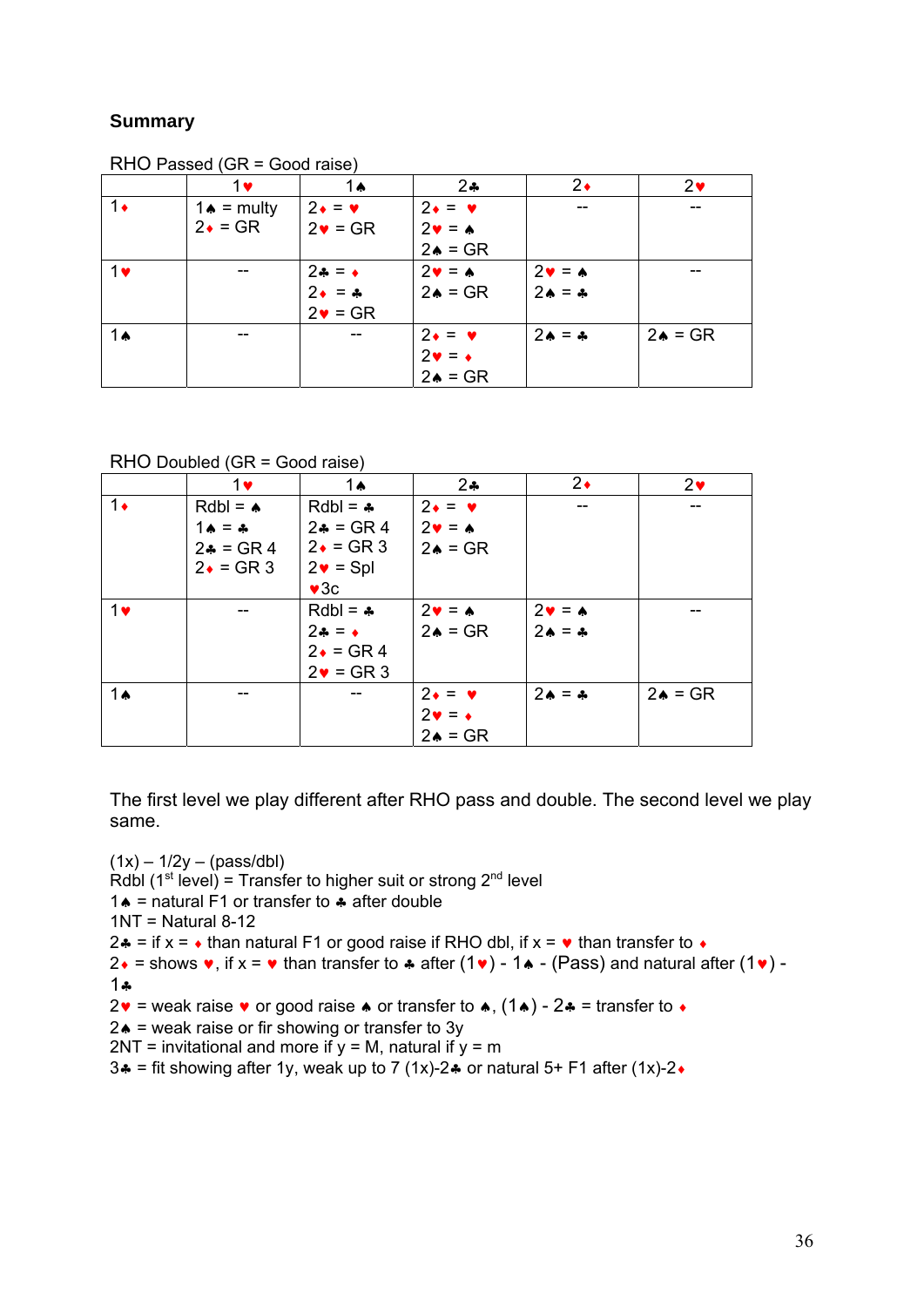## *Defense vs. 1NT*

| dbl                   | penalty oriented                     |  |
|-----------------------|--------------------------------------|--|
| $2*$                  | $4+\vee -4+\wedge$ , see Conventions |  |
| $2 \cdot \frac{1}{2}$ | natural                              |  |
| 2NT                   | $5 \rightarrow -5 \rightarrow$       |  |
| 3X                    | preemptive                           |  |

#### **Special Convention**

1) When we overcall 1NT or 2NT over their  $1 \cdot / \cdot$  or  $2 \cdot / \cdot$  bid

|               | $\mathbf{v}$              |                | $V^{222}$                                        |                       |                       |
|---------------|---------------------------|----------------|--------------------------------------------------|-----------------------|-----------------------|
| 24            | shows $\clubsuit$         | $2\bullet$     | 4A                                               | 2 <sub>v</sub>        | inv to $4 \spadesuit$ |
|               |                           |                |                                                  | 2 <sub>•</sub>        | sign off              |
|               |                           | 2 <sub>v</sub> | max, 2-3 <sup>*</sup>                            | $2\spadesuit$         | sign off              |
|               |                           |                |                                                  | 2NT                   | inv 4A                |
|               |                           |                |                                                  | 34/                   | nat inv 45            |
|               |                           |                |                                                  | $3\bullet$            | GF 5A                 |
|               |                           |                |                                                  | $3\spadesuit$         | inv 6A                |
|               |                           | 2 <sub>•</sub> | min, $2-3$ $\triangle$                           | 2NT                   | sign off              |
|               |                           |                |                                                  | 34/                   | nat inv               |
|               |                           |                |                                                  | $3\blacktriangledown$ | GF 5A                 |
|               |                           |                |                                                  | $3*$                  | inv 6A                |
| $2\bullet$    |                           |                | sign off (over 2NT 3 ♦ 5+ cards is invitational) |                       |                       |
| $2\bullet$    | 5-4 in minors             | $2\spadesuit$  | bad hand                                         |                       |                       |
|               |                           | 2NT            | good stopper                                     |                       |                       |
|               |                           | 34/            | good hand for a minor                            |                       |                       |
| $2\spadesuit$ | $5 + -$                   | 2NT            | max                                              |                       |                       |
|               |                           | 3∻             | min                                              |                       |                       |
| 2NT           | invitational              |                |                                                  |                       |                       |
| 34/           | invitational              |                |                                                  |                       |                       |
| $3\bullet$    | 4. GF (choice of game)    |                |                                                  |                       |                       |
| $3\spadesuit$ | 6. invitational           |                |                                                  |                       |                       |
| $4$ ÷         | transfer to $4\spadesuit$ |                |                                                  |                       |                       |

 $(1\vee)$  - 1NT - (pass) or  $(2\vee)$  - 1NT - (pass)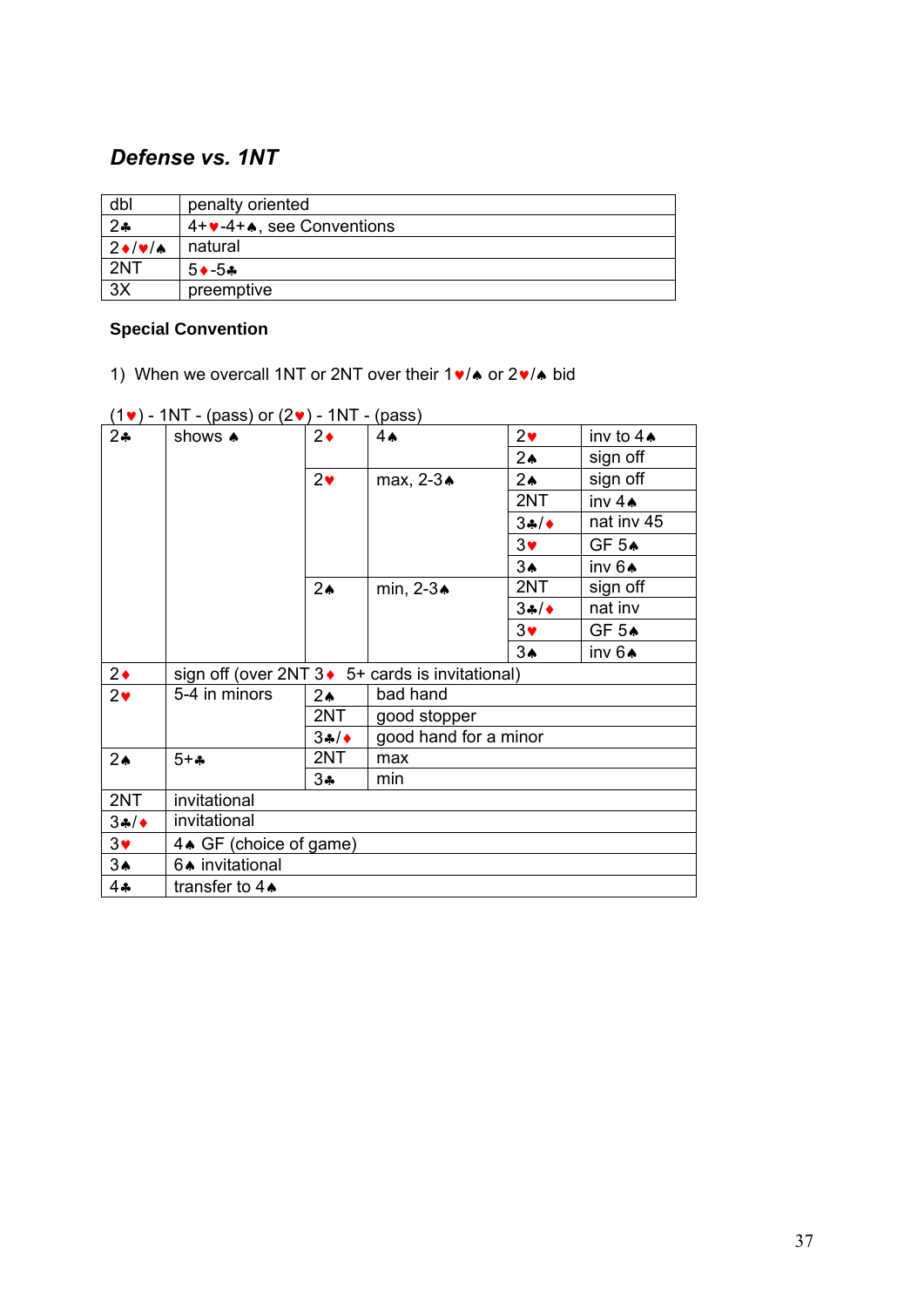| $(1\spadesuit)$ - 1NT - (pass) |                           |                |                                                  |               |                   |
|--------------------------------|---------------------------|----------------|--------------------------------------------------|---------------|-------------------|
| $2\cdot$                       | shows $\bullet$           | $2\bullet$     | max                                              | $2\bullet$    | sign off          |
|                                |                           |                |                                                  | $2\star$      | $inv+5v$          |
|                                |                           |                |                                                  | 2NT           | inv $4\bullet$    |
|                                |                           |                |                                                  | 34/           | nat inv 45        |
|                                |                           |                |                                                  | $3\bullet$    | inv $6$ $\bullet$ |
|                                |                           |                |                                                  | 3A            | splinter          |
|                                |                           |                |                                                  | 3NT           | $4\,$             |
|                                |                           | 2 <sub>v</sub> | min                                              | $2\spadesuit$ | $inv+5v$          |
|                                |                           |                |                                                  | 2NT           | inv $4\bullet$    |
|                                |                           |                |                                                  | 34/           | nat inv 45        |
|                                |                           |                |                                                  | $3\bullet$    | inv $6$ $\bullet$ |
|                                |                           |                |                                                  | $3*$          | splinter          |
| $2\bullet$                     |                           |                | sign off (over 2NT 3 ♦ 5+ cards is invitational) |               |                   |
| $2\bullet$                     | 5-4 in minors             | $2 \triangle$  | bad hand                                         |               |                   |
|                                |                           | 2NT            | good stopper                                     |               |                   |
|                                |                           | 34/            | good hand for a minor                            |               |                   |
| $2\spadesuit$                  | $5 + 4$                   | 2NT            | max                                              |               |                   |
|                                |                           | $3\clubsuit$   | min                                              |               |                   |
| 2NT                            | inv                       |                |                                                  |               |                   |
| 34/                            | inv                       |                |                                                  |               |                   |
| $3\blacktriangledown$          | 4. GF (choice of game)    |                |                                                  |               |                   |
| $3\spadesuit$                  | 6♠ inv                    |                |                                                  |               |                   |
| $4 -$                          | transfer to $4\spadesuit$ |                |                                                  |               |                   |

## *Defense when opponents bid two suits*

 $(1x) - pass - (1y)$ 

double = natural 1NT = natural, balanced hand  $2x =$  if x could be less than 3 cards natural, otherwise strong one suiter in higher suit 2y = natural 2NT = 5-5 two other suits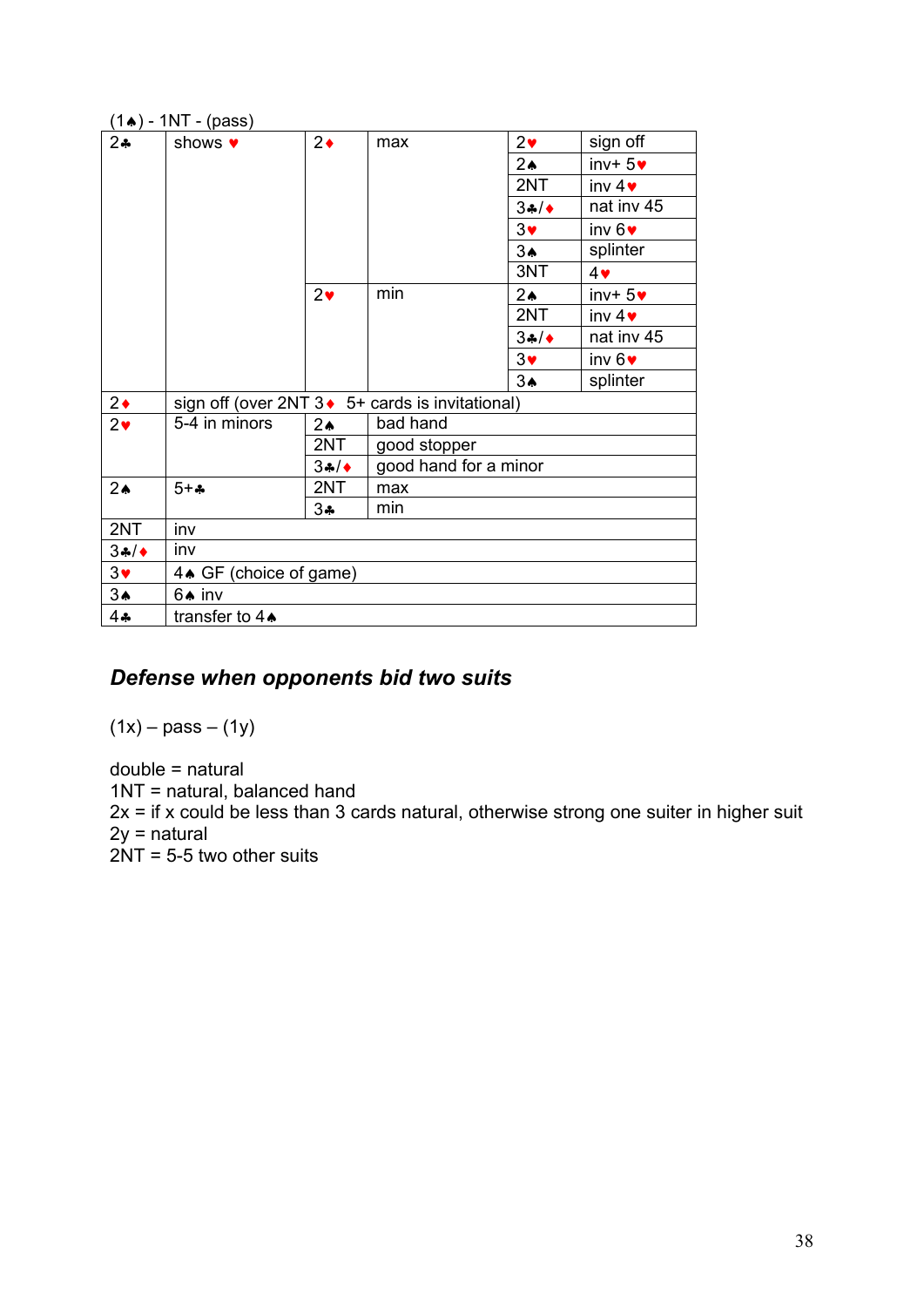# **Conventions**

## *Landy*

*Description: 2 over opponent's 1NT (or 2NT) shows 4+-4+ majors. We play it both in direct and pass out position .Could be very weak with good distribution. 2NT over opponent's 1NT shows 5+-5+ minors* 

#### **Responses over (1NT) - 2**

| Pass                 | Natural, weak with clubs                                               |
|----------------------|------------------------------------------------------------------------|
| $2\bullet$           | Asks for longer suit, could be weak, invitational or GF                |
| 2 <sub>v</sub>       | To play                                                                |
| 2 <sub>•</sub>       | To play                                                                |
| 2NT                  | Asks for better minor. The partner can jump with 4 cards in m and good |
|                      | hand                                                                   |
| 34/                  | Splinters, support for one major                                       |
| $3\nabla/\mathbf{A}$ | Good support, weak invitational                                        |
| 3NT                  | To play                                                                |
| $4 - 4$              | Void, support for one major                                            |
| $4 \vee 4$           | To play                                                                |

#### **Responses over (1NT) - 2 - (X)**

| Pass              | 5+ clubs, the opener redouble is t/o with 5 <sup>*</sup> , 2 <sup>*</sup> shows <sup>*</sup> or same length<br>in M |  |  |
|-------------------|---------------------------------------------------------------------------------------------------------------------|--|--|
| Redoubl           | Bid your longer major or $2\bullet$ with 4 cards                                                                    |  |  |
| e                 |                                                                                                                     |  |  |
| $2\bullet$        | 5+ diamonds                                                                                                         |  |  |
| $2\bullet$        | To play (usually 4 cards support)                                                                                   |  |  |
| 2 <sub>•</sub>    | To play (usually 4 cards support)                                                                                   |  |  |
| 2NT               | Asks for better minor.                                                                                              |  |  |
| 34/               | Splinters, support for one major                                                                                    |  |  |
| $3 \vee 4$        | Good support, weak invitational                                                                                     |  |  |
| 44/               | Void, support for one major                                                                                         |  |  |
| $4 \vee$ $\wedge$ | To play                                                                                                             |  |  |

#### **General rules**

- 1. The opener's double are negative, the responder's double are for penalty.
- 2. Could be very weak with good distribution. With 4-4 minimum is 8(10) points, with " $4432$ " 10(13) points, with "5-4" 6(10), with 5-5 4(6) points.
- 3. We bid  $2\bullet$  with weak hand without support, invitational hand with support, balanced invitational hand or invitational hand with one minor.

 $(1NT) - 2$  - (Pass) – 2 $\cdot$ ; (pass) – 2 $\cdot$  - (pass) – 2 $\cdot$  = invitational with 4+ cards in  $\cdot$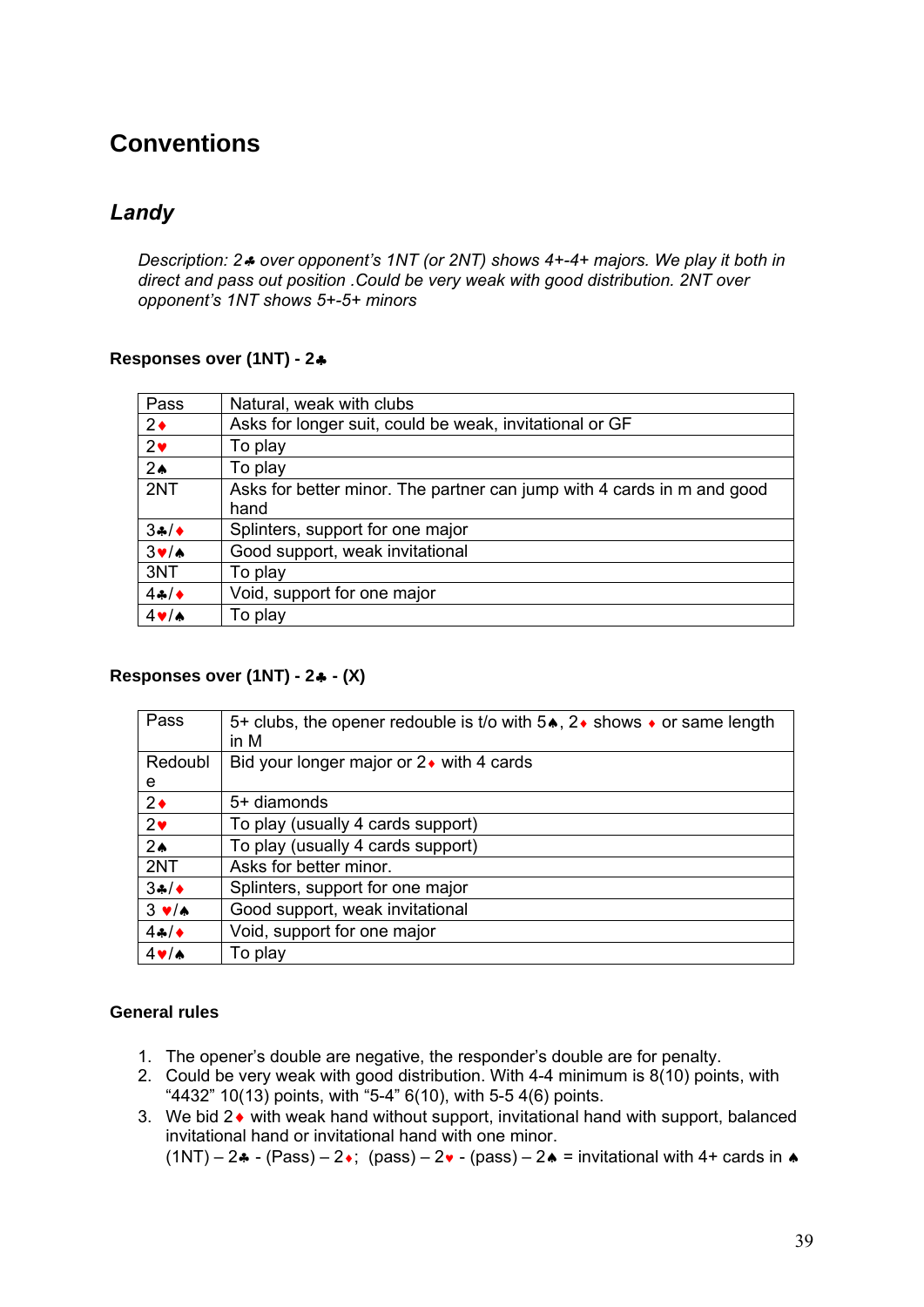$(1NT) - 2$  - (Pass) –  $2$  +; (pass) –  $2$  - (pass) –  $2NT$  = invitational to 3NT  $(1NT) - 2$  -  $(Pass) - 2$ ;  $(pass) - 2$  -  $(pass) - 3$  = invitational with  $\triangle$ 

### *Defense against strong or polish 1*

*Description: 1st level overcalls can be very weak and strong. We try to disturb opponents bidding.* 

| Pass           | Natural                                             |
|----------------|-----------------------------------------------------|
| Double         | 4+-4+ majors, any strength                          |
| $1\bullet$     | Overcall in one major, any strength                 |
| $1$ v          | 3-4 cards with 5+ cards in other suit, any strength |
| $1 \spadesuit$ | 3-4 cards with 5+ cards in other suit, any strength |
| 1NT            | Any two suiter, any strength                        |
| 2X             | Weak two, could be 5 cards non vulnerable           |
| 2NT            | Minors, any strength                                |
| 3X             | Preemptive                                          |

### **Development after (1) – 1 - (Double)**

| Pass        | 4+ cards, to play             |
|-------------|-------------------------------|
| Redoubl     | Take out for major            |
| e           |                               |
| $1 \vee$ /A | To play                       |
| 1NT         | <b>Minors</b>                 |
| $2+1$       | To play or short in this suit |
| $2 \cdot 4$ | Pass or correct               |
| 2NT         | Support for majors, good hand |
| $3 \div 4$  | <b>Splinters</b>              |
| $3 \vee$ /4 | Pass or correct               |

#### **Development after (1) - 1/ - (Pass)**

| Pass        | Natural, to play                                                                   |
|-------------|------------------------------------------------------------------------------------|
| 1NT         | F1, first shows 4 cards in the opened suit, than longer suit, jump with<br>maximum |
|             |                                                                                    |
| 2x          | Pass or correct                                                                    |
| $2 \cdot 4$ | To play, 5+ cards (overcall suit)                                                  |
| 2NT         | Short in overcall suit                                                             |
| 3x          | Pass or correct                                                                    |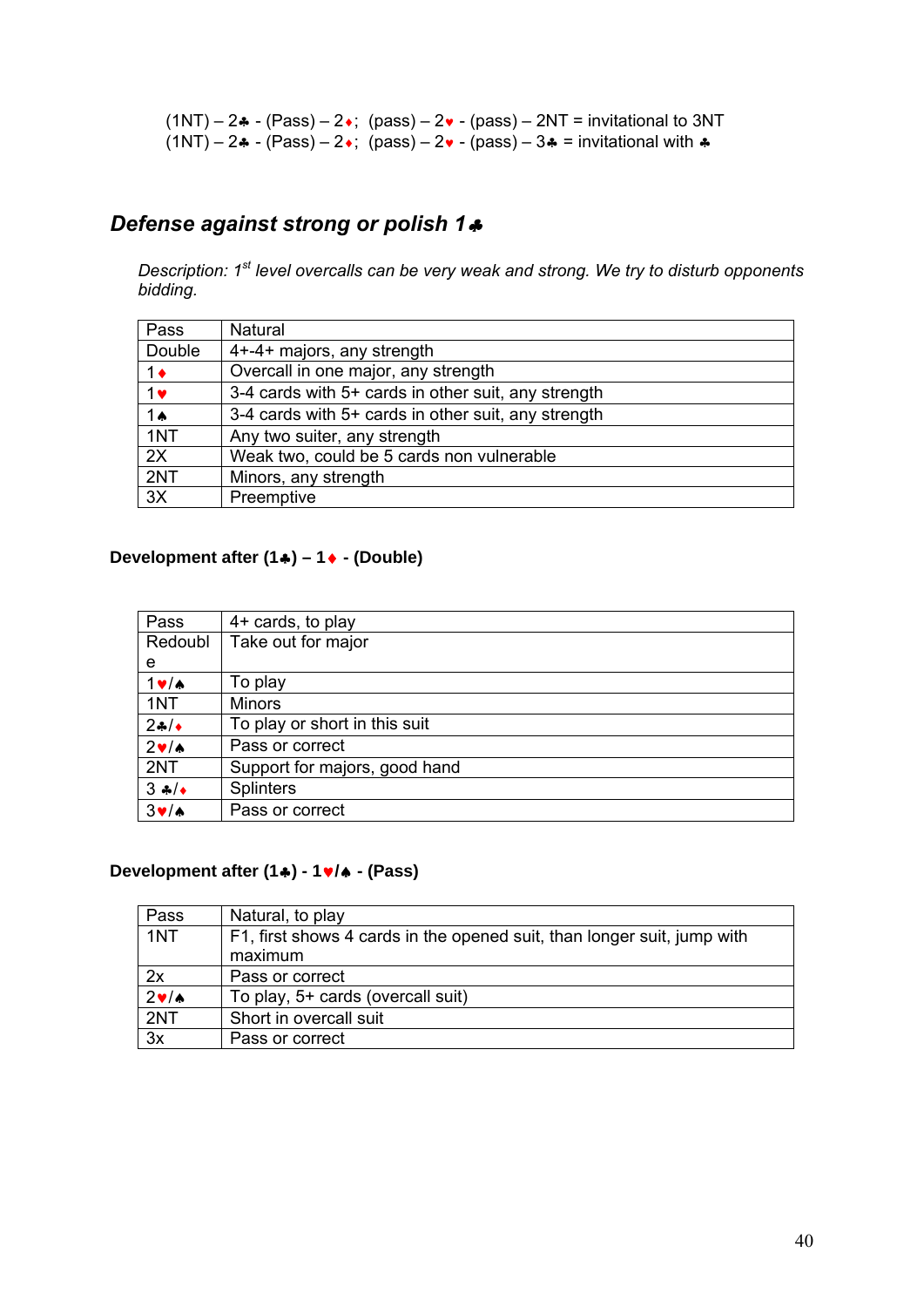## **Development after (1) - 1/ - (Double)**

| Pass          | To play                                                          |
|---------------|------------------------------------------------------------------|
| Redoubl       | Take out for longer suit                                         |
| e             |                                                                  |
| 1 $\triangle$ | To play or short in $\bullet$                                    |
| 1NT           | Natural to play or take out with $\clubsuit$ and one higher suit |
| 2x            | To play or short in this suit                                    |
| $2 \cdot 4$   | To play, 5+ cards (overcall suit)                                |
| 2NT           | Short in overcall suit                                           |
| 3x            | Pass or correct                                                  |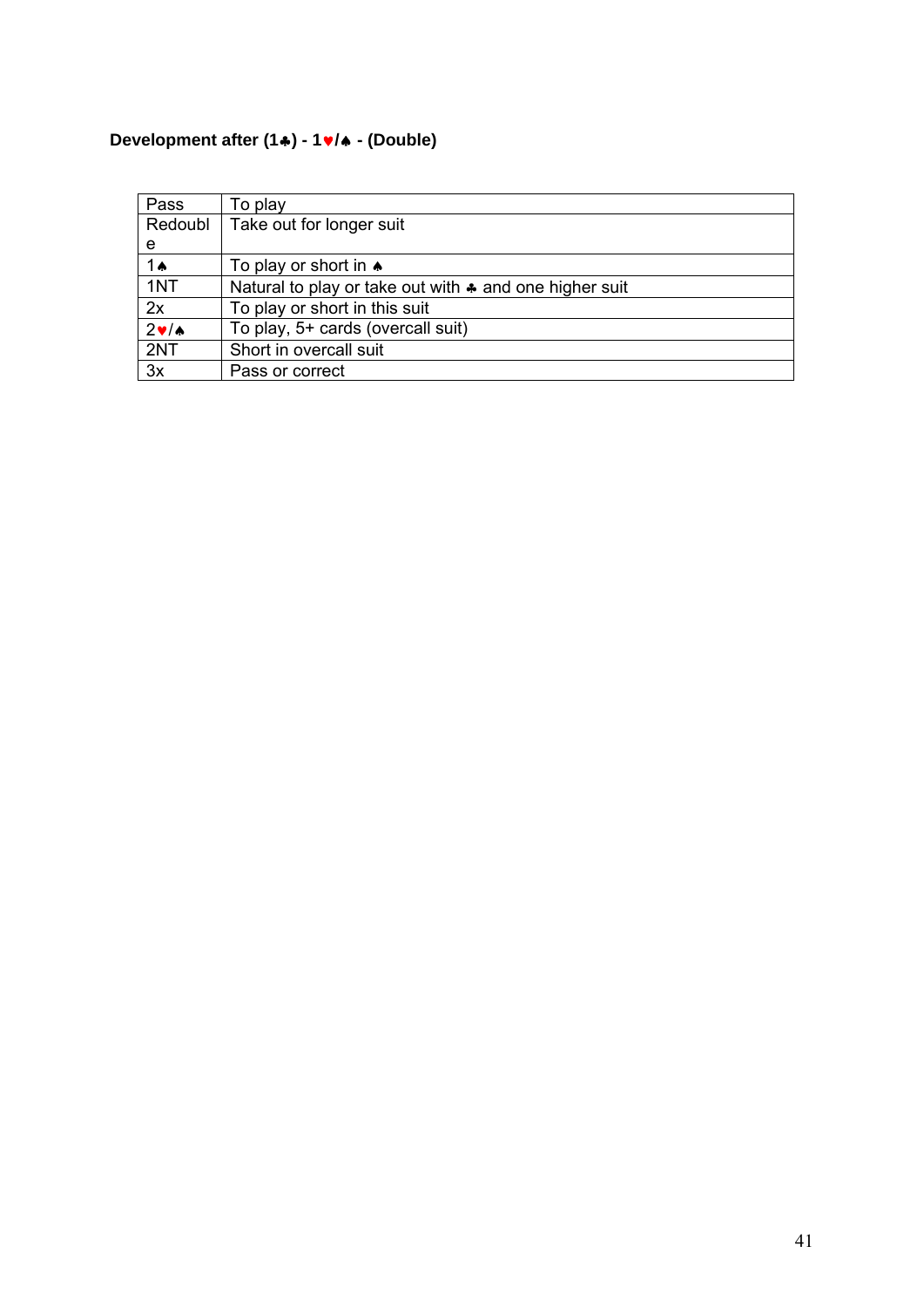### *Blackwood*

*Description: 4NT is Roman key card Blackwood. In some situation when we have at least 4-4 fit on one major 3NT is Blackwood. When we exit relay and show slay try 4♣ is Blackwood. Sometimes, when we are in GF situation and we have at least 4-4 fit in minor; this minor on the 4<sup>th</sup> level is Blackwood.* 

#### **Responses to Blackwood**

| $5 -$          | 0 or 3 key cards                                                                       |
|----------------|----------------------------------------------------------------------------------------|
| $5\bullet$     | 1 or 4 key cards                                                                       |
| $5*$           | 2 key cards, without Q of trump                                                        |
| 5 <sub>2</sub> | 2 key cards, with Q of trump                                                           |
| 5NT            | 2 key cards, plus void. If we have the void in partner's long suit we don't<br>bid it. |
|                |                                                                                        |
| 6x             | 1 or 3 key cards and void                                                              |

The first step is queen asking, 5NT is asking for kings.

#### **When we have at least 4-4 in major 3NT is key card Blackwood:**

1M-3M ♣-1♦;2♥-2NT ♣-1♦;2♥-2♠;2NT-3NT – is for play 1♣-1♦;3♦/♥ ♣-1♥;3♦/♥/♠ ♦-1♥;2♥ - if we use relay, 3NT is for play only if the opener has 2425

#### **When we have a fit in minor and we are in GF situation, 4 in this minor is Blackwood:**

♣-2♣;3♣-4♣ ♠-2♣;2♠-2NT;3♣-4♣ ♠-2♦;3♦-4♦ 1♠-2♦;4♦

**When we exit relay in slam try situation 4 clubs is Blackwood:** 1NT-2♣;2♦-2♥;2NT-4♣ 1NT-2♣;2♥-2♠;2NT-3♥;3♠-4♣ 1♣-1♦;1NT-2♣;3♦-4♣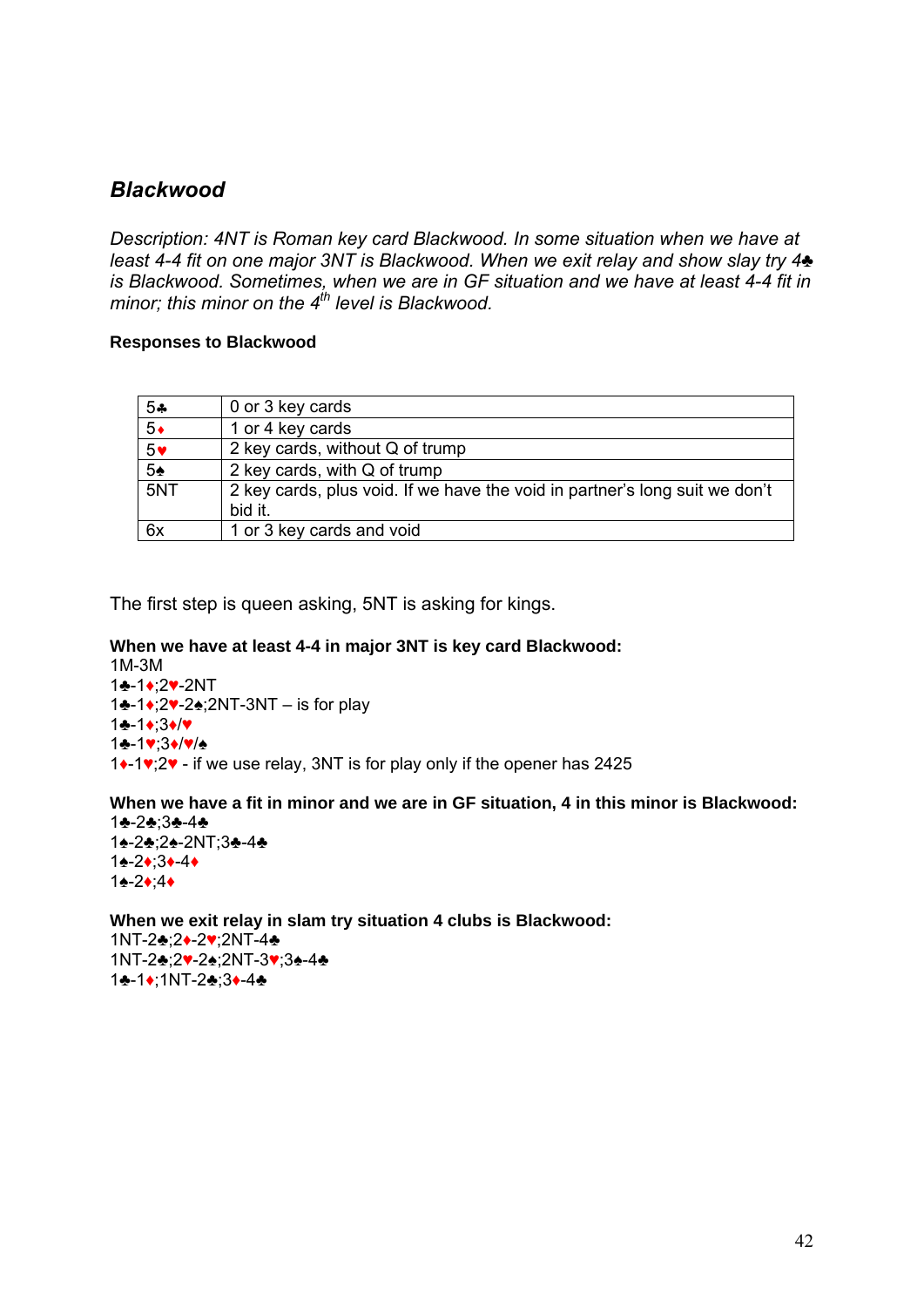## *General rules for both offensive and defensive biding*

- 1. In the competitive action pass always shows weaker hand.
- 2. When we bid GF in second level 2NT is strong and slam try.
- 3. In offensive action 2NT always shows strong bid, both by opener and responder.
- 4. When we open on the first level, the first possible bid in suit by responder could be waiting bid, but in more than 90% auctions is natural.
- 5. When we open in the major on the first level,  $2\cdot$  by opener is artificial.
- 6. In the competitive action a new suit by the opener doesn't promise extra value. The opener shows strength with cue bid of opponent's suit or in with double on higher level (when this double doesn't show 3 cards support in partners suit).
- 7. If 1 $\clubsuit$  or 1 $\lozenge$  doesn't promise 2 cards: we don't play michaels cue bid, double of opening bid is still takeout, we use this suit to show strength in subsequent auction.
- 8. In reopening, jumps are intermediate one suiter, over 1NT we double with strong hand or with weaker hand and 4♠.
- 9. If an opponent double relay, the opener redouble is penalty, pass shows stopper and bid is relay without stopper. If the opener distribution is shown, the redouble is the first control and pass the second control. After redouble the responder bids the first step to continue relay. After pass the responder redoubles to continue relay.

$$
1NT - pass - 24 - pass
$$

$$
2\bullet - \text{pass} - 2\bullet - \text{dbl}
$$

$$
\boldsymbol{?}
$$

rdbl = for penalty, pass stopper  $\bullet$ , 2 $\bullet$  = 4 spades without  $\bullet$  stopper

- 10. If an opponent double response on relay, redouble is for penalty, pass exit relay, the first step is relay. If the responder knows distribution redouble is for penalty and pass is the first step of relay.
	- 1NT pass 2♣ pass
	- 2♦ dbl **?**
	- rdbl = for penalty, pass exit relay,  $2 \cdot = 1$  continue relay
	- 1♣ pass 1♦ pass
	- 1♥ pass 1♠ pass
	- 2♠ pass 2NT pass (opener shows his distribution 4333)
	- $3 \cdot -$  dbl **pass** pass pass<sup>\*</sup> = continue relay, rdbl = to play, bid exit relay  $rdbl = first step$
- 11. We differently show controls for different point ranges:
	- **11-14** (0-2) or 5;3 or 6;zoom with 4
	- **15-17** (2-4) or (7-8);6;zoom with 5
	- **17-19** (2-4) or (8-9);7;6;zoom with 5